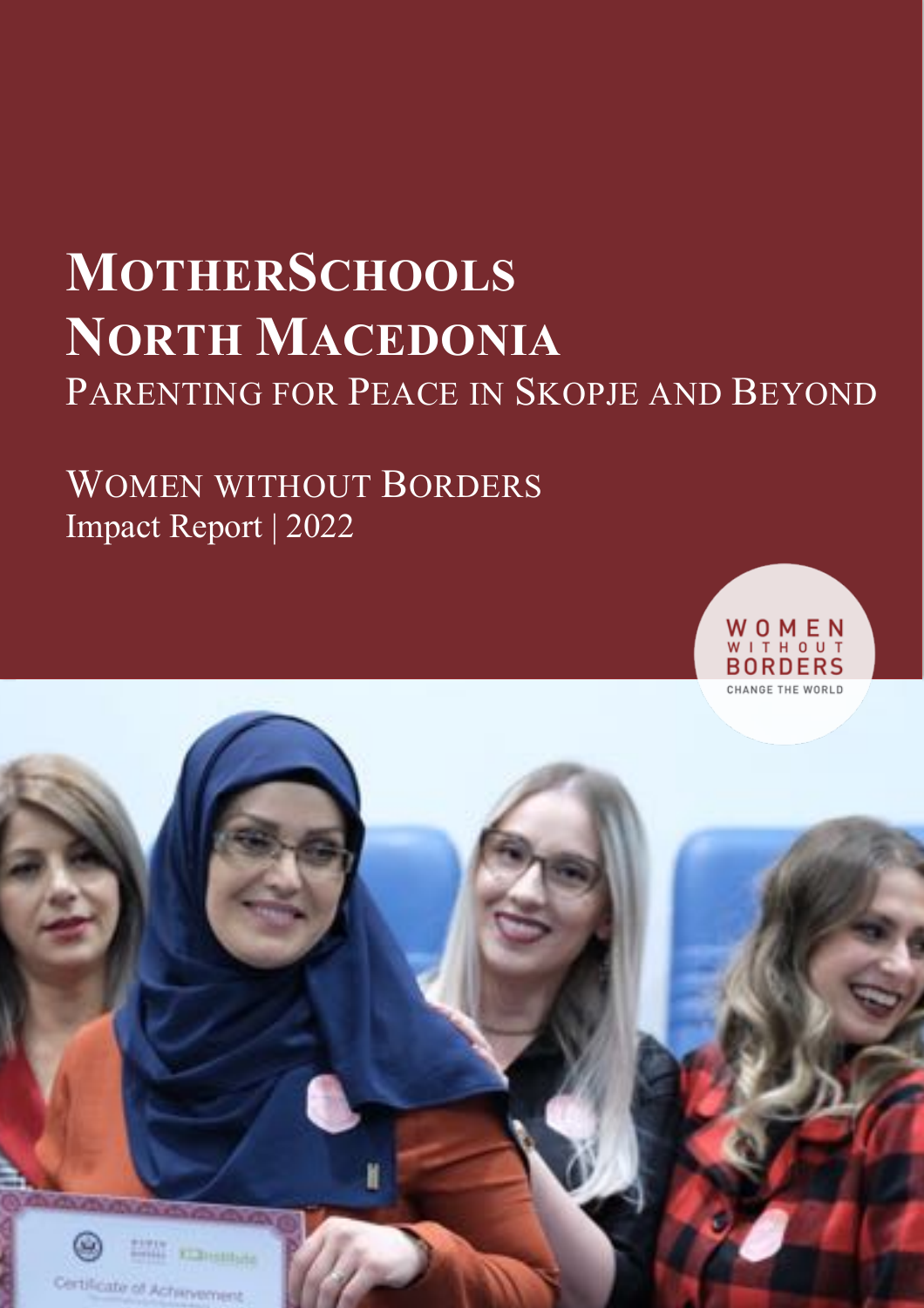# **MOTHERSCHOOLS NORTH MACEDONIA** PARENTING FOR PEACE IN SKOPJE AND BEYOND

# WOMEN WITHOUT BORDERS Impact Report | 2022

#### **Contact Details**

For questions or queries, please contact: E: office@wwb.org  $T: +4315334551$ 

#### **About Women without Borders**

Women without Borders (WwB) is an international non-profit organisation headquartered in Vienna. WwB focuses on Women Leadership, Capacity Building, Gender Based Violence, Intercultural Dialogue, and Preventing Violent Extremism. We commit and apply ourselves to: Working from the bottom up and empowering the women leaders of tomorrow at the individual, community, and global levels; supporting and inspiring women in the process of moving from victimhood towards agency; advocating for a future without fear, suppression, and violence against women; introducing and normalising the idea of mothers as the first line of defence against extremism in their homes and communities; and bringing the voices of impactful local leaders to the attention of the world.

#### **About ZIP Institute**

Established in 2011, ZIP Institute is a non-governmental organisation that produces and disseminates high-quality, objective, and comprehensive ideas and projects. The Institute works on issues central to the democratisation and EU Integration of North Macedonia.

#### **Acknowledgements**

Two successive iterations of the MotherSchools North Macedonia Parenting for Peace programme were implemented by Women without Borders and its local partner ZIP Institute between 2018 and 2021. The project was made possible through the generous support of the United States Department of State.





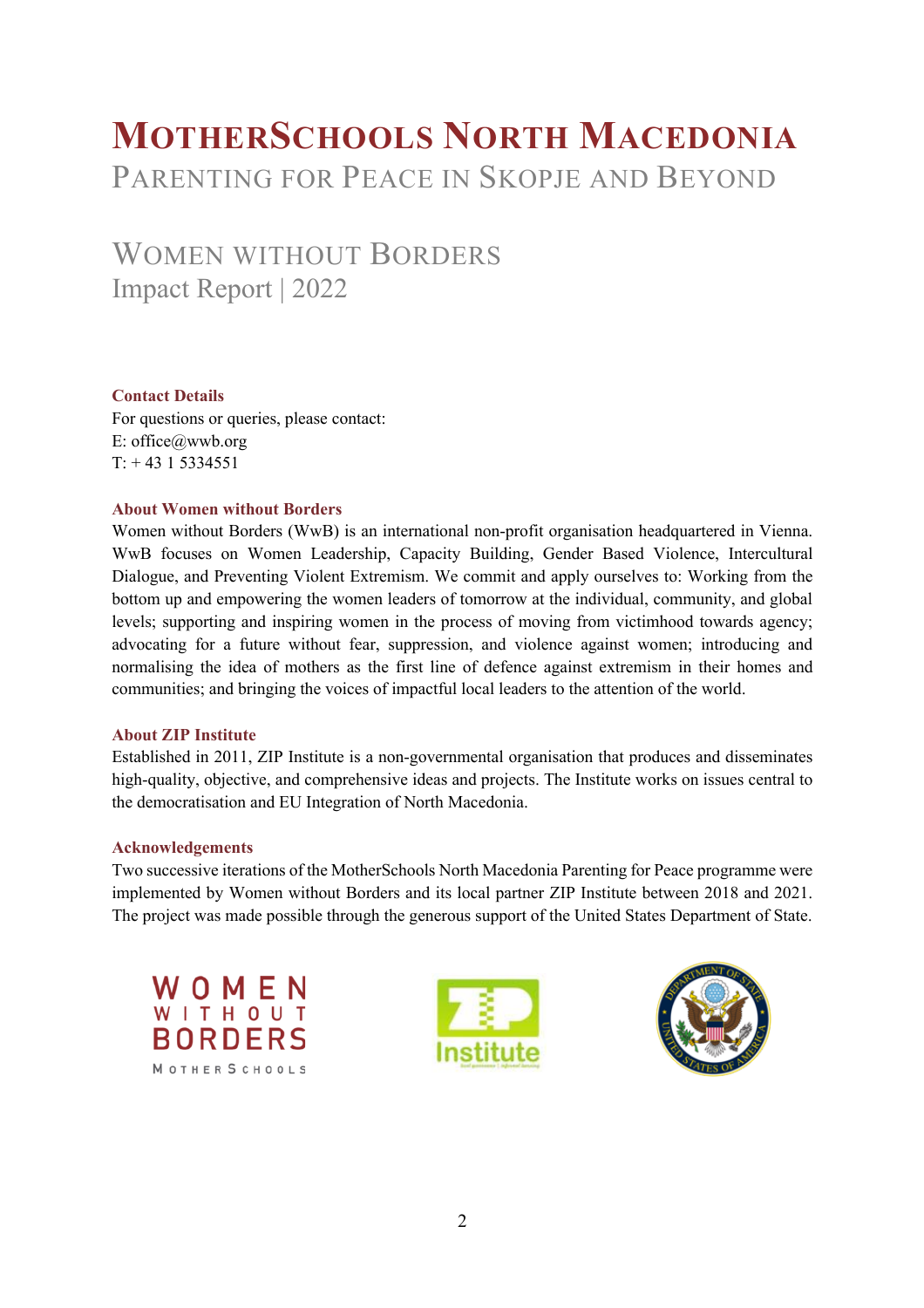### **SUMMARY OF FINDINGS**

The following summary provides an overview of the project's key findings and impacts in four parts, which serves as a high-level summary of the report's 'Insights to Impact' chapter. The below columns on the left present the Entry Interview analysis and provide the 'baseline context'—the point of departure of prospective Participants. The impact findings analysis, in turn, is presented in the right-hand columns; these are based on the Exit Interviews. The sideby-side presentation of the baseline findings and the subsequent impact illustrates the Participants' transformation through the programme. All insight and impact findings are based on WwB's qualitative data analysis (QDA) of Participant, Teacher, and Notetaker feedback from the 248 semi-structured Entry and Exit Interviews conducted by WwB in the six communities of implementation across North Macedonia.

#### **MotherSchools Impact Building Blocks**

- 1. Developing Awareness & Knowledge of Violent Extremism
- 2. Growing Confident Role Models in Safe Space Environments
- 3. Addressing Familial Push Factors by Upgrading Parenting
- 4. Rebuilding Community Resilience with Prevention Networks of Mothers

| <b>Extremism &amp; Security Role Awareness Gaps</b>                                                                                                                                                                                                                                                                                                                                                                            | Aware & Knowledgeable                                                                                                                                                                                                                                                                                                                                       |
|--------------------------------------------------------------------------------------------------------------------------------------------------------------------------------------------------------------------------------------------------------------------------------------------------------------------------------------------------------------------------------------------------------------------------------|-------------------------------------------------------------------------------------------------------------------------------------------------------------------------------------------------------------------------------------------------------------------------------------------------------------------------------------------------------------|
| <b>Baseline Findings</b>                                                                                                                                                                                                                                                                                                                                                                                                       | MotherSchools Impact                                                                                                                                                                                                                                                                                                                                        |
| Prospective participants prior to the start of their                                                                                                                                                                                                                                                                                                                                                                           | The graduates have significantly boosted their                                                                                                                                                                                                                                                                                                              |
| MotherSchools education generally possessed                                                                                                                                                                                                                                                                                                                                                                                    | awareness levels of violent extremism as a domestic                                                                                                                                                                                                                                                                                                         |
| limited awareness and knowledge of violent                                                                                                                                                                                                                                                                                                                                                                                     | threat and are now noticeably more concerned about                                                                                                                                                                                                                                                                                                          |
| extremism, viewing it as a problem external to their                                                                                                                                                                                                                                                                                                                                                                           | the security and vulnerability of their children.                                                                                                                                                                                                                                                                                                           |
| lives and communities that they had learned about                                                                                                                                                                                                                                                                                                                                                                              | These attitudinal changes include a newfound desire                                                                                                                                                                                                                                                                                                         |
| merely through media reporting.                                                                                                                                                                                                                                                                                                                                                                                                | to remove the silence around the topic.                                                                                                                                                                                                                                                                                                                     |
| A closer inspection revealed that the incomplete and<br>convoluted portrayal of extremism was at least in<br>part a product of its taboo topic status. Evident<br>contradictions and awareness gaps across all groups<br>notwithstanding, several interviewees identified<br>possible signs and manifestations of extremism,<br>past and present. The threat-trend appeared by some<br>mothers' estimations to be on the rise. | Session learnings and conversations around the role<br>of women in prevention and peacebuilding has<br>introduced to the mothers the notion that they can<br>be an important part of the soft power security<br>architecture in their homes and communities, which<br>had been a novel concept that they now fully<br>embrace and view as a responsibility. |

#### **1. Developing Mothers' Awareness & Knowledge of Violent Extremism**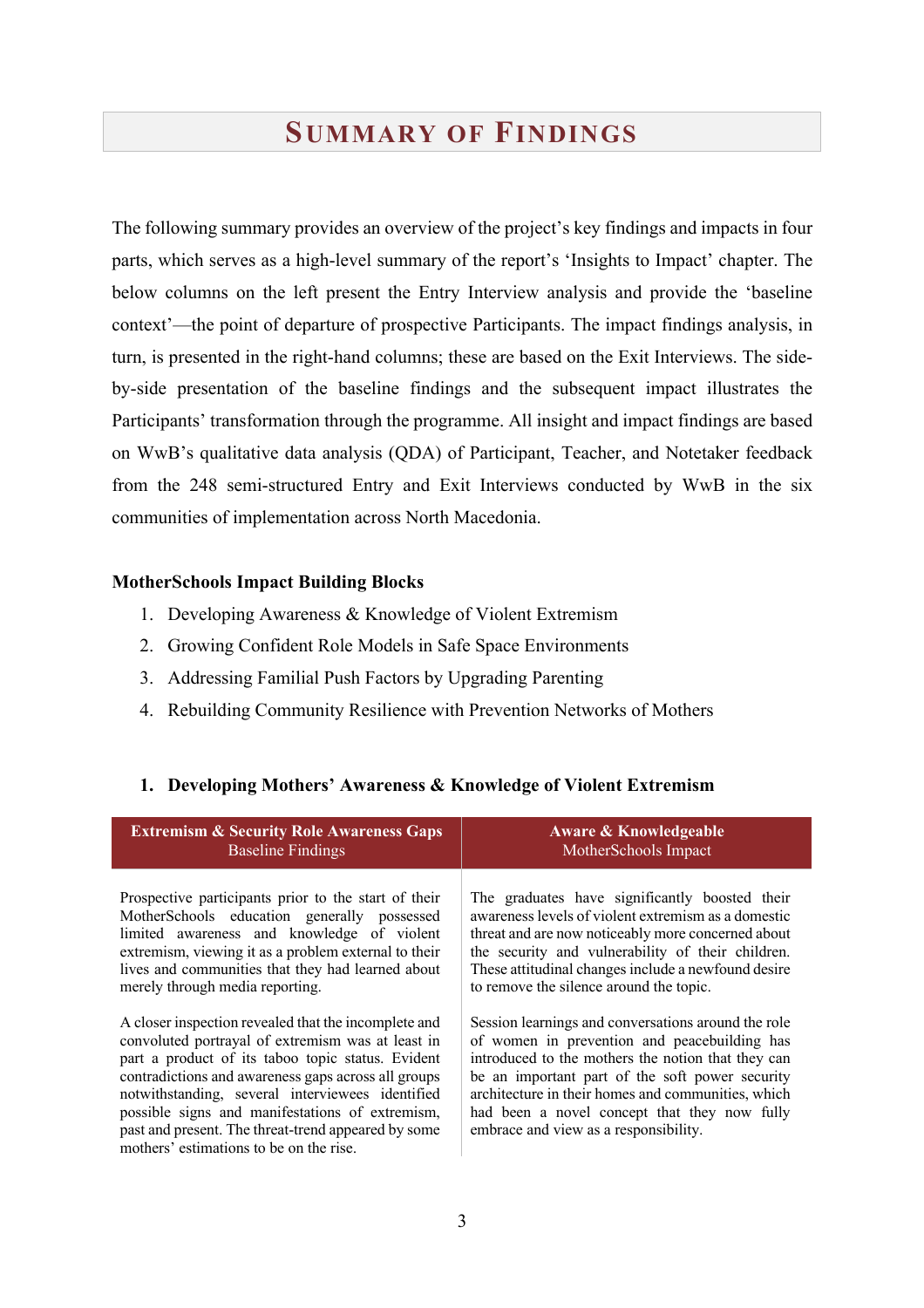Overall, a minority of mothers conceded to being concerned about the prospect of their children's exposure to radical influences, and fewer yet appeared to have grappled with the question of a mother's prevention responsibility and capacity.

Heightened attentiveness and deeper knowledge are enabling mothers to detect a shift towards ultraconservative ideologies, potential early warning signs of radicalisation, and manifestations of extremism to which they previously had been largely oblivious.

#### **2. Growing Confident Role Models in Safe Space Environments**

| <b>Living in Isolation and Silence</b><br><b>Baseline Findings</b>                                                                                                                                                                                                                                                                                                                                                                                                                                                                                                                                                                                                                                                                                                                                                                  | <b>Confident - United - Empowered</b><br>MotherSchools Impact                                                                                                                                                                                                                                                                                                                                                                                                                                                                                                                                                                                                                                                                                                                                                                                                                                                                                                                                                                                                                                                                                                                                                   |
|-------------------------------------------------------------------------------------------------------------------------------------------------------------------------------------------------------------------------------------------------------------------------------------------------------------------------------------------------------------------------------------------------------------------------------------------------------------------------------------------------------------------------------------------------------------------------------------------------------------------------------------------------------------------------------------------------------------------------------------------------------------------------------------------------------------------------------------|-----------------------------------------------------------------------------------------------------------------------------------------------------------------------------------------------------------------------------------------------------------------------------------------------------------------------------------------------------------------------------------------------------------------------------------------------------------------------------------------------------------------------------------------------------------------------------------------------------------------------------------------------------------------------------------------------------------------------------------------------------------------------------------------------------------------------------------------------------------------------------------------------------------------------------------------------------------------------------------------------------------------------------------------------------------------------------------------------------------------------------------------------------------------------------------------------------------------|
| The traditional family milieus and conservative<br>community contexts of MotherSchools participants<br>clearly proved to have had a dampening effect on<br>their confidence, potential, and willingness to speak<br>openly.<br>Mothers reported feeling isolated, exposed to a<br>"culture of gossip", and generally being severely<br>disadvantaged and discriminated against based on<br>their gender. Being limited to their prescribed role<br>as mothers and symptomatic of their lack of<br>independence helped to explain why most tended to<br>view their children as the main source of pride and<br>self-worth.<br>Resulting gaps in formal education coupled with<br>their being confined in many cases to the domestic<br>sphere offer an indication of the mothers'<br>incomplete baseline understanding of extremism. | Through the safe space environment and group<br>process, graduates built trusted relationships-often<br>for the first time in their lives—and advanced their<br>self-confidence levels considerably. Each group's<br>network of likeminded allies now acts as a local<br>support system: a source of courage and knowledge<br>to remove the many layers of isolation,<br>discrimination, and self-doubt that they hitherto had<br>endured in silence.<br>In eroding seclusion and embracing courage,<br>mothers are now challenging many of the very<br>pressures that had been standing in the way of their<br>personal well-being and safeguarding potential.<br>This empowerment process is encouraging them to<br>develop their independence, find their voice to<br>broach taboo topics that can be classified as drivers<br>of extremism, and ultimately position themselves as<br>role models.<br>Among the clearest expressions of this boost in self-<br>confidence levels arguably lies in the mothers'<br>readiness and early successes to assert themselves<br>vis-à-vis their family members, marking an<br>important step towards fortifying authority and<br>respect, and claiming their rights. |
|                                                                                                                                                                                                                                                                                                                                                                                                                                                                                                                                                                                                                                                                                                                                                                                                                                     |                                                                                                                                                                                                                                                                                                                                                                                                                                                                                                                                                                                                                                                                                                                                                                                                                                                                                                                                                                                                                                                                                                                                                                                                                 |

#### **3. Addressing Familial Push Factors by Upgrading Parenting**

| <b>Family Violence &amp; Missing Parenting Methods</b> | <b>Communicative &amp; Peaceful Families</b>           |
|--------------------------------------------------------|--------------------------------------------------------|
| <b>Baseline Findings</b>                               | MotherSchools Impact                                   |
| The baseline data produced ample evidence of           | In stark contrast to the baseline discussions, mothers |
| family conditions and dynamics that amplify the        | disclosed how previously they had applied harsh        |
| vulnerability of children to toxic influences, with    | forms of disciplining like shouting and beating but    |
| the presence of psychological and physical forms of    | are now abandoning these methods in favour of          |
| violence figuring as the gravest familial push factor. | open communication. Applying critical thinking         |
| A consideration of the methods that participants       | and inclusive techniques in lieu of fear tactics is    |
| employed suggests that although most had a             | aiding mothers to strengthen familial trust, broach    |
| rudimentary understanding of parenting concepts,       | important taboo topics including radicalisation, and   |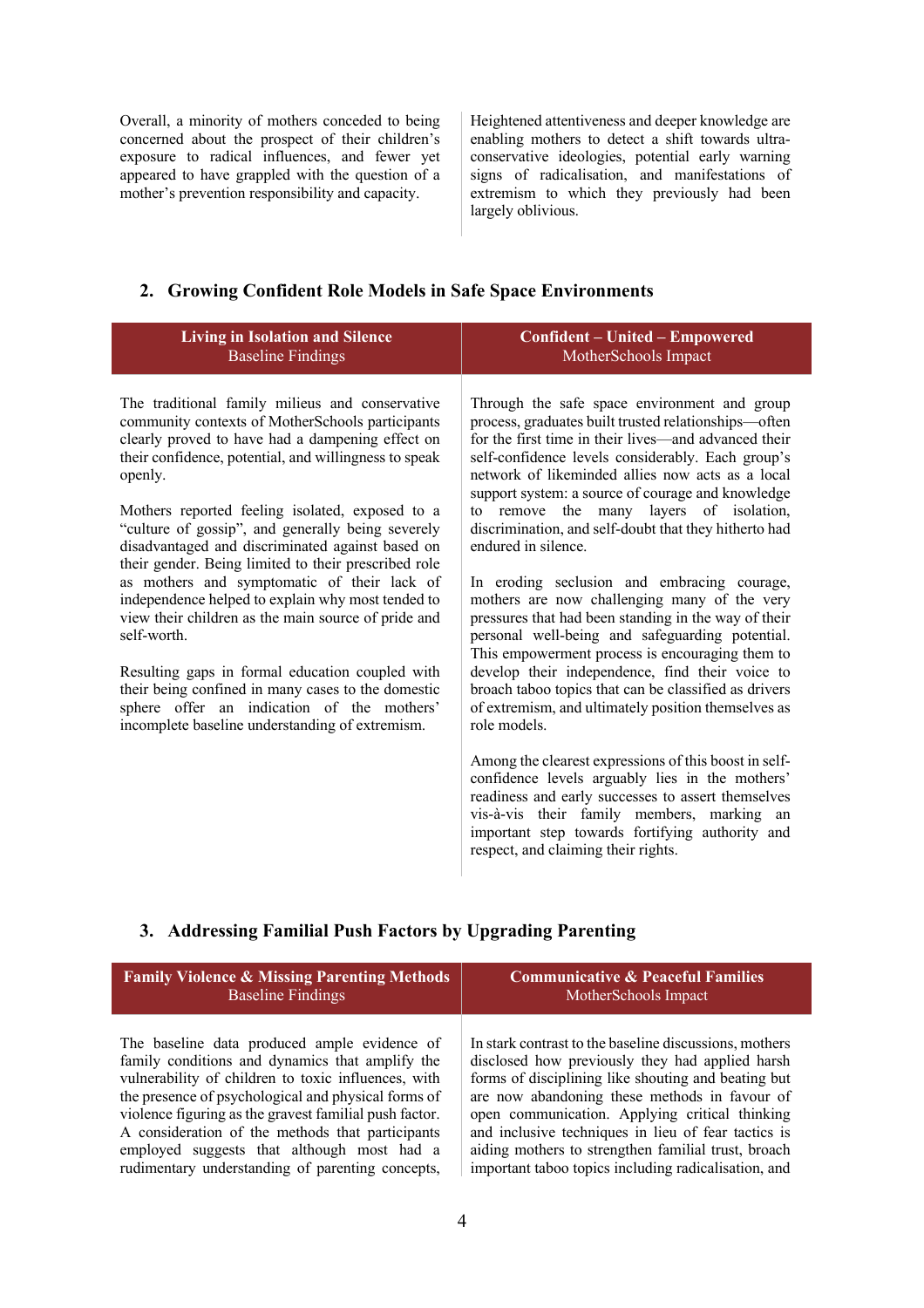mothers with pubescent children frequently expressed feeling overwhelmed, apprehensive, and helpless. Communication disconnects featured among the most prevalent issues.

The entry interviews exposed a strong set of clusters of basic universal parenting concepts, including listening and maintaining an emotional proximity to children. On the surface, families appeared to be relatively peaceful and functional. Yet a clear rift between the intentions and capacity of mothers to deal with the developmental phases of children in a contextualised manner became intensely apparent.

to thus position themselves as trusted authority and safeguarding figures within their homes.

Upgraded and nuanced communication styles within families gave way to family conversations around radicalisation and other sensitive topics, fostered the independence and readiness of youths to reflect critically on these issues, and in a few instances even alerted mothers to their children's personal experience with or nascent attraction to the idea of extremism.

Beyond strengthening the emotional and intellectual bond with their children, mothers report to have improved their marital relationships and in some cases are succeeding in enlisting their husbands as security allies at home. With mothers now more confidently asserting their voice and disseminating knowledge, husbands who had previously acted as an obstacle to the efforts and wellbeing of their wives are becoming more engaged and receptive of the Parenting for Peace philosophy.

#### **4. Rebuilding Community Resilience with Prevention Networks of Mothers**

| <b>Security Gaps &amp; Limited Perspectives</b>                                                                                                                                                  | <b>Robust Networks &amp; Uprooted Hotspots</b>                                                                                                                                                                                                                                                                                                                            |
|--------------------------------------------------------------------------------------------------------------------------------------------------------------------------------------------------|---------------------------------------------------------------------------------------------------------------------------------------------------------------------------------------------------------------------------------------------------------------------------------------------------------------------------------------------------------------------------|
| <b>Baseline Findings</b>                                                                                                                                                                         | MotherSchools Impact                                                                                                                                                                                                                                                                                                                                                      |
| Across the board, prospective participants painted a                                                                                                                                             | The mothers of North Macedonia have begun                                                                                                                                                                                                                                                                                                                                 |
| bleak picture of their country and community                                                                                                                                                     | harnessing their confidence and competence                                                                                                                                                                                                                                                                                                                                |
| environments, holding the view that North                                                                                                                                                        | training beyond familial settings, overcoming                                                                                                                                                                                                                                                                                                                             |
| Macedonian youths were offered limited                                                                                                                                                           | perceived limits to their changemaker potential in                                                                                                                                                                                                                                                                                                                        |
| perspectives and inadequate support by the state.                                                                                                                                                | the process. They are actively positioning                                                                                                                                                                                                                                                                                                                                |
| When contemplating the prospects of the new                                                                                                                                                      | themselves as security stakeholders, broaching the                                                                                                                                                                                                                                                                                                                        |
| generation, mothers conveyed deep mistrust                                                                                                                                                       | taboo topic of violent extremism and disseminating                                                                                                                                                                                                                                                                                                                        |
| towards institutions on the one hand, and little faith                                                                                                                                           | knowledge around parental safeguarding techniques                                                                                                                                                                                                                                                                                                                         |
| in community-level engagement on the other hand.                                                                                                                                                 | and responsibilities at the community level.                                                                                                                                                                                                                                                                                                                              |
| Overall, the entry conversations revealed that                                                                                                                                                   | Moving from awareness to action, mothers reported                                                                                                                                                                                                                                                                                                                         |
| children were at considerable risk of falling victim                                                                                                                                             | on how they are speaking openly about the issue of                                                                                                                                                                                                                                                                                                                        |
| to radical influences due to lacking community                                                                                                                                                   | extremism and radicalisation at the community                                                                                                                                                                                                                                                                                                                             |
| cohesion, an apparent neglect of safeguarding                                                                                                                                                    | level for the first time in their lives.                                                                                                                                                                                                                                                                                                                                  |
| efforts, and poor socio-economic conditions. An<br>absence of prevention<br>and intervention<br>mechanisms, networks, and actors in most towns<br>made this void in security especially obvious. | Graduates are going further by employing their new<br>networks of mothers to uproot networks of radicals<br>in their surroundings. Whereas all groups succeeded<br>in detecting toxic influences, some have even<br>proceeded to take individual and coordinated group<br>action to address apparent manifestations like<br>recruitment hotspots operating in their town. |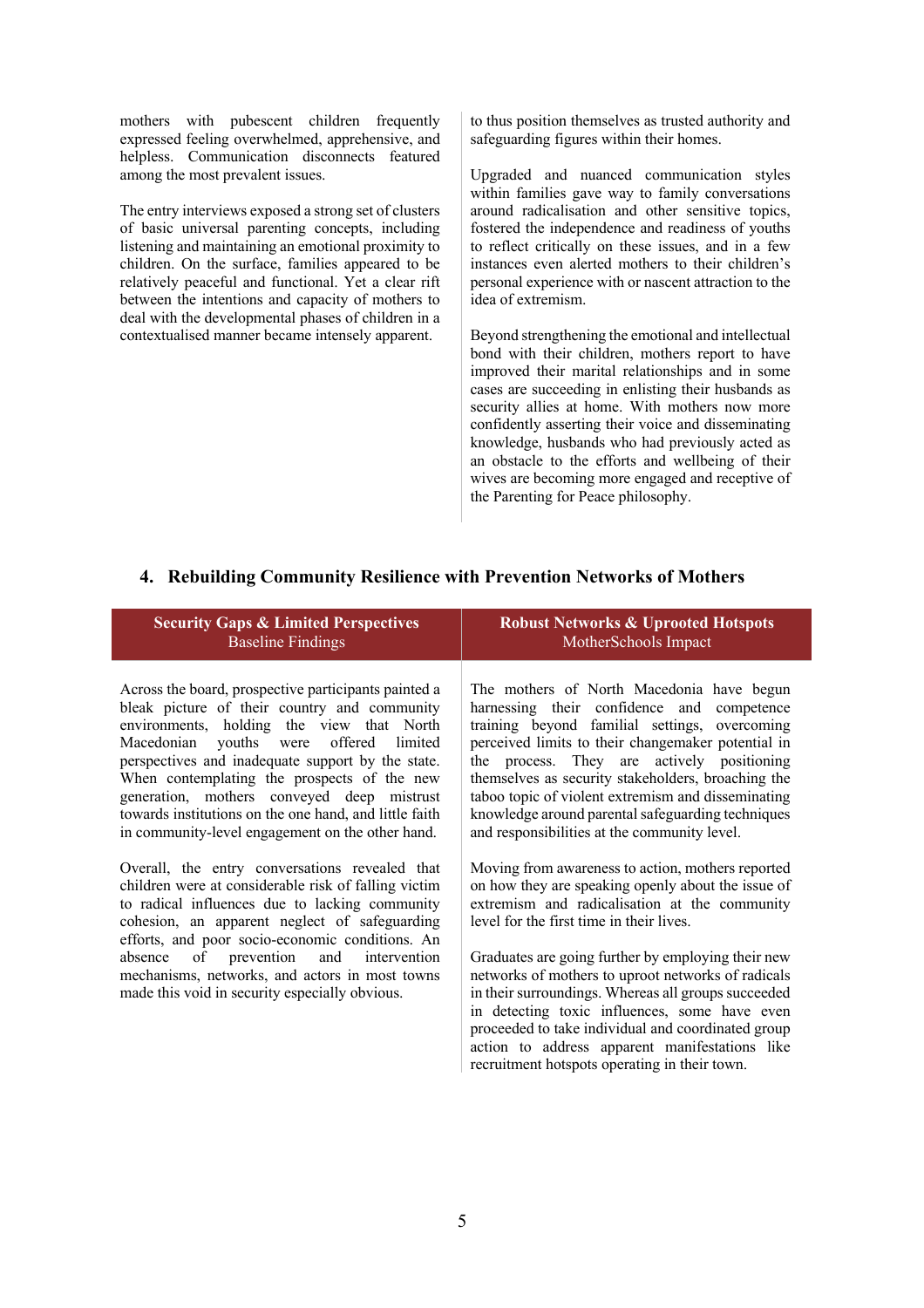# **ABBREVIATIONS**

| <b>CT</b>   | Counterterrorism                            |
|-------------|---------------------------------------------|
| <b>CVE</b>  | Countering Violent Extremism                |
| <b>ISIS</b> | Islamic State of Iraq and Syria             |
| <b>LIP</b>  | <b>Local Implementing Partner</b>           |
| <b>MPVE</b> | Mothers Preventing Violent Extremism        |
| <b>MS</b>   | MotherSchools                               |
| P/CVE       | Preventing and Countering Violent Extremism |
| <b>PVE</b>  | Preventing Violent Extremism                |
| <b>QDA</b>  | qualitative data analysis                   |
| <b>SAVE</b> | Sisters Against Violent Extremism           |
| WwB         | Women without Borders                       |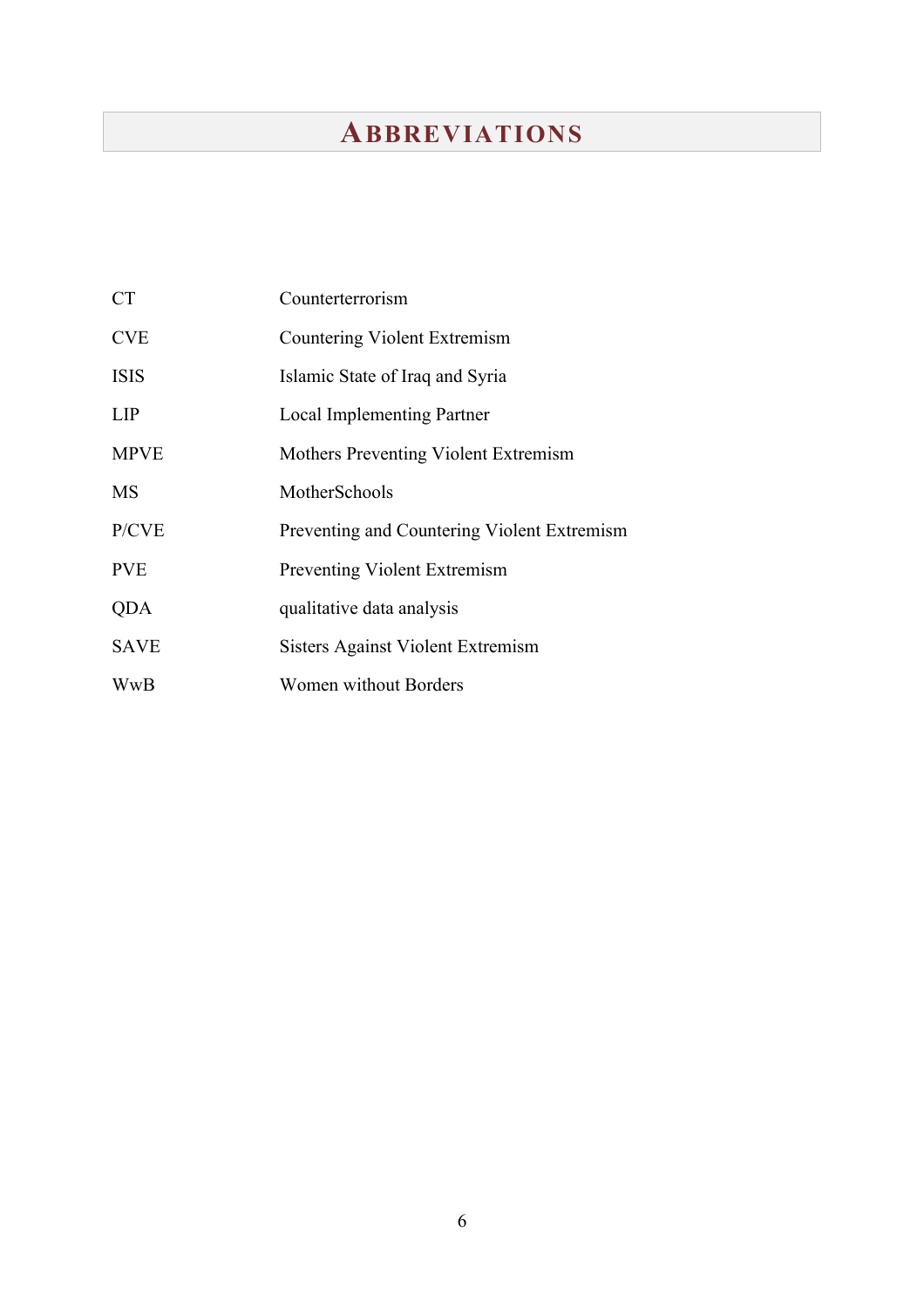# **GLOSSARY**

| <b>MotherSchools Model</b>        | Developed by WwB in 2012, and implemented across sixteen<br>countries since, to reduce the spread of extremist ideologies by<br>training mothers and activating their potential to intervene in the<br>radicalisation process of their children. Each MotherSchools<br>programme typically graduates a total of sixty mothers across<br>three MotherSchools groups running in parallel.                                                                                                                              |
|-----------------------------------|----------------------------------------------------------------------------------------------------------------------------------------------------------------------------------------------------------------------------------------------------------------------------------------------------------------------------------------------------------------------------------------------------------------------------------------------------------------------------------------------------------------------|
| <b>Women without Borders</b>      | In charge of overall project and programme development, project<br>management, implementation, and monitoring and evaluation. As<br>the project lead, WwB is responsible for the entire project lifecycle<br>and the development and refinement of all programmatic elements<br>for the implementation of the MotherSchools.                                                                                                                                                                                         |
| <b>Local Implementing Partner</b> | Tasked with coordinating local project management, mobilisation<br>process, logistics, and implementation. LIPs are local non-profit<br>organisations with an understanding of the challenges on the<br>ground, and the capacity and capability to partner with WwB to<br>deliver and scale MotherSchools locally.                                                                                                                                                                                                   |
| <b>MotherSchools Trainers</b>     | Trainers are part of the WwB team and deliver the MotherSchools<br>Training of Trainers (ToT) Workshop in the project location to<br>prepare prospective Teachers and Notetakers to deliver the<br>MotherSchools Curriculum.                                                                                                                                                                                                                                                                                         |
| <b>MotherSchools Participants</b> | Mothers of adolescents and young adults who fear that their<br>children may be susceptible to the lure of extremist groups.<br>Participants each receive an average of forty hours of training<br>across ten MotherSchools Sessions over the course of three<br>months in order to become active MotherSchools Role Models and<br>transfer their learnings to their families and communities.                                                                                                                        |
| <b>MotherSchools Teachers</b>     | Teachers are local professionals and active members of their<br>communities with a background in psychology, sociology, social<br>work, teaching or similar relevant fields of expertise. The<br>MotherSchools Teachers deliver the MotherSchools Curriculum<br>locally to Participants. They are identified jointly by the Local<br>Implementing Partner, Mobilisers, and WwB. Following the<br>completion of the WwB-run ToT Workshop, they are responsible<br>for running a series of ten MotherSchools Sessions. |
| <b>MotherSchools Notetakers</b>   | Observers in the MotherSchools Sessions responsible for keeping<br>track of group dynamics and supporting the Teachers in the<br>documentation and monitoring of the programme. They also<br>partake in WwB's ToT and receive the necessary training to<br>deliver weekly monitoring summaries.                                                                                                                                                                                                                      |
| <b>MotherSchools Mobilisers</b>   | Individuals or grassroots-level organisations working locally to<br>assist in the process of identifying and mobilising suitable<br>Trainers, Teachers, and Participants. Mobilisers engage with local<br>partners and provide support at the grassroots level.                                                                                                                                                                                                                                                      |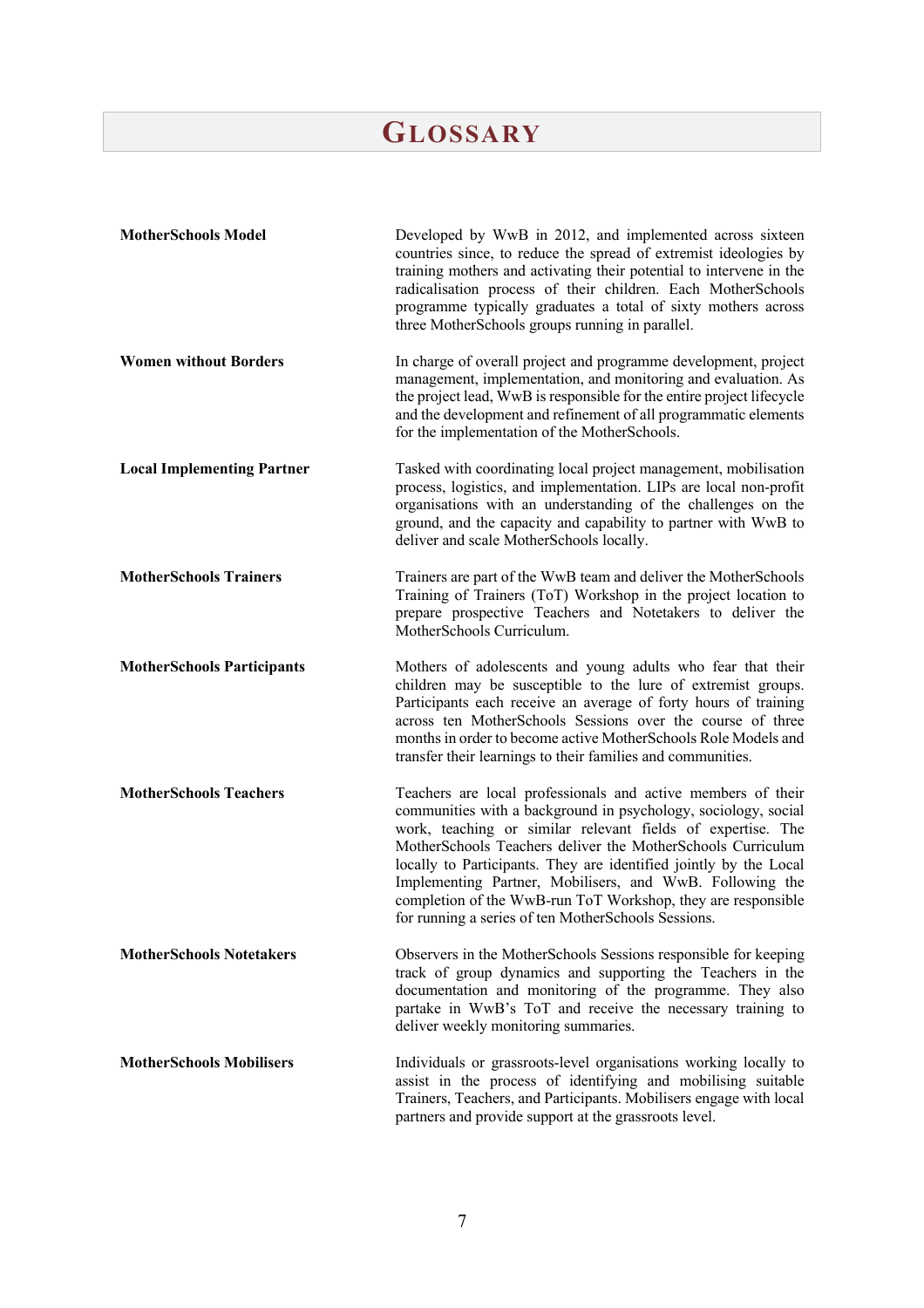# **CONTENTS**

| <b>SUMMARY OF FINDINGS</b>                                                                                                 | $\overline{3}$ |
|----------------------------------------------------------------------------------------------------------------------------|----------------|
| <b>ABBREVIATIONS</b>                                                                                                       | 6              |
| <b>GLOSSARY</b>                                                                                                            | 7              |
| <b>CONTENTS</b>                                                                                                            | 8              |
| 1.0 INTRODUCTION                                                                                                           | 9              |
| 1.1 THE MOTHERSCHOOLS MODEL .                                                                                              | 10             |
| 1.2 A BRIEF HISTORY OF PARENTING FOR PEACE IN NORTH MACEDONIA .                                                            | 11             |
| 1.3 MOTHERSCHOOLS IMPLEMENTATION .                                                                                         | 12             |
| 1.4 IMPACT ANALYSIS AND PRESENTATION OF FINDINGS .                                                                         | 13             |
| 1.5 CHALLENGES, GAPS, AND DATA LIMITATIONS .                                                                               | 14             |
| 2.0 INSIGHTS TO IMPACT                                                                                                     | 18             |
| 2.1 DEVELOPING AWARENESS & KNOWLEDGE OF VIOLENT EXTREMISM                                                                  | 19             |
| EXTREMISM & SECURITY ROLE AWARENESS GAPS   BASELINE CONTEXT<br>AWARE & KNOWLEDGEABLE   MOTHERSCHOOLS IMPACT                | 19<br>22       |
| 2.2 GROWING CONFIDENT ROLE MODELS IN SAFE SPACE ENVIRONMENTS                                                               | 26             |
| LIVING IN ISOLATION AND SILENCE   BASELINE CONTEXT<br>CONFIDENT - UNITED - EMPOWERED   MOTHERSCHOOLS IMPACT                | 26<br>28       |
| 2.3 ADDRESSING FAMILIAL PUSH FACTORS BY UPGRADING PARENTING                                                                | 32             |
| FAMILY VIOLENCE & MISSING PARENTING METHODS   BASELINE CONTEXT<br>COMMUNICATIVE & PEACEFUL FAMILIES   MOTHERSCHOOLS IMPACT | 33<br>35       |
| 2.4 REBUILDING COMMUNITY RESILIENCE WITH PREVENTION NETWORKS OF MOTHERS                                                    | 40             |
| SECURITY GAPS & LIMITED PERSPECTIVES   BASELINE CONTEXT<br>ROBUST NETWORKS & UPROOTED HOTSPOTS   MOTHERSCHOOLS IMPACT      | 40<br>42       |
| <b>3.0 RECOMMENDATIONS</b>                                                                                                 | 47             |
| <b>ABOUT MOTHERSCHOOLS</b>                                                                                                 | 50             |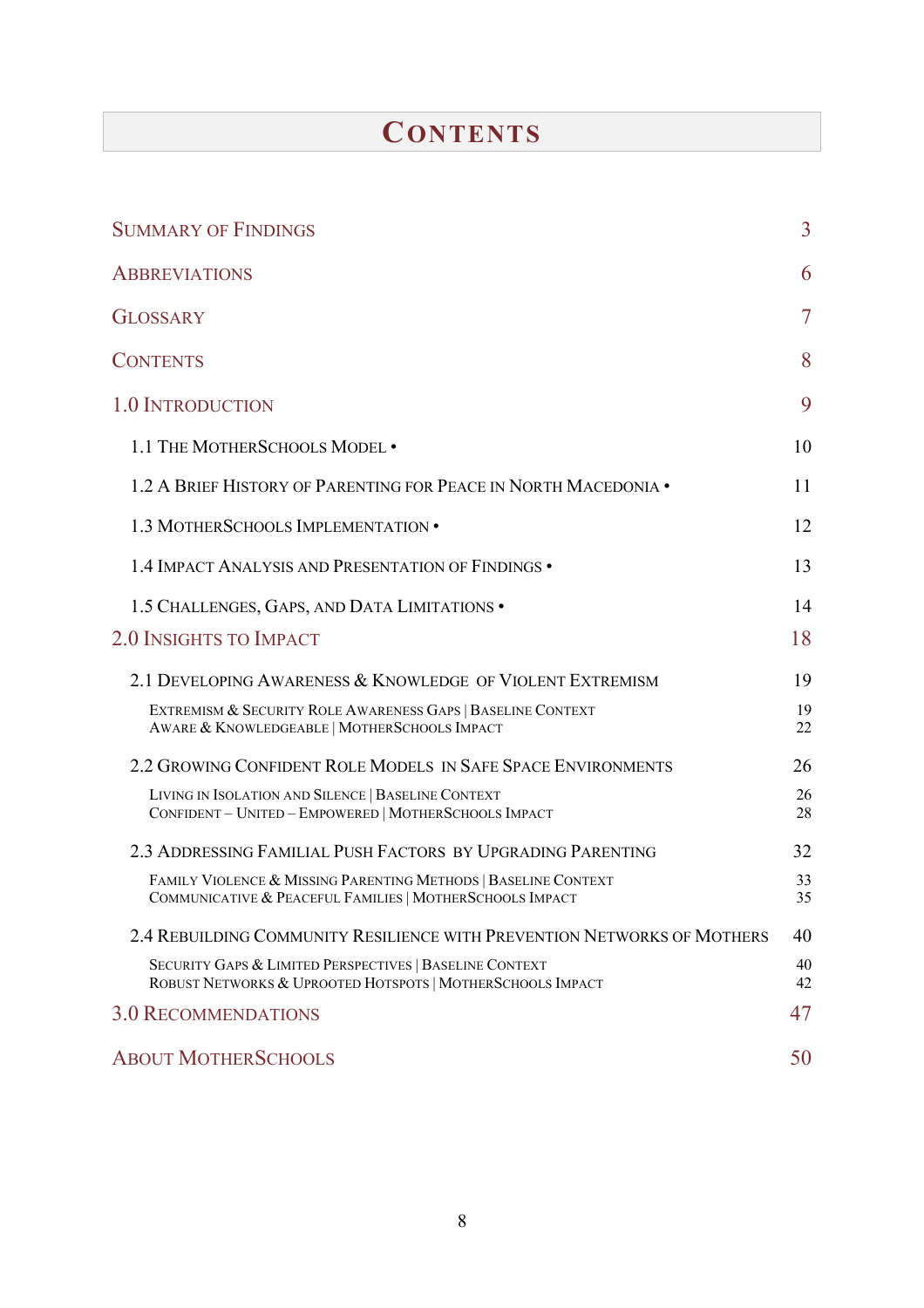## **1.0 INTRODUCTION**

#### • **Radicalisation in North Macedonia** •

In the last twenty years, the process of radicalisation started with teenagers when I was in *the community. … The majority of the influences were students who studied in Saudi Arabia, Egypt, Jordan. At first it was just usual practices, but over time it was not just practicing. … The hard power only intervened when it was the last stage. Nothing was done until then. There were no other approaches. Families had been left to deal with it themselves. With the soft approach, it is important to react to the early warning signs and to have a person they can approach with problems, and to build groups. This is prevention and early treatment.*<sup>1</sup>

*– MotherSchools Teacher, Ljubin Group, Entry Interview*

Between the dissolution of Yugoslavia and the present day, Western Balkan countries have experienced several waves of radicalisation. Where religion had previously been undermined in favour of communism, the resulting void swiftly became the attraction of youth populations in search of identity. Extremist ideologies became manifest with the opening of the region to the outside world, which exposed the cluster of young nation states to external influences, including groupings and countries promoting ultra-conservative and political forms of Islam. As evidenced by more recent waves, however, the depiction of violent extremism as an external and imported phenomenon can no longer be sustained. Homegrown radical groups have consolidated their presence, taking advantage of new and evolving pressures on identities that are shaped in large part by struggles with the lingering legacies of violent conflict and a history of shifting geopolitical circumstance. Boasting one of Europe's highest per capita rate of individuals who left to fight in Iraq and Syria, North Macedonia has not just been among the most impacted countries in the Western Balkans over the past decade; the sources of its toxic influences—including radical Imams and preachers—have also aided extremism in spilling over and affecting communities across its borders.<sup>2</sup>

The cyclical nature and longer history of radicalisation in North Macedonia inevitably led counter-extremism actors to recognise the importance of prevention work, most notably as a counterpart or indeed precursor to hard power efforts. Against this background, the potential

 $1$  201124 MAC MST ExRK 1 (Ljubin), Paragraph 74 – 79.

<sup>&</sup>lt;sup>2</sup> For an overview of historical dynamics, based on first-hand testimony from an earlier MotherSchools iteration in North Macedonia, are also contained in: Edit Schlaffer, Laura Kropiunigg, et al., 'Mothers Preventing Violent Extremism: The Example of MotherSchools in Macedonia from Philosophy to Practice', NATO publication, IOS Press, 2018.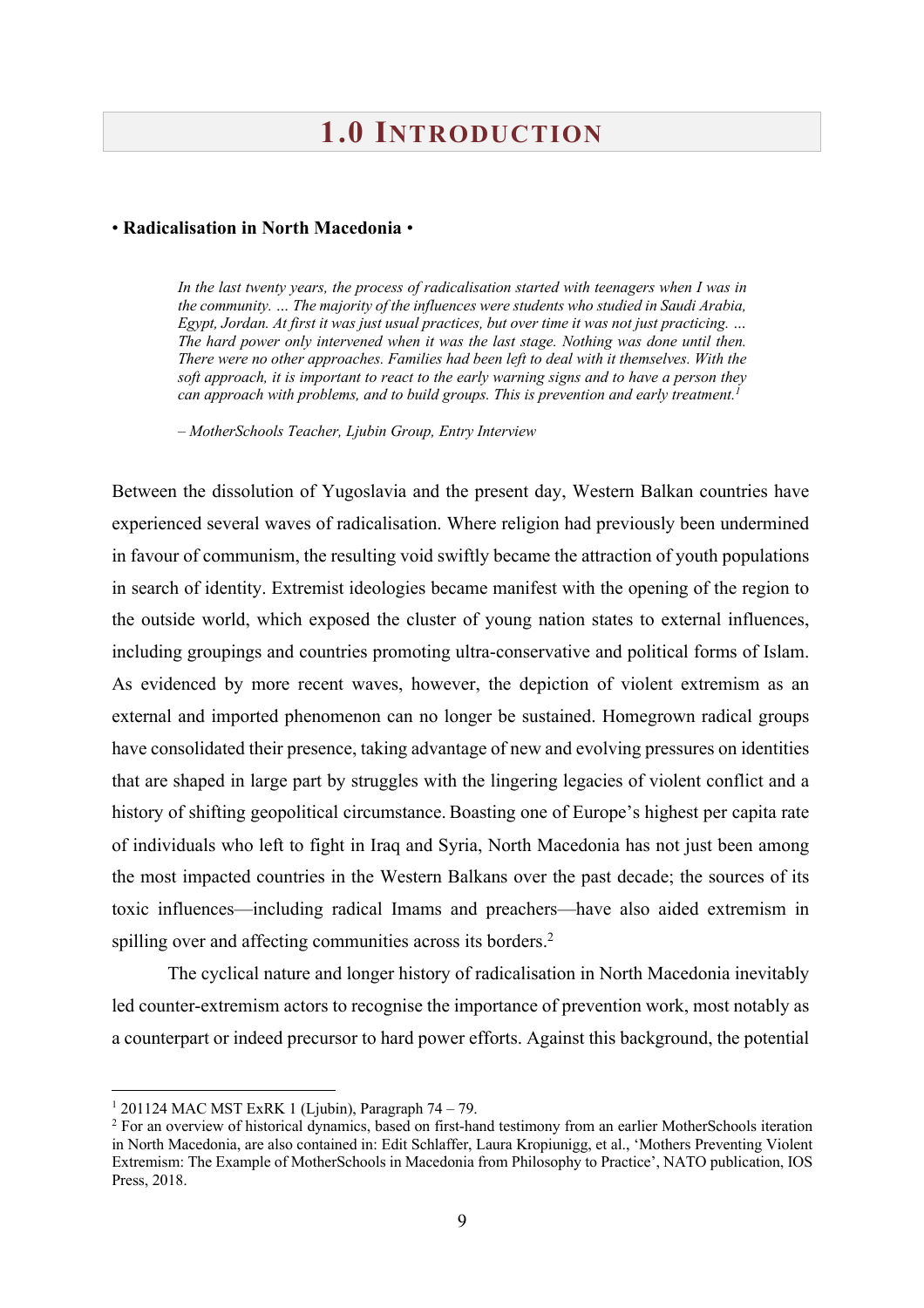prevention roles and responsibilities of community members have also gradually come into view, and not least because recruiters increasingly adapted their tactics to address local grievances while structural deficits in families and communities endured.

In light of lower levels of extremist recruitment in recent years, North Macedonia is in a period of relative calm during which community-based prevention efforts are most relevant and effective. During this stage, communities tend to be more receptive to P/CVE programming, thus reducing the barriers to entry. Community access and trust-building are prerequisites to successfully reaching at-risk individuals, strengthening local resilience, spreading awareness of early warning signs, and positioning local-level actors as prevention actors overall. With a view to the future, early prevention and intervention groundwork ultimately makes it possible to go beyond fighting the symptoms of terrorism by focusing on where they take root, and to thus effect changes long before radicalisation surpasses the stage at which hard power become the only viable response. In other words, communities have the power to outsmart recruiters by addressing vulnerabilities and reclaiming misappropriated tools and methods.

A thus far missing aspect in many vulnerable communities has revolved around building up the necessary awareness, confidence, and practical skills of family members to become prevention actors in their homes and communities. Although long overlooked, parenting practices can be a deciding factor in the radicalisation process.<sup>3</sup> Authoritarian parenting styles as well as communication gaps among family and community members, for instance, can act as central push factors that further isolate children and motivate them to emulate or adopt violent methods. In the absence of addressing these root causes in at-risk communities, structures and dynamics strengthening the youth's susceptibility to recruiters inevitably are sustained across generations.

#### **1.1 The MotherSchools Model •**

To address the gaps in contemporary security strategies, Women without Borders developed the evidence-based and continuously evolving 'MotherSchools: Parenting for Peace' Model.

<sup>3</sup> Schlaffer and Kropiunigg, 'Can Mothers Challenge Extremism? Mothers' Perception and Attitudes of Radicalization and Violent Extremism', (Research Study, Women without Borders, 2015); Lösel, King, Bender, et al., 'Protective factors against extremism and violent radicalization: A systematic review of research'. *International Journal of Developmental science* 12/1-2 (2008): 89–102.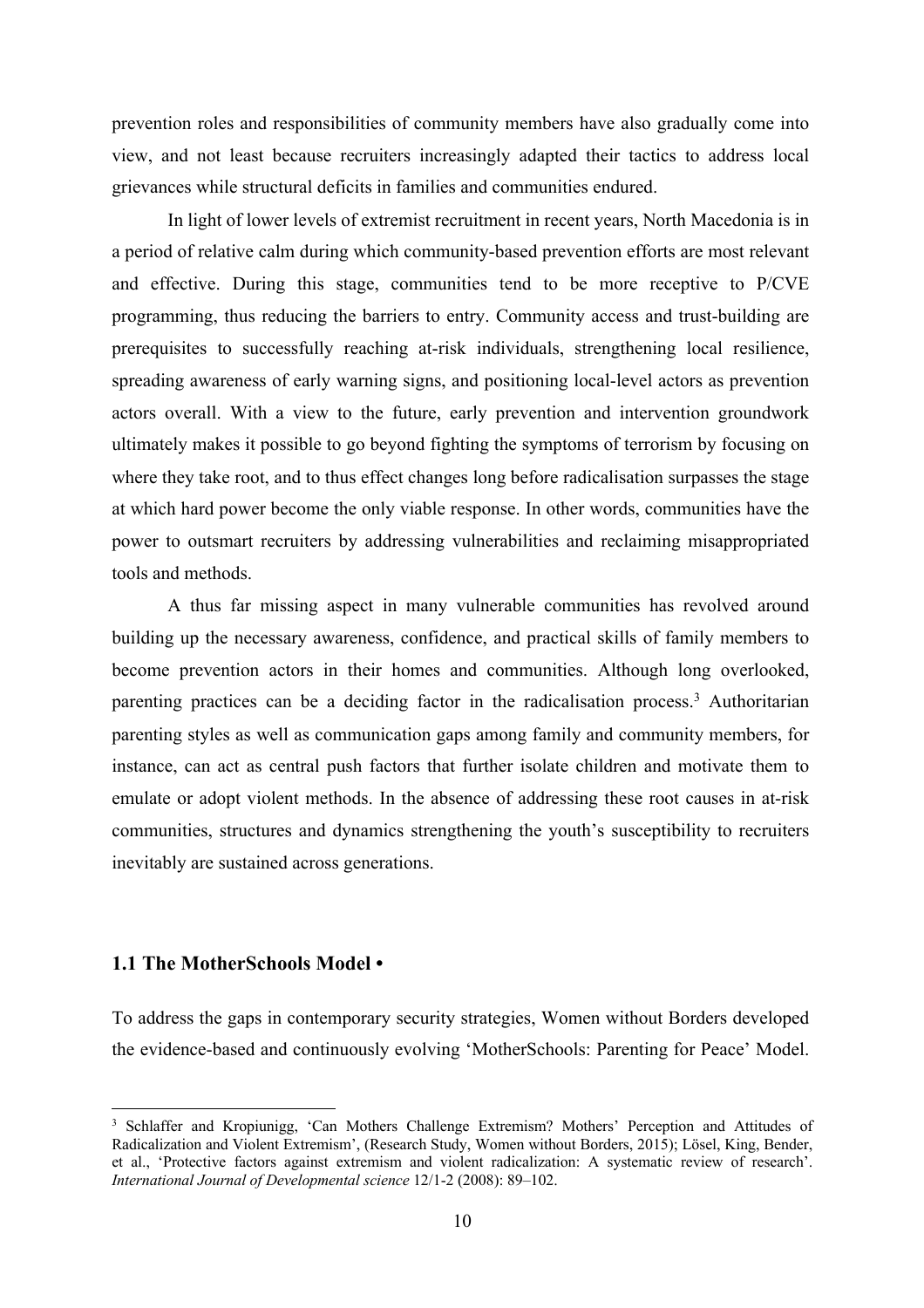The programme has since its inception in 2012 worked to engage concerned and affected mothers of adolescents and young adults whose environment has made them prone to recruitment efforts. This community-based resilience building approach, which to date has been implemented in sixteen countries affected by terrorism, positions mothers as role models and the first responders to burgeoning signs of extremism in their homes and neighbourhoods.

The MotherSchools Curriculum employs developmental psychology, self-confidence training, and theoretical sessions to define radicalisation and prevention at the individual, family, and community levels. The Sessions allow mothers to re-visit, re-evaluate, and reshape their notion of parenting by learning about the psychological dynamics and stages of childhood and adolescence. In refining their communication skills in the familial context, the programme equips mothers to react to early warning signs and grievances that can lead to radicalisation. Mothers also learn how to introduce and develop alternative narratives that foster a positive youth culture and strengthen resilience. In so doing, MotherSchools empower women to demonstrate leadership and promote family and community tolerance, forgiveness, and cohesion.

The programme guides participants through a process of gradual awareness-building in three successive stages: starting with the self, moving on to the family and community, and finally arriving at the individual's role in security. Sessions include exercises that facilitate dialogue, information exchanges, and critical reflection using context-based techniques that apply to the participants' daily lives. In communities where youths are being misappropriated by extremist organisations and face the risk of being recruited and radicalised, the MotherSchools programme provides this training to groups of mothers to harness their hitherto untapped potential of identifying nascent indications and intervening in the initial stages of the process. Beyond creating actionable networks of women prevention stakeholders, the integrated and comprehensive nature of the Model ensures that local capacity is advanced in tandem.

#### **1.2 A Brief History of Parenting for Peace in North Macedonia •**

In recognising the urgency of bringing family members into the prevention fold across the Western Balkans, North Macedonia became the first Western Balkan country to adopt WwB's Parenting for Peace philosophy. The MotherSchools Model was first implemented with the support of the US Embassy in Skopje in 2016. Through WwB's long-term presence and the completion of multiple iterations across the country since, a growing number and wide range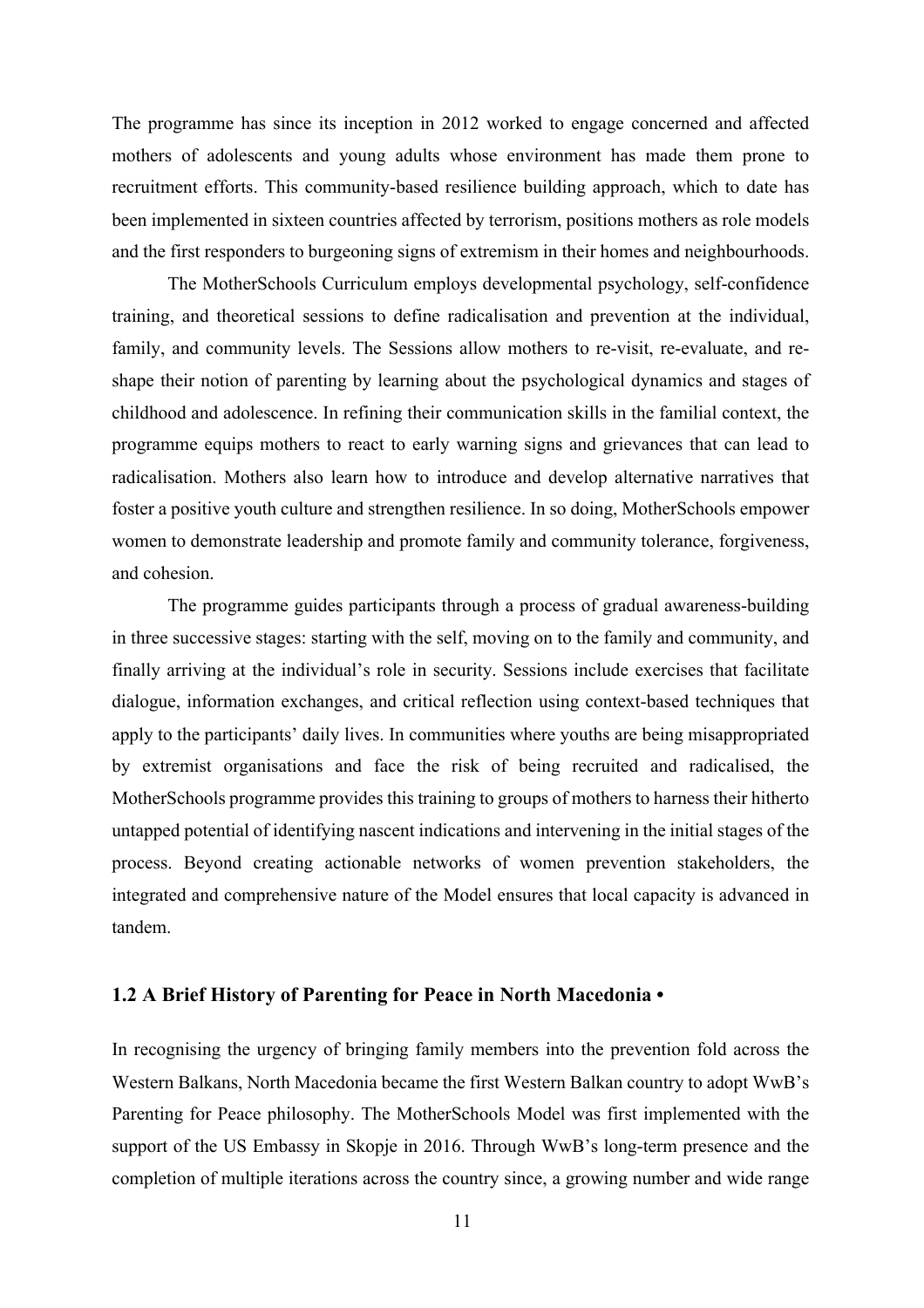of stakeholders at all levels of society have become sensitised to the importance and effectiveness of family-based prevention efforts. The Parenting for Peace philosophy and learnings meanwhile have been disseminated by an in-country MotherSchools alumnae network now hundreds of graduates strong.

Stakeholder and beneficiary feedback shows how WwB's long-term investment in North Macedonia has had a rippling effect. First, the communities at-risk are clearly more sensitised to the threat and more receptive to the MotherSchools, with waiting lists of mothers across North Macedonian communities who desire to join the programme now being the norm. Second, the more seamless implementation of the programme is owed to a combination of factors, including but not limited to WwB's refined MotherSchools approach over time and WwB's capacity building investment in its local implementing network, who have, inter alia, gained valuable project managing mentorship from WwB team members. The North Macedonian MotherSchools chapter illustrates how highly affective, adaptable, and responsive the prevention programme is, especially when considering contextual changes over time.

#### **1.3 MotherSchools Implementation •**

Owing to the momentum and demand for MotherSchools programming across North Macedonia, WwB between 2018 and 2021 implemented two successive iterations of the programme with the support of the Department of State's Counter-Terrorism Bureau. This effort was part of a multi-country implementation project additionally spanning Bangladesh, Kosovo, and Montenegro. The two North Macedonian rounds are the subject of this impact report. Between 2018 and 2021 seven MotherSchools groups convened in the six North Macedonian communities of Čair, Gostivar, Ljubin, Saraj, Studeničani, and Tetovo—where two groups ran in parallel. The end-to-end deployment was achieved through the following five steps: Programming & Local Assessment; MotherSchools Trainings; MotherSchools Roll-Out; Graduation Ceremony and Social Outreach; and Monitoring and Evaluation.

The findings presented in this report highlight how central contributing factors leading to radicalisation in North Macedonian communities have been addressed through the MotherSchools Model. In a broader sense, the impact is the product of WwB's efforts in two central respects. First, in terms of local capacity built by virtue of training ZIP Institute in project management and coordination, and by WwB Trainers delivering two ToT Workshops to a pool of professionals, resulting in thirty-three prospective Teachers and Notetakers.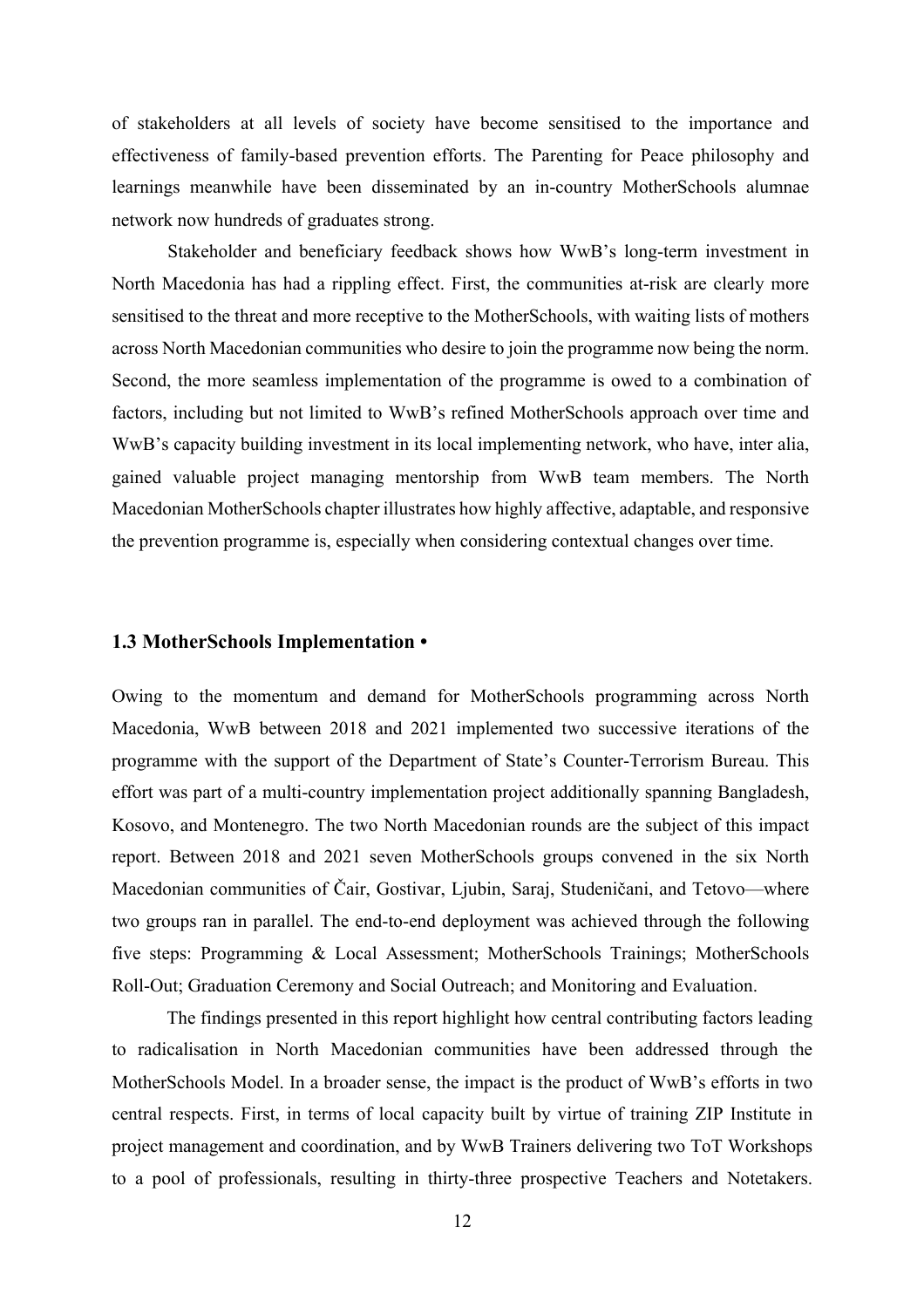Second, regarding knowledge transfer, whereby fourteen of the qualified Teachers were chosen to deliver the Curriculum to seven groups of mothers over the course of three to four months. This effort culminated in over one hundred mothers completing and graduating from the programme. Graduates each received over forty hours of training to become role models and prevention stakeholders in their homes and neighbourhoods.

#### **1.4 Impact Analysis and Presentation of Findings •**

To capture the transformation of programme beneficiaries over time, this report presents the qualitative data analysis (QDA) findings of 248 semi-structured interviews that were conducted with all Participants, Teachers, and Notetakers before and following the MotherSchools rollout. The Entry Interviews, conducted prior to the start of the programme, were analysed to establish the 'baseline context', which refers to the Participants' point of departure in terms of awareness, confidence, competence. The Exit Interviews conducted following programme completion were analysed to determine the 'distance travelled' by graduates, and thus to establish the overall impact of the MotherSchools implementation rounds across all groups. The QDA method made it possible to code against significant themes and identify the following four building blocks that proved integral to developing the prevention potential of mothers, with a view to positioning them as familial and community role models who work to reduce the spread of violent extremism in vulnerable pockets across North Macedonia.

- 1. Developing Awareness & Knowledge of Violent Extremism
- 2. Growing Confident Role Models in Safe Space Environments
- 3. Addressing Familial Push Factors by Upgrading Parenting
- 4. Rebuilding Community Resilience with Prevention Networks of Mothers

The impact findings are structured thematically and semi-chronologically in the above manner to trace how Teachers employed the Curriculum to take Participants through a process of gradual awareness-building, moving successively from the self to the family, and ultimately arriving at the community level. The final analysis thus provides a comprehensive understanding of changes in attitude and behaviour, knowledge gained, and direct action taken. The interviews were conducted by WwB at the respective session venues as well as virtually due to coronavirus-related restrictions. Each WwB interviewer, when necessary, had a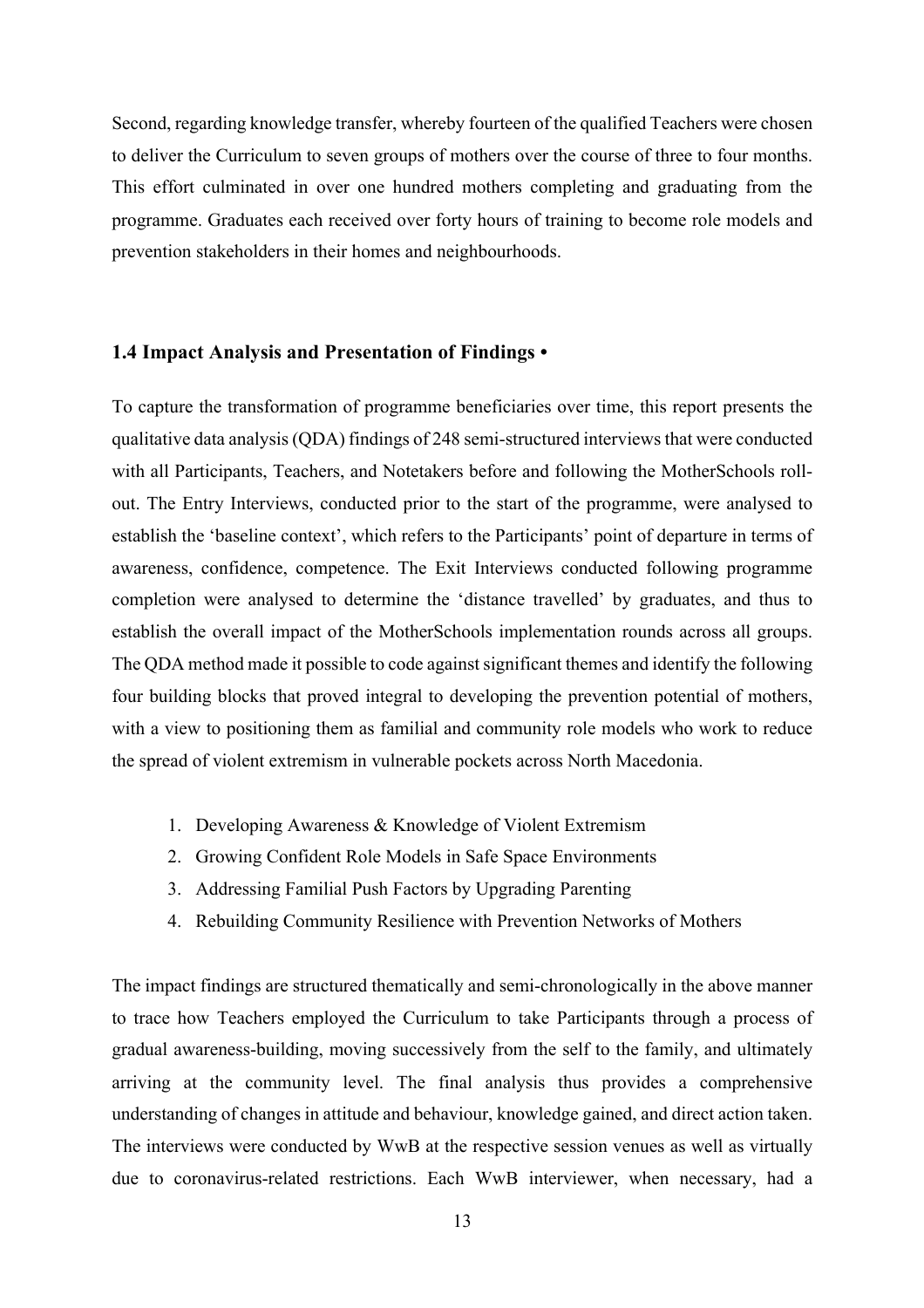translator to assist the interview process. On average, each of the Entry and Exit interviews lasted over an hour. Most interviews were audio recorded and later transcribed. In all cases where WwB did not receive consent to record, interviews were transcribed in real time with the consent of the interview partner. This effort ultimately resulted in around 248 hours of transcribed conversations. The two data sets—i.e. all Entry and all Exit interviews in written form—were processed by WwB using the 'f4 Analyse' software; a data analysis tool that enables coding against themes to identify common patterns and concepts across all interviews. The themes WwB coded against include self-confidence and self-esteem; family dynamics; parent-child relationships and communication; conceptual understanding of concepts like radicalisation and violent extremism; and perception and knowledge of threats in their community. This report offers a summary and analysis of the resulting findings to capture and better understand participants' changes in terms of, inter alia, attitudes, awareness levels, knowledge base, behaviour, and familial and community dynamics.

The findings in the subsequent 'Insights to Impact' chapter provide conclusive evidence that the MotherSchools North Macedonia iterations have advanced WwB's theory of change in no small measure. Namely, that in equipping mothers with the competence and confidence to translate their unique potential into action, they will become the first line of defence against extremism in at-risk communities around the globe.

#### **1.5 Challenges, Gaps, and Data Limitations •**

Before turning to the MotherSchools 'Insights to Impact' chapter, this section briefly considers possible and established shortcomings—including external and internal factors—relating to the community and country contexts, and to MotherSchools-related activities. From the outset, the long-term presence of WwB in North Macedonia helped to lessen the burden and likelihood of challenges typically associated with first-country implementations; long-term engagement can thus be considered a mitigating factor. As such, some challenges were positive in nature. This included, for instance, a better baseline understanding of and higher demand for the programme ('Some mothers were well-prepared for interviews because they knew the Teachers who had previously been part of the programme and because some had seen the MotherSchools Graduation on TV', as a mother noted). WwB and ZIP also received an exceptionally large volume of Teacher applications. As a result, the first round of MotherSchools in North Macedonia encompassed four rather than the usual three groups running in parallel.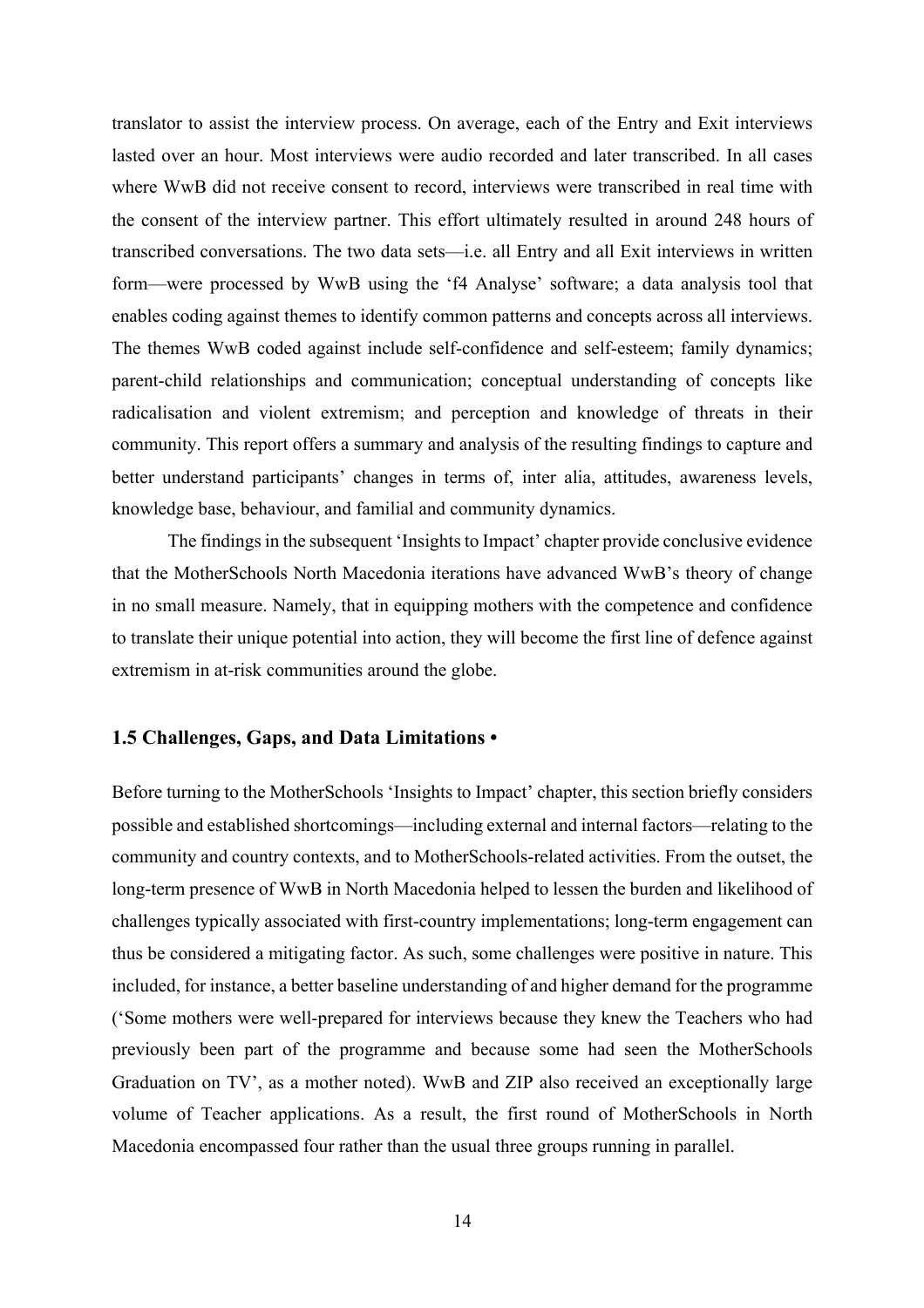Covid-19 presented a serious external challenge, resulting in the temporary suspension of all MotherSchools programming, including the second round of implementation in North Macedonia. The situation in North Macedonia was extremely serious: family members of mothers died, as did a Ljubin group member shortly after becoming infected ('There are about 400 of us Bosnians, this mother had daughters in our school and many mothers were friends with her; this was hard'). To sustain the positive momentum from previous rounds, WwB and ZIP worked closely with Teachers and Notetakers to keep mothers engaged in the meantime. While the pandemic acted as a severe obstacle in terms of consistent attendance and reaching the highest possible number of mothers, mothers were offered support to become sufficiently familiar with online platforms, and to attend the final of the two graduation ceremonies, which was held virtually. As part of the preparation phase for resuming MotherSchools, WwB developed a comprehensive Teacher Covid Guide and a three-tier implementation strategy (offline, hybrid, and online) to ensure a smooth and continuous rollout of MotherSchools and to avoid any further delays or pause in activities. A strategy session was held by WwB with Teachers and Notetakers to address challenges and discuss concerns and mitigation strategies before roll-out. Yet some groups did not withstand the half-year hiatus, making it necessary to re-mobilise new groups of mothers in some cases. Adding to this, where lockdowns prohibited in-person meet-ups, some mothers were hindered due to a lack of technological know-how or equipment, and some felt less ready to speak openly presumably due to factors including but not limited to high domestic violence rates in the communities of implementation and fears of being overheard. Despite setbacks, WwB, ZIP, and the Teachers succeeded in addressing these challenges in a timely and efficient manner, thus ensuring that ultimately the MotherSchools programme persevered, and that all objectives were met.

Moving beyond external factors, the data collection and interpretation process conducted by WwB through Entry and Exit interviews with all Actors and Participants demands scrutiny; it must be critically examined since even the most laborious efforts and meticulous approaches result in discernible, inherent, and even hidden data limitations and gaps. This final part of the section therefore serves to caution and remind the reader that the insights and impact findings presented in the subsequent chapter offer qualitative interpretations of the participants' personal views and insights based on all 248 interviews conducted.

A noteworthy data limitation stems from the fact that the bulk of all interviews were conducted with the support of ZIP staff, Teachers, and Notetakers who translated WwB staff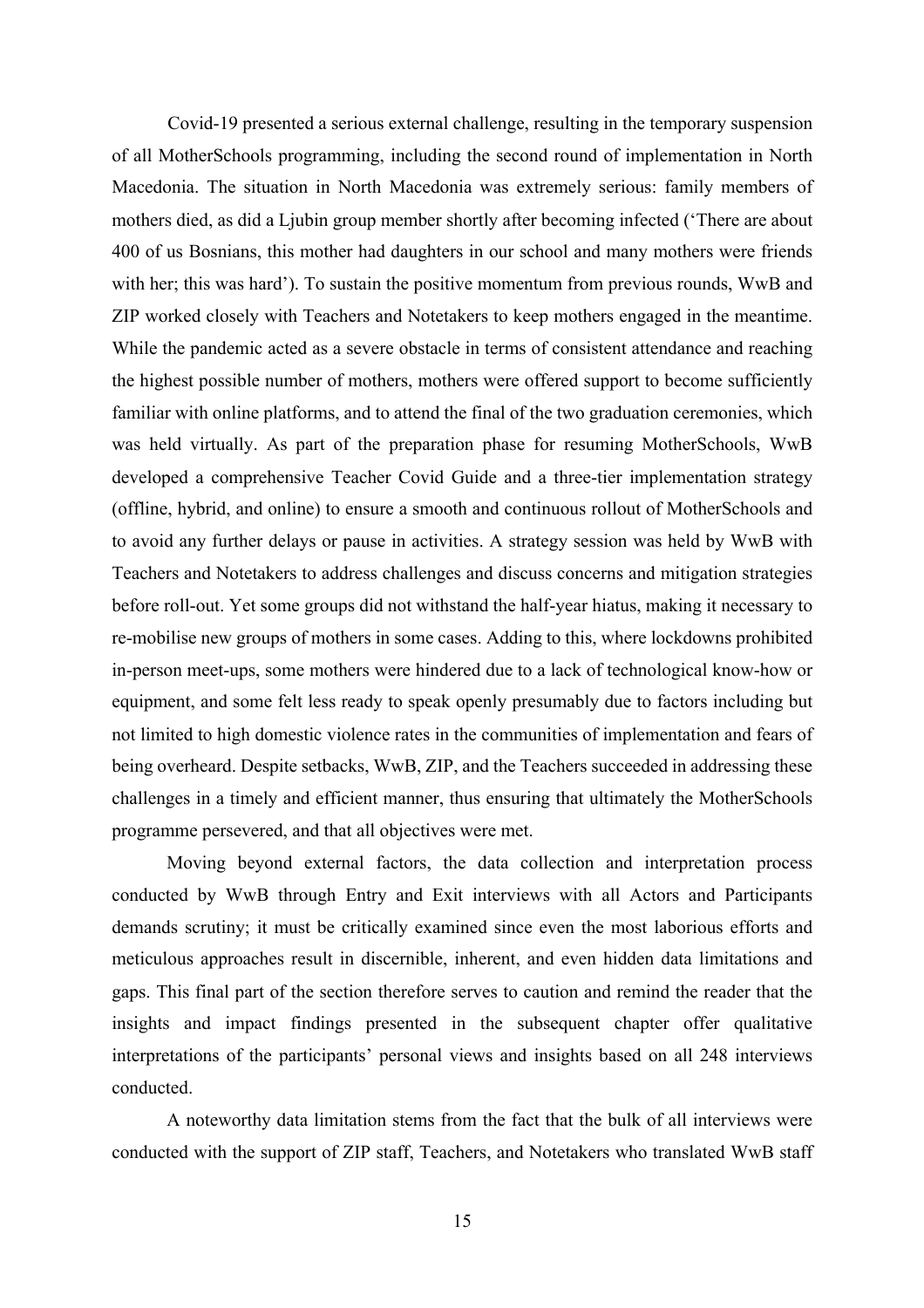questions. On the one hand, the benefits of employing trusted interpreters arguably tend to outweigh the shortcomings, as they can offer valuable background context, they understand and have access to the interviewee's community, and may thus be a source of trust that helps to evoke more open and honest responses. On the other hand, culturally defined linguistic differences as well as translations and individual interpreter styles, inevitably lead to a degree of questions and answers being 'lost in translation'. Beyond this, working with nonprofessional interpreters can result in a higher probability that some of the nuances or cultural context is lost, especially when the local interpreters possess limited knowledge of concepts like radicalisation and violent extremism.

That WwB staff are foreign to North Macedonia may have had an impact on the readiness of interviewees to open up. Yet being 'foreign' to a community where notions of honour and reputation inhibit many from speaking freely also can prove to be an advantage. The authenticity of answers may have been further skewed by factors such the interviewee's possible perception of the Entry and Exit interviews as a formal means of assessment, which can prompt respondents to concentrate on what they may deem to be expected of them in such a situation, such as seeking 'the correct' rather than offering 'the truthful' answer. There are plenty of other data limitations to consider, such effects of an inherent chain of individual biases through which information passes in sequence: from interviewer to translator to interviewee, and vice versa. Or the biases of interviewers who pose questions and follow a line of enquiry that inevitably will at times fall short of taking into account cultural norms and practices that are not theirs.

With the aforementioned as well as other apparent and conceivable limitations in mind, readers of this report should be aware that quoted statements as well as WwB's interpretations and conclusions ought to be considered with some degree of critical assessment. Not all responses on the part of the interviewees and not all resulting conclusions based on the QDA method can be taken entirely at face value. It is important for readers to ask themselves critical questions, and to consider other data limitations. Nevertheless, when coding against certain themes, one can determine whether other mothers who were not part of the same group may have remarked similar changes. That is to say, the impact evaluation and conclusions put forward in this report are based on a series of statements, typically referred to as 'clusters'. Statements or 'telling stories' can therefore be viewed as representative of such clusters.

Finally, the reader of this report should bear in mind that an inherent bias in Exit data may be the result of the so-called 'Hello-Goodbye-Effect'. In the context of this programme,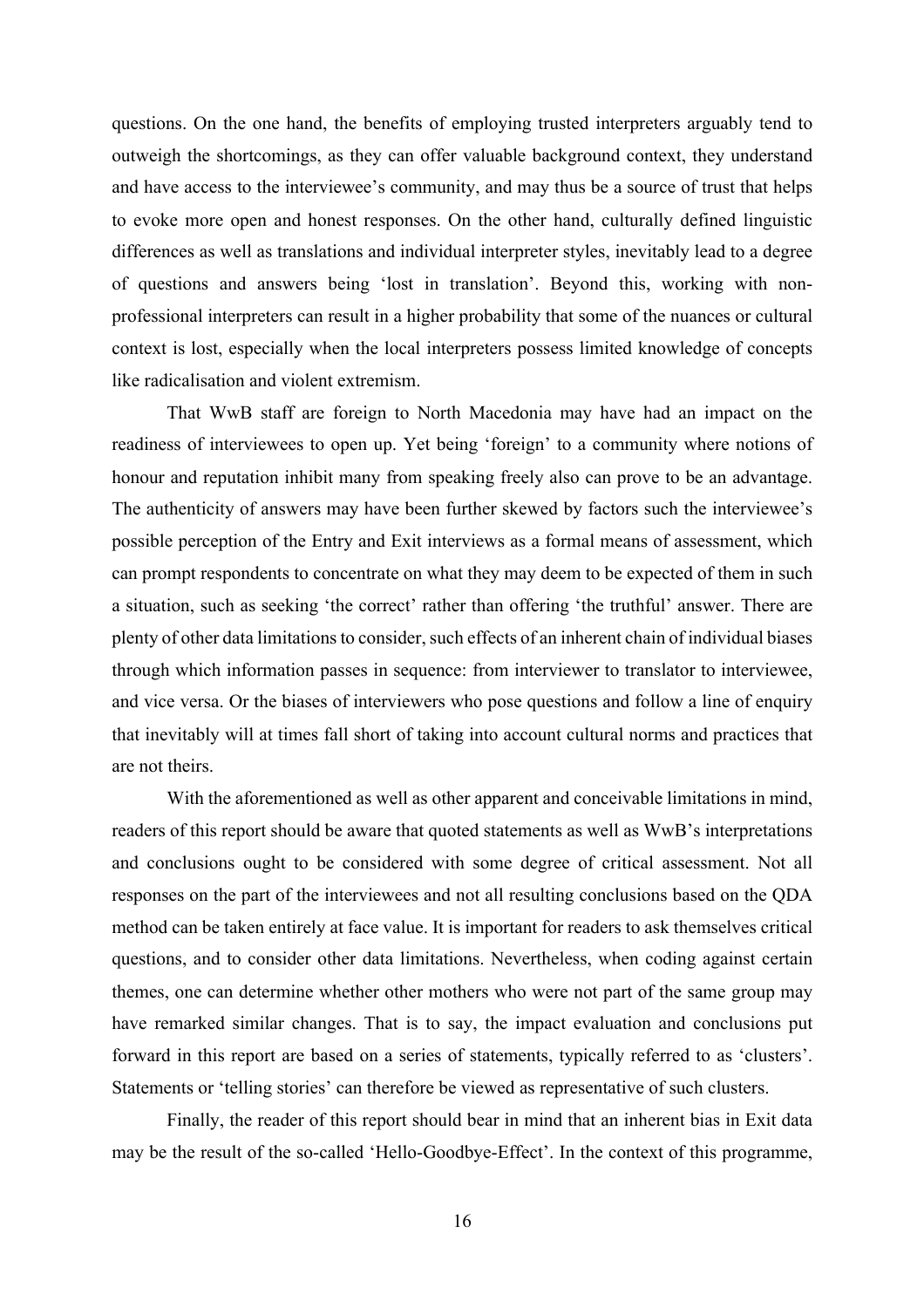the ecstatic rush that often accompanies a mother's graduation from this education programme can lead to exaggerated expressions in terms of personal, familial, and community changes. To ensure that purported improvements have not been exaggerated and with a view to understanding longer-term impact, this would require a return to communities of implementation for targeted follow-up interviews with programme beneficiaries in one or more years down the line, which would however be beyond the scope of this project.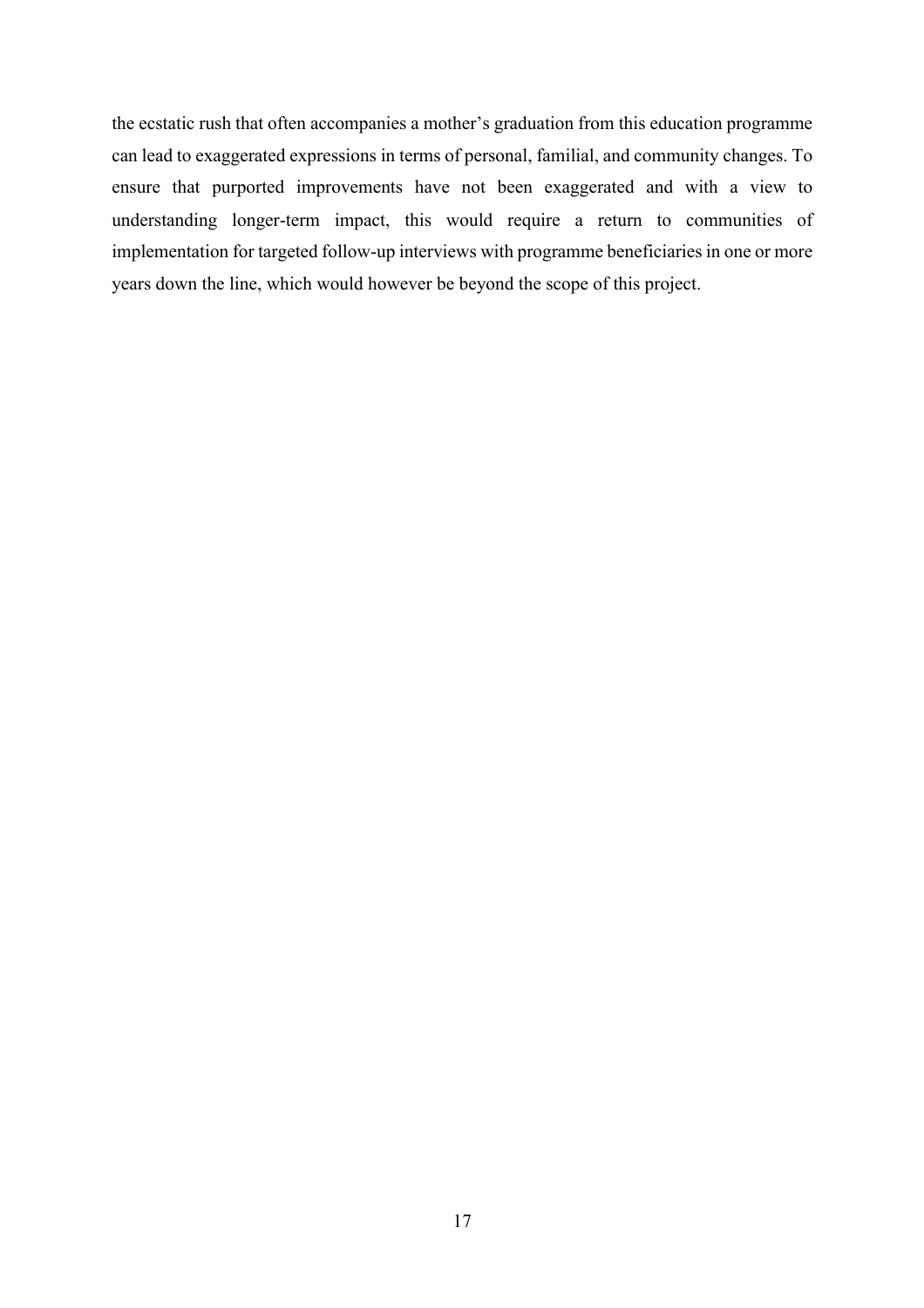## **2.0 INSIGHTS TO IMPACT**

*MotherSchools was our safe space, our small house, where we shared fears and experiences. Whenever we said, 'See you next week', they said, 'Oh, come on, we cannot wait!' They felt so good here. 'Finally somebody asked us what we want and what we think in reality', they said. Because if you have not been asked this ever, you forget how to answer. 'Nobody asked us', they said, 'how we felt before when we were girls and now mothers'. This was the moment when they became more aware who they are, what they can do, what they are and are not aware of. This was a small door that opened and led to bigger doors. Many of them said, 'I did not care about myself, because I had forgotten who I was; I forget what my priorities and ambitions were'. This was the moment when they began to make personal changes. We saw how they changed, week for week.4*

*– MotherSchools Teacher, Tetovo Group, Exit Interview*

This chapter evaluates the insights and impact findings of the MotherSchools North Macedonia programme. The analysis is the product of a qualitative data analysis (QDA) of the 248 semistructured Entry and Exit interviews with Participants, Teachers, and Notetakers. Each of the chapter's four sections represents an integral building block of the mothers' transformation into security stakeholders. Every section, in turn, is divided into two parts to gauge 'distance travelled' by the mothers; the qualitative data analysis findings of the Entry and Exit Interviews are presented sequentially. Following a brief thematic introduction to each building block, the first part of each section maps out the baseline context, which can be understood as the point of departure of prospective Participants in terms of confidence, knowledge, and practical skills levels. This analysis provides background details and insights into individual, family, and community dynamics prior to the start of the MotherSchools sessions. The second part of each section presents the MotherSchools impact findings to trace the extent of the graduates' personal transformations and their impact on family and community dynamics overall. The following four themes are generally structured in a chronological manner to reflect how each thematic layer is an essential building block that complements the next: Developing Awareness and Knowledge of Violent Extremism; Growing Confident Role Models in Safe Space Environments; Addressing Familial Push Factors by Upgrading Parenting; and Rebuilding Community Resilience with Prevention Networks of Mothers.

<sup>4</sup> 191209 MAC MST ExRK 2 (Tetovo), Paragraph 32.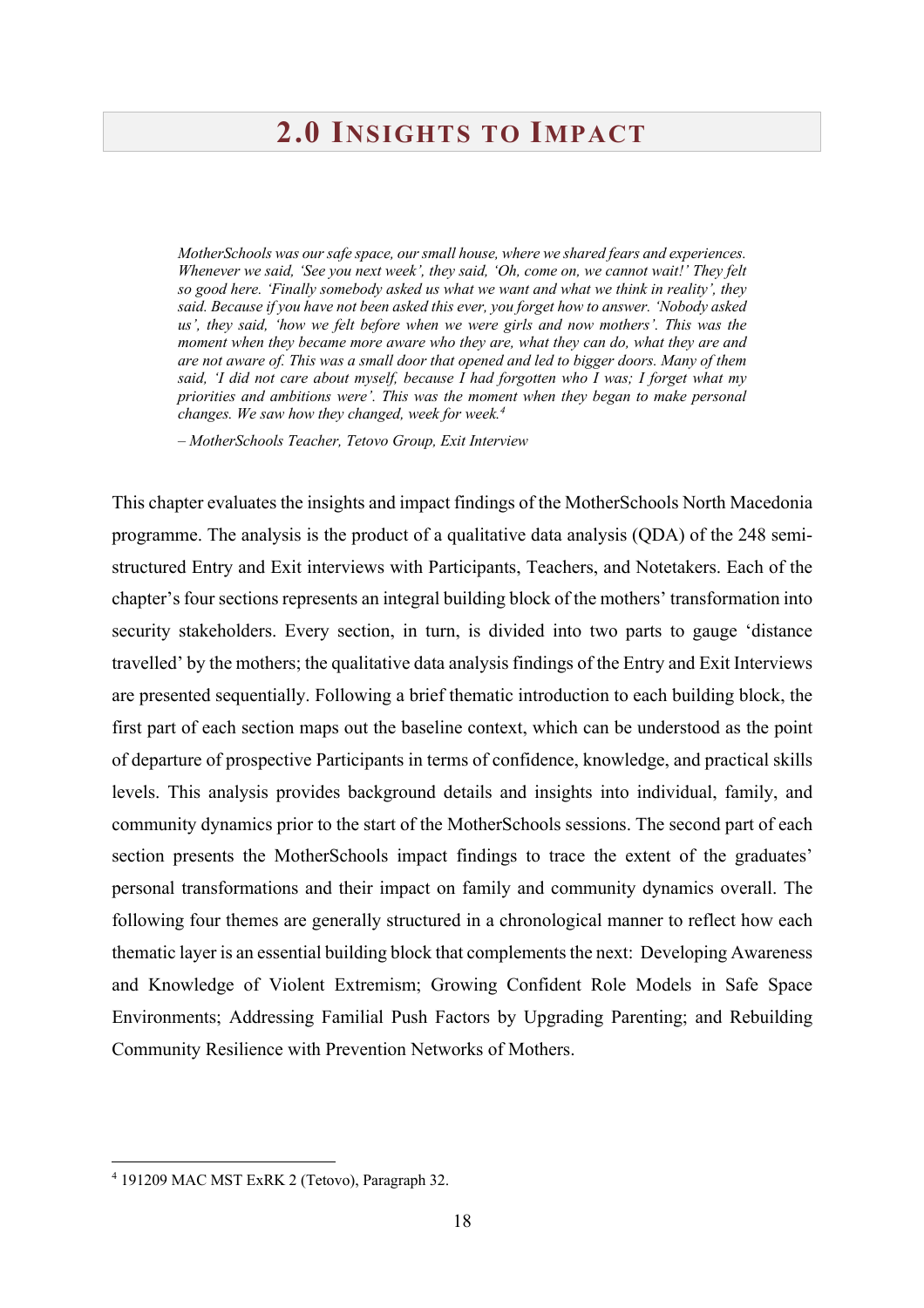### **2.1 DEVELOPING AWARENESS & KNOWLEDGE OF VIOLENT EXTREMISM**

*I do not think there is a threat of extremism here in North Macedonia, I do not believe here in Gostivar it exists. I think abroad it exists; this is my opinion. I have heard about it on TV.5*

*– MotherSchools Participant, Gostivar Group, Entry Interview*

*An Albanian woman from Gostivar who joined ISIS—I know her. She has asked to come back with four children. … And my husband's sister's best friend's whole family also went*  to ISIS. Her father was killed there and only her brother was saved, and now he is in jail in *Skopje … I learned how to prevent such phenomena from affecting our children, and when I told my husband what we are learning he said it was very good for our community. 6*

*– MotherSchools Participant, Gostivar Group, Exit Interview*

In communities where threats to adolescents and young adults loom large but have not yet transcended the stage at which prevention work becomes less effective, mothers are wellpositioned to play a safeguarding role. By virtue of their physical and emotional proximity, they are the formative guardians of children and have thus proved to be successful prevention and intervention allies in the fight against extremism. Their ability to assume this role, however, depends on a cognisance of the threat and ability or indeed willingness to exercise this responsibility. As such, awareness and knowledge are indispensable aspects in any parent's prevention toolkit. For in practice there often exist glaring gaps in their knowledge of the dynamics and effects of radicalisation, and in their attentiveness to the problem and intervention potential. As the juxtaposing of the above entry and exit interview excerpts highlight, awareness, knowledge, and prevention techniques must be developed. This also demands, inter alia, understanding how community and family dynamics might be shrouding the topic in secrecy and inhibiting open conversations and awareness as a result. The following section analyses how mothers through the MotherSchools programme have grown their understanding of violent extremism and discovered that they have an active part to play in the bottom-up security architecture.

#### **EXTREMISM & SECURITY ROLE AWARENESS GAPS** | BASELINE CONTEXT

*There are so many threats that they face every day. For example, there are extremist groups with long beards, and they want to enlarge their groups and want others to join their groups; they have misconceived religion … Now I can protect my children, but when they reach the teenage years… I really do not know; it is very hard to be a teenager … I wish that here in* 

<sup>5</sup> 190919 MAC MSP EnRK 3 (Gostivar), Paragraph 47.

<sup>6</sup> 191211 MAC MSP ExMO 3 (Gostivar), Paragraph 71.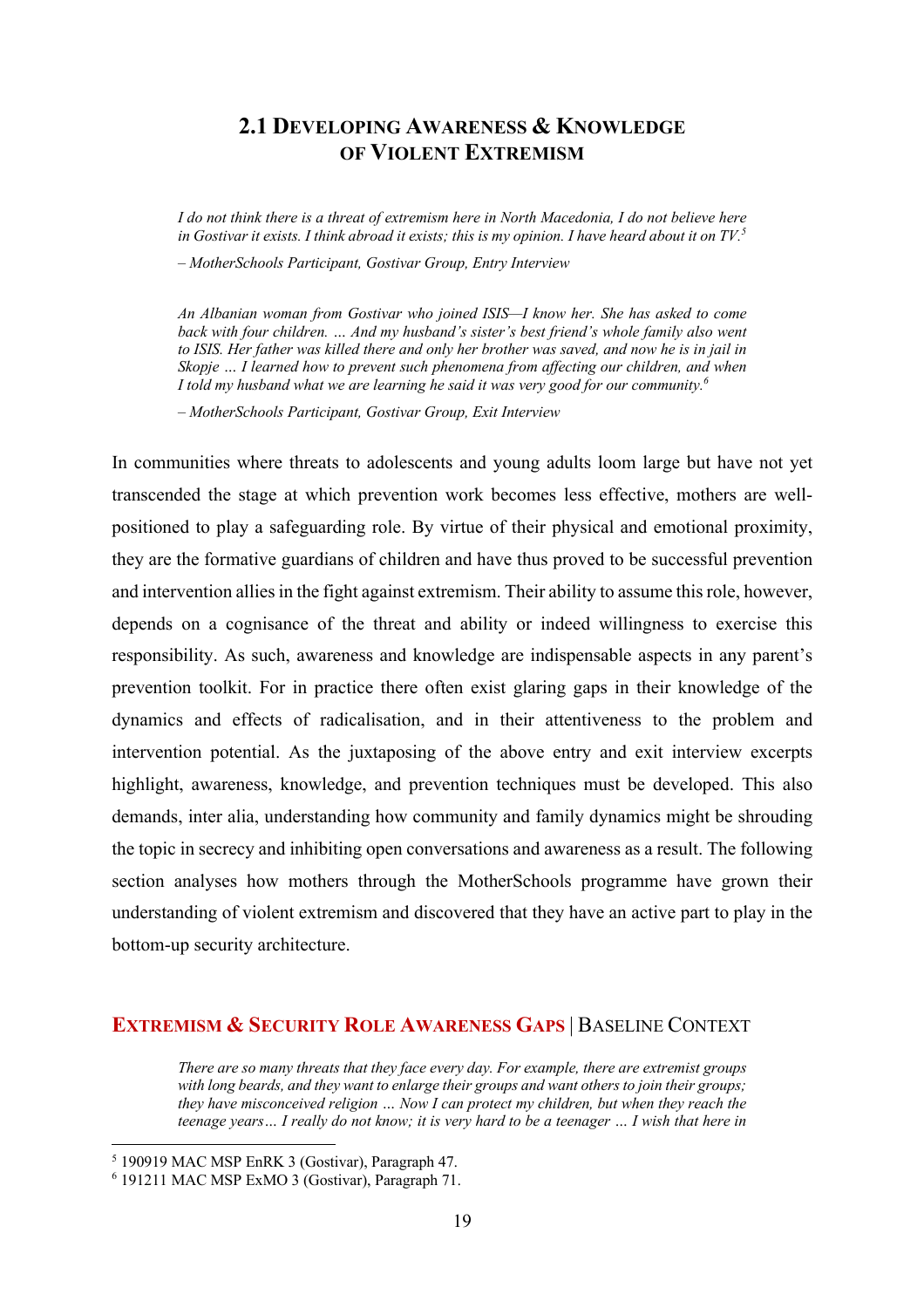*our country there could be formed a group or organisation who will teach us how to protect the teenagers and younger persons from these extremist groups. I will be the first to sign up. – MotherSchools Participant, Tetovo Group, Entry Interview*

**Prospective participants prior to the start of their MotherSchools education for the most part possessed limited awareness and knowledge of violent extremism, viewing radicalisation as a problem external to their lives and communities that they had learned about merely through media reporting.** Overall, the interviewees' responses to questions surrounding the topic of extremism paint a convoluted picture that demands attention. Probing the baseline understanding of the threat produced a broad spectrum of answers that ranged from 'there is nothing like that here' to 'extremism is really common'. The most common response to questions touching upon the issue included 'I did hear about it on TV'. Further compounding this sense of ambiguity, a prevailing notion was that 'it could be an issue'. The degree of confusion around the topic becomes even more apparent when one considers countless contradictions that can be gleaned from the responses provided by future participants within and across groups. While the mothers of Studeničani, for example, appeared to be particularly divided on the issue, a number agreed that radicalisation had never impacted the village, and that the issue, if at all, existed either outside of the town or country.

**A closer inspection of the baseline conversations suggests that the incomplete and convoluted portrayal of violent extremism was at least in part a product of its taboo topic status.** Shedding some light on a possible explanation, one mother explained, 'In the village, they don't talk about extremism—they don't believe it's a phenomenon, they don't even want to hear about it'.7 With Studeničani being among the most insular and isolated towns in North Macedonia, sensitive topics were not readily and only rarely broached during the entry interviews. In general, the mothers were likewise divided as to whether extremism was a taboo topic. Those who viewed it as taboo provided an intriguing variety of rationales. Whereas one mother postulated that merely talking about it could put her in harm's way, another suggested broaching the topic with her children might make them consider this path. Here, too, ambivalence and ambiguity towards the topic emerged as a common them. In summary, as an interviewee explained, 'It's not a taboo, but we wouldn't talk about it openly', while another offered, 'maybe it's camouflaged'.8

<sup>7</sup> 190920 MAC MSP EnGN 3 (Studeničani), Paragraph 42.

<sup>8</sup> 200212 MAC MST EnGN 1 (Saraj), Paragraph 111; 190917 MAC MST ENR 2 (Tetovo), Paragraph 31 – 32.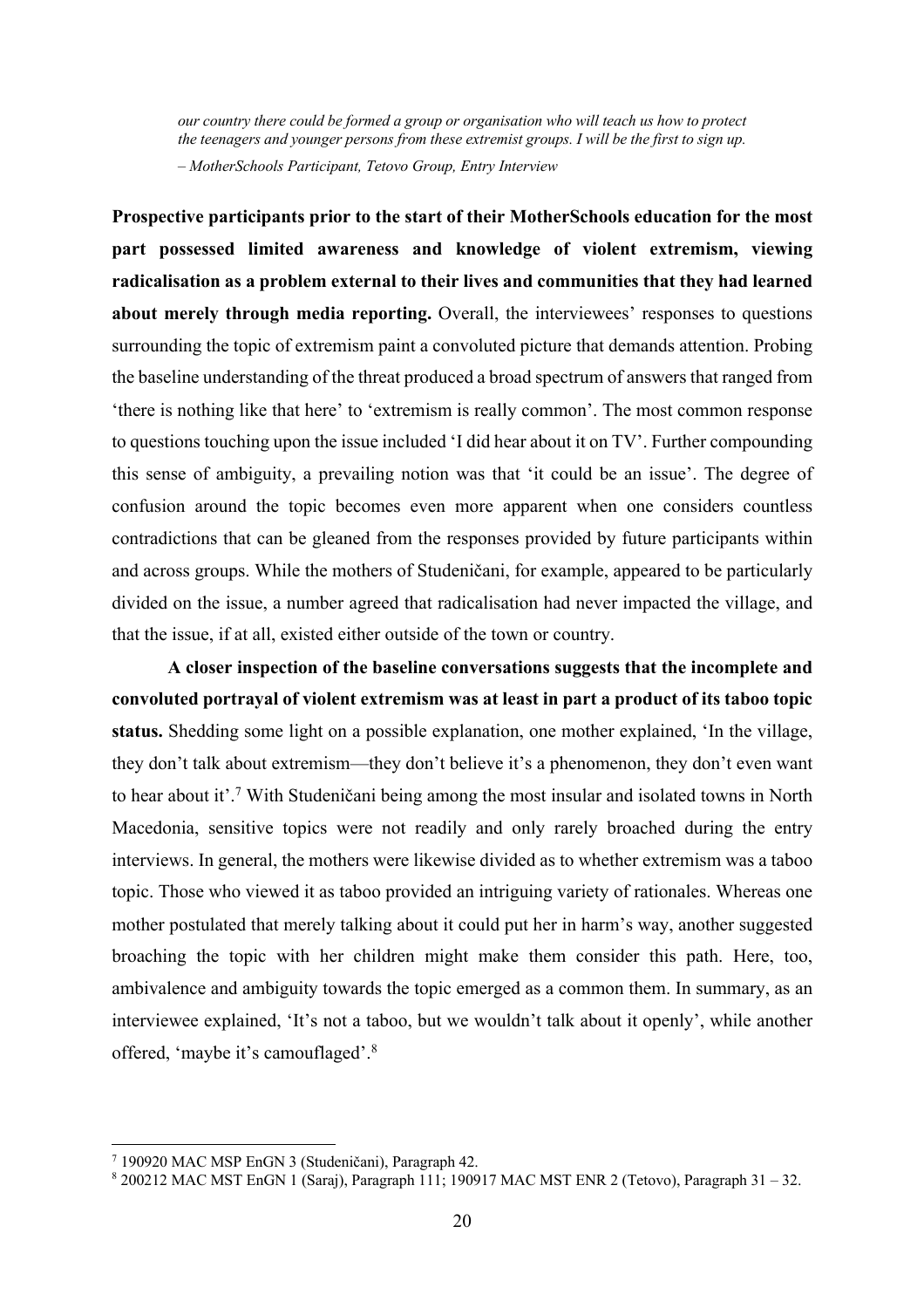**Evident contradictions and awareness gaps across all groups notwithstanding, several interviewees identified possible signs and manifestations of extremism, past and present. In some communities, the threat-trend appeared by some mothers' estimations to be on the rise.** Among the three distinct cases that were mentioned during the baseline conversations, one was conveyed by a future MotherSchools participant from Studeničani. She disclosed how two family members had left for Syria. While a relative died there aged 21, another—her cousin—left unbeknownst to his parents three years prior. When the latter eventually returned, he apparently built a house with the earnings; money supposedly had motivated him to leave. Relaying his memory of the experience, however, the mother noted how 'he tells the family that they suffered a lot; that they were not allowed to go out'.<sup>9</sup> A future Notetaker recalled three examples of individuals she had known personally. Among these, a friend's twenty-year-old cousin who had been radicalised in a mosque in Skopje and was killed while fighting for ISIS. The other two speak to divergent responses on the part of parents: in one case the family of a son who died in Syria celebrated him as a martyr; in the other case the family of a daughter alerted the authorities when they realised that she had left for Syria.<sup>10</sup>

That the threat had not entirely dissipated did figure as a concern to some. A future participant from Tetovo, finding it conceivable that 'it could be an issue', expressed her apprehension in this regard over a cousin who had become isolated from his family during high school, where he became influenced by 'bad company'.<sup>11</sup> In terms of trend shifts, mothers from all communities suggested sensing a move towards more conservative forms of practicing religion. Mothers from Saraj and Čair were most concerned about the prospect of a rise in ultraconservative influences in recent years, with mothers citing Wahabism permeating the community, a sudden surge in niqabs, and influences from foreign countries in general. The pressures of adapting to 'new customs' was also something that a mother from Studeničani cited as a source of concern. In her words, 'If they see a woman without a hijab, they'll call her a whore'.12

**Overall, a minority of mothers conceded to being concerned about the prospect of their children's exposure to radical influences, and fewer yet appeared to have grappled**  with the question of a mother's prevention responsibility and capacity. Asked whether mothers believed in the capacity to prevent their children from becoming radicalised, a fraction

<sup>9</sup> 190920 MAC MSP EnLK 2 (Studeničani), Paragraph 33.

<sup>&</sup>lt;sup>10</sup> 190920 MAC MSN EnRK 3 (Notetaker), Paragraph 36.

<sup>&</sup>lt;sup>11</sup> 190917 MAC MSP EnRK 3 (Tetovo), Paragraph  $39 - 40$ .

<sup>12</sup> 190920 MAC MSP EnGN 2 (Studeničani), Paragraph 25.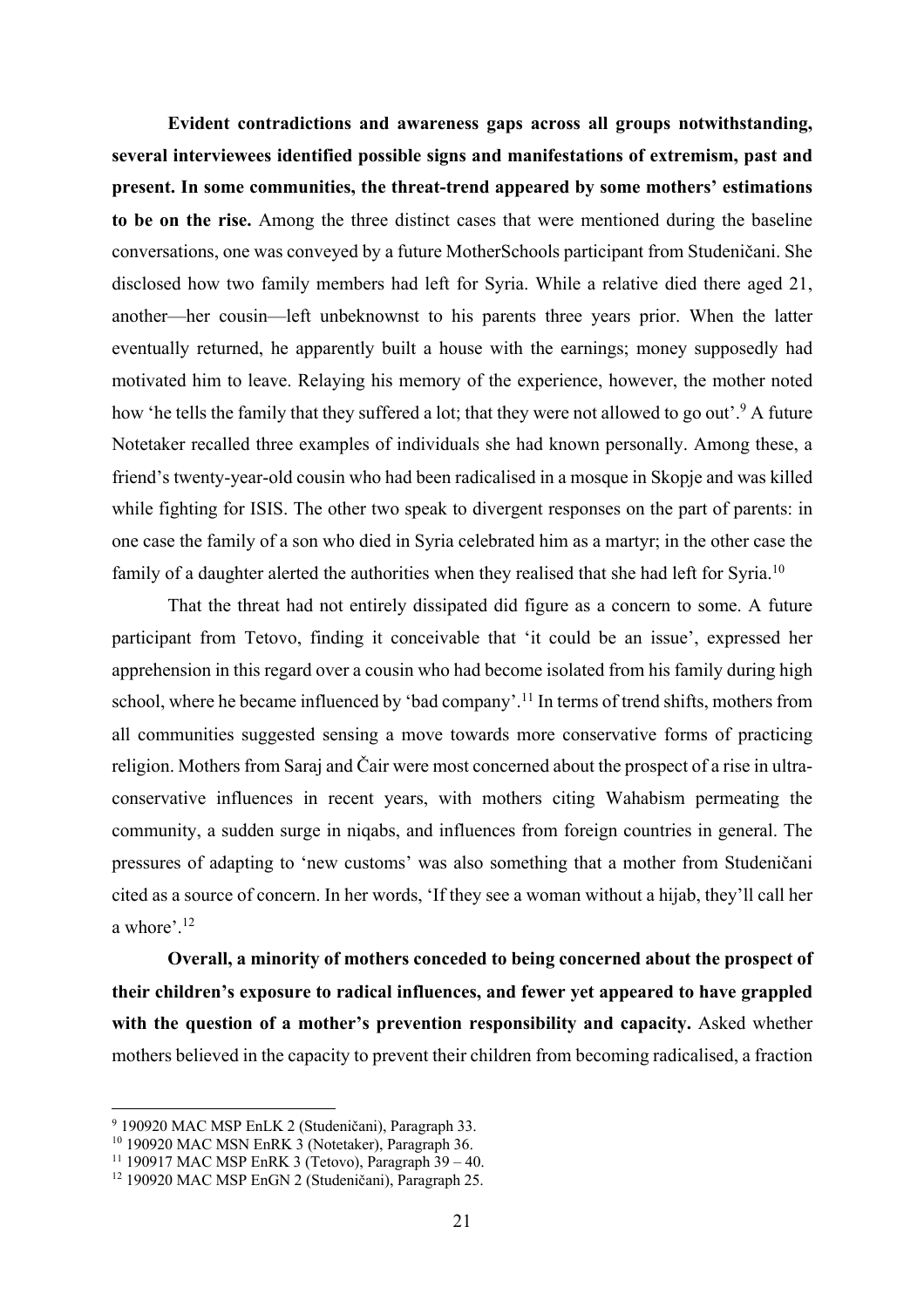of them expressed feeling somewhat confident in their abilities. 'I don't think so; that is why I am very scared … I think that the power of mothers is not enough for the protection of the child', as a Čair interviewee responded.13 Similarly despondent, a mother from Saraj said, 'I do not think so' before explaining, 'there are a lot of mothers who live every day in their house, and it is not always in their power to prevent their children, so this workshop is going to help', presumably hinting at how their programme participation could help to break up this isolation and provide new perspectives.<sup>14</sup> However defeatist some of the other responses were when probed about their prevention potential, the sense of a mother's innate commitment and perseverance was shared universally. Some mothers clearly felt a safeguarding responsibility linked directly to preventing extremism. A prospective Saraj participate defined mother as 'the pillar which helps the child and educates the child, it will also be the first person who would notice that their kid is being informed by these organisations', and a Ljubin participant deemed mothers to be 'the biggest impact for this topic', responsible for 'talking at home with their children so that they avoid getting into these extremist groups'.15 In this vein, a prospective Notetaker, referring to mothers as 'supermom' and 'known peacebuilders', emphasised how they simply 'need some support, some courage, some instructions—and they can do it'.16 Mirroring this sentiment even more closely, a mother from Čair proposed, 'If mothers were trained and aware they could do more to solve problems'.17

#### **AWARE & KNOWLEDGEABLE** | MOTHERSCHOOLS IMPACT

*At the beginning they were maybe only partially aware, but now they are entirely aware that extremism is not an external problem: that it does not just happen like it did in Syria; that terrorists can be from our country. They understand that now, and that scared them. They are scared that they could have an attack. They are also aware that their children are not immune from being radicalised. And that nobody is entirely immune.18*

*– MotherSchools Teacher, Saraj Group, Exit Interview*

**The graduates have significantly boosted their awareness levels of violent extremism as a domestic threat and are now noticeably more concerned about the security and** 

<sup>13</sup> 200213 MAC MSP EnLK 4 (Čair), Paragraph 82.

<sup>14</sup> 200212 MAC MSP EnLK 5 (Saraj), Paragraph 86.

<sup>15</sup> 200212 MAC MSP EnLK 3 (Saraj), Paragraph 83; 200211 MAC MSP EnLK 2 (Ljubin), Paragraph 76.

<sup>&</sup>lt;sup>16</sup> 200211 MAC MSN EnUK 2 (Notetaker), Paragraph 43.

<sup>17</sup> 200213 MAC MSP EnGN 4 (Cair), Paragraph 43.

<sup>18</sup> 201123 MAC MST ExRK 1 (Saraj), Paragraph 74 – 75.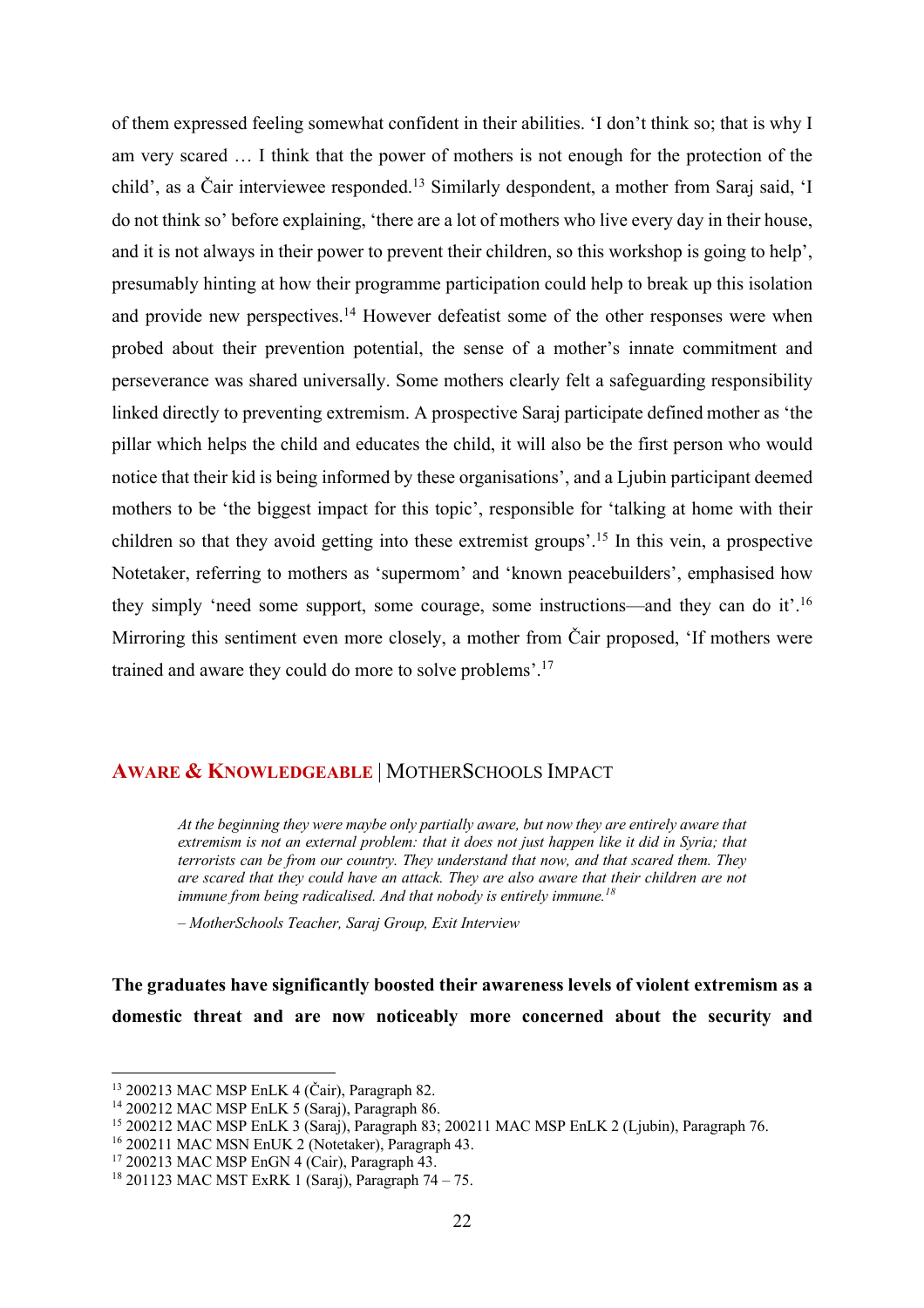**vulnerability of their children. These attitudinal changes include a newfound desire to remove the silence around the topic.** Whereas the notion that extremism was essentially a foreign issue was dispelled entirely, this realisation that terrorism was not confined to far-away places also elevated concern levels considerably. Partly this was also due to mothers learning about cases from one another, suggesting to many that particularly in recent years the issue had been more severe than many presumed. Time and again, it emerged that the graduates are now far less certain that their sons and daughters could not become affected or come under the spell of radical influences. This wake-up call prompted them to contemplate the so-called 'weak spots' of their children, as a Teacher expounded who also observed how her pupils had shed their naiveté and had begun to acknowledge their personal blind spots: 'They do not exclude the possibility that their family members might be radicalised, and they know how smart the recruiters are and how to brainwash the children'. In short, 'They are worried, scared, and aware that this can happen'. What brought the issues closer to home was the fact that while the MotherSchools were in progress, reports emerged on the radicalisation of a prominent North Macedonian doctor's son ('Especially those who were so sure that they provide everything at first, they started to think that their children could go down the wrong path').<sup>19</sup> The impact data suggest that the graduates of Čair have become especially alarmed. One mother explained how her cohort now views the issue as a priority above all others: 'The whole group agreed that it was and it still is our biggest concern and issue in our children's lives, because, as we put it, "you can never know when your child can be brainwashed". I think that we fear—mothers fear—extremism more than drugs'. Her reasoning centred on the view that conversations around and information on extremism were not sufficiently had and made available in the public sphere ('I think it's very manageable in our community and society … we need to talk about it more because it's not taboo when you discuss it').<sup>20</sup>

**Session learnings and conversations around the role of women in prevention and peacebuilding has introduced to the mothers the notion that they can be an important part of the soft power security architecture, which had been a novel concept that they now fully embrace and view as a responsibility.** The MotherSchools journey instilled in mothers a sense that they could not leave the security of the youth resting solely in the hands of state actors and institutions ('If mothers, fathers, and people in general want to have peace

<sup>&</sup>lt;sup>19</sup> 201123 MAC MST ExRK 1 (Saraj), Paragraph  $65 - 66$ .

<sup>20</sup> 201126 MAC MSP ExLK 1 (Čair), Paragraph 185 – 186.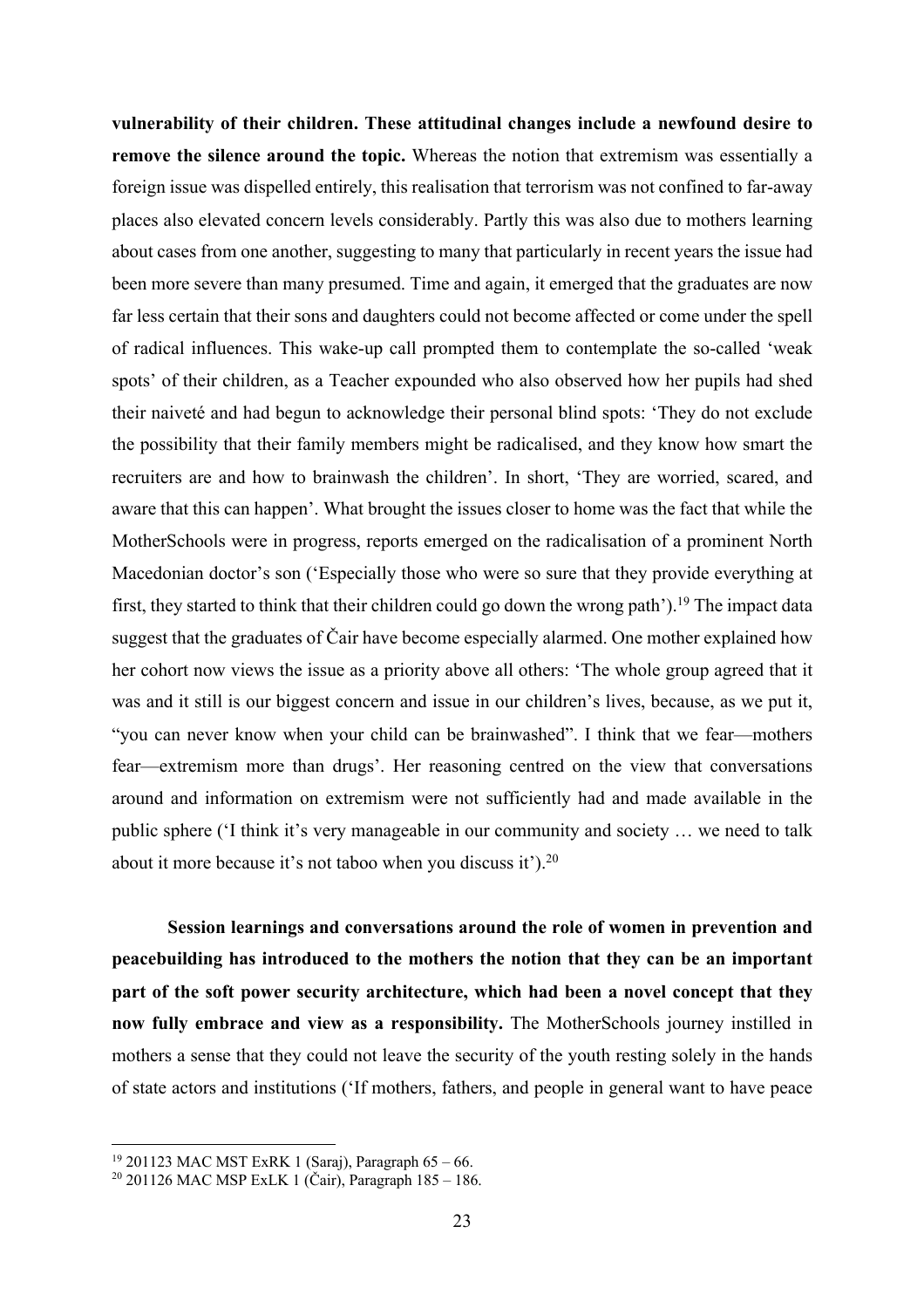in the world, then they can do something, and not wait for the government or state'). Graduates generally expressed feeling positively surprised that they were considered as an important security ally. One of the Tetovo Teachers reiterated these points and suggested she too had discovered this new sense of responsibility for herself: 'We are responsible for our house, family, community. We should not wait and ask for security from the police and politicians, because as we know they are not doing nothing. We as women first and then members of the family have a big responsibility here'.<sup>21</sup> Shrewdly turning the 'peace starts at home' mantra on its head, another mother suggested that families needed to do their part to prevent the unit from becoming vulnerable to outside threats: 'All the problems start from home: if you don't support your home, if you don't do it, someone else can be like an eagle'. Beyond the curriculum learnings and session exchanges, the terrorist attack in the heart of Vienna in late 2020, which occurred during the second round of MotherSchools, also intensified the realisation that mothers have a safeguarding duty. A graduate recalled how in the wake of the attack the news of the perpetrator with North Macedonian and ethnically-Albanian roots prompted her group to talk about 'how we need to protect our children from becoming people like them'.

**Heightened attentiveness and deeper knowledge are enabling mothers to detect a shift towards ultra-conservative ideologies, potential early warning signs of radicalisation, and manifestations of extremism to which they previously had been largely oblivious.** Before the MotherSchools programme had been completed, mothers across different groups already began to recognise early warning signs of toxic influences in their immediate environments. At the community level, mothers have begun to see a resurgence of ultraconservative tendencies. Four weeks into the monitoring calls with the Gostivar group, for instance, one of the Teachers disclosed how her group had grown aware of a concerning trend: 'Our community is changing, which all of the mothers do not like'. Among the signs that they drew on were mounting restrictions on women's freedoms and rights: 'We had a period where women wanted to educate themselves and become independent. That was my generation; it was the last generation. Then we had this regression'. A graduate from the Čair group expressed her new awareness in similar terms by likewise applying a gendered perspective: 'I am noticing more things now', as she explained, 'When I walk through Čair, I just see men when I want to enter a shop, and when I see a man wearing a radical beard, he does not talk to me—he does not answer when I ask for something in a shop. I now see lots of women covered in black; I see it everywhere … I think this is all happening in silence'. Like other graduates, the mother

<sup>21</sup> 191209 MAC MST ExRK 4 (Tetovo), Paragraph 7.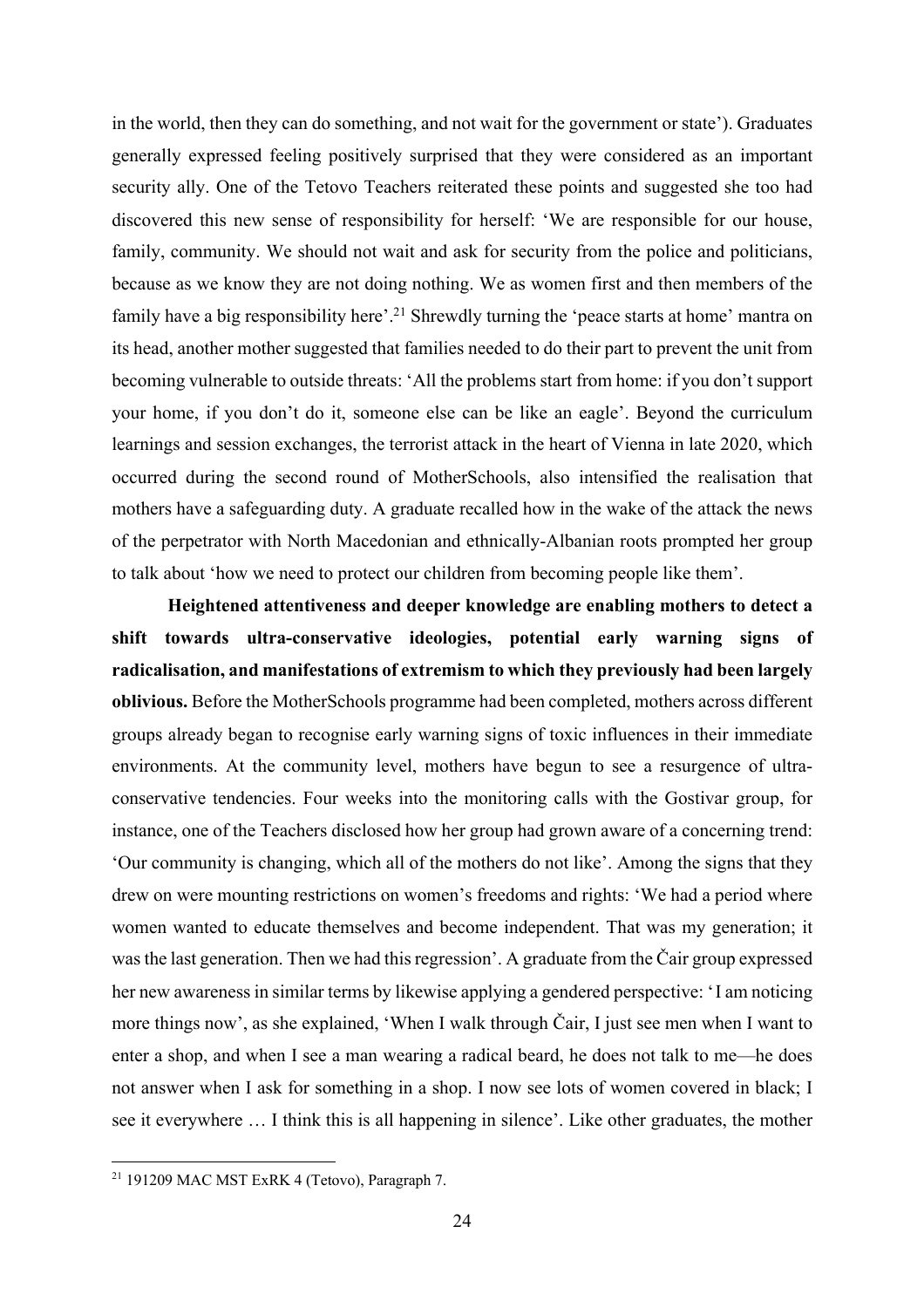found that this had been the first time she had talked about these concerns and concluded, 'The MotherSchools is growing awareness and it should go on<sup>'22</sup> Beyond noticing community transformations, graduates from the groups of Studeničani and Tetovo in fact applied their heightened awareness to identify what appeared to be possible youth recruitment and radicalisation hotspots in Studeničani and Tetovo; the latter case study example is presented in length in the final section of this impact report. The various mothers involved in both purported that their awareness was owed to their MotherSchools education and discussions during the sessions ('The early warning signs that I learned helped me to detect these problems').<sup>23</sup> Aside from multiple other instances, many interviewees also provided answers of a more generic nature, namely: 'I never knew that could be a problem for my children. It was the first time I have heard of it, but now I feel good because I have the necessary information; I learned the signs and what I can do to prevent it'.<sup>24</sup>

<sup>22</sup> 201127 MAC MSP ExRK 2 (Čair), Paragraph 134.

<sup>23</sup> 191212 MAC MSP ExRK 5 (Tetovo), Paragraph 73.

<sup>24</sup> 191212 MAC MSP ExES 6 (Tetovo), Paragraph 49.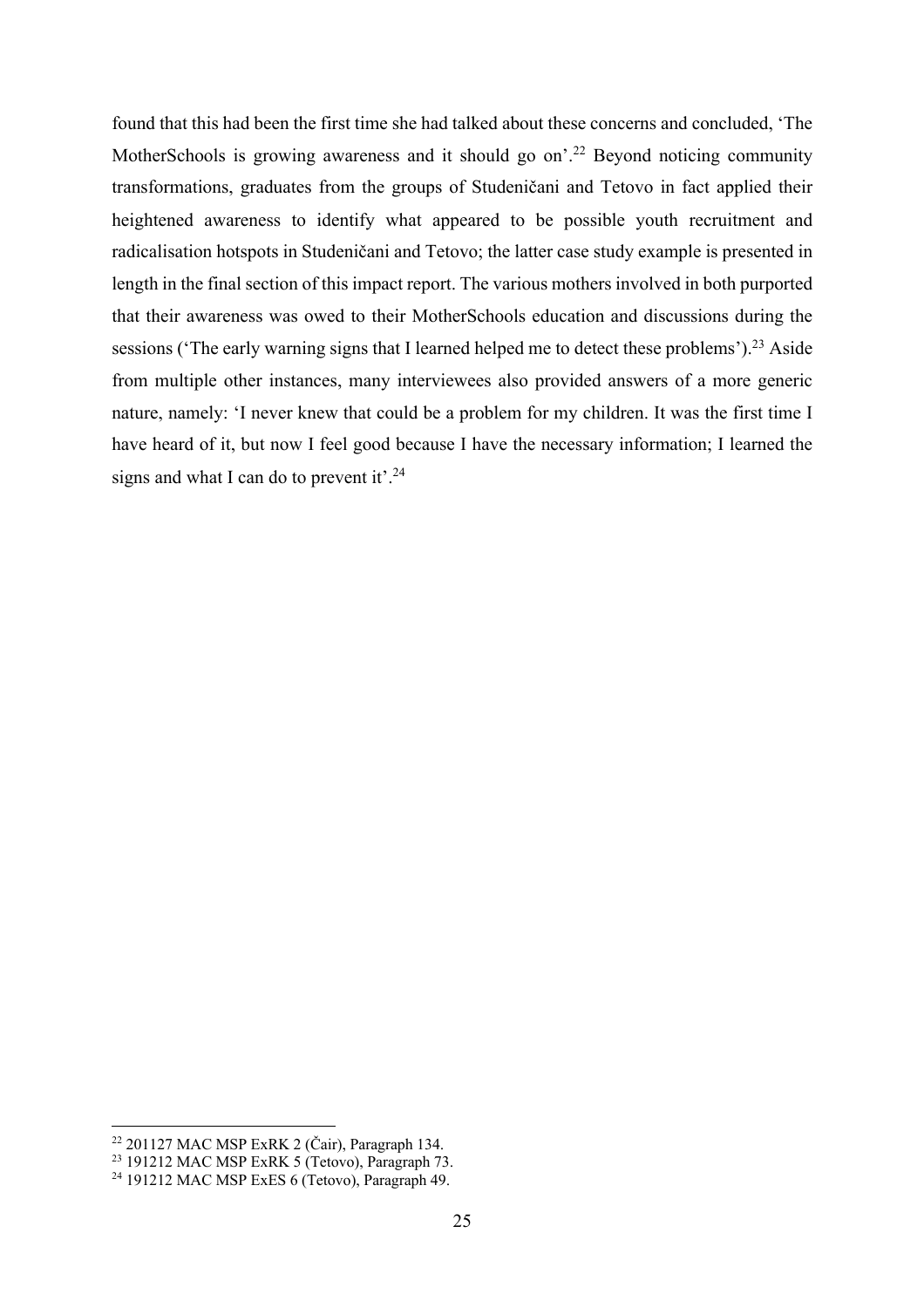### **2.2 GROWING CONFIDENT ROLE MODELS IN SAFE SPACE ENVIRONMENTS**

*Some of them needed to ask the husbands to come to the training. They later told us that the husbands worried about us changing their minds and making them free women. But as we worked with the training, they laughed a lot because they fought for their right to be at the training. This is a success. I know the mentality of the people. And I know how hard it was for them to be at training, because of the influence of the husbands. At the beginning some were nervous, and we explained it is for them to be stronger mothers. They told us that they had to talk a lot to their husbands. They told me how … this positive influence made the husbands less worried about them attending.25*

*– MotherSchools Teacher, Ljubin Group, Exit Interview*

While a solid foundation of awareness and knowledge around violent extremism is integral to the safeguarding capacity of mothers, the process of moving from theory to practice tends to be highly dependent on self-confidence. In low supply of the latter, an individual will remain stuck in a state of cognitive dissonance, and thus not acting despite knowing how. Overcoming this state of paralysis demands identifying and addressing the chief symptoms. The MotherSchools education therefore has a strong empowerment function by providing a platform and safe space to unearth, discuss, and work to remove possible barriers holding participants back from acting on their potential. The following section traces mothers through a group process and safe space environment that overcame a multitude of roadblocks, ranging from social isolation and community marginalisation to feelings of helplessness and resignation. And how their new networks of trusted allies—networks of likeminded mothers set in motion a process of empowerment at the group and individual levels. This moved the graduates decidedly closer towards the goal of taking on a security and role model position in their homes and beyond.

#### **LIVING IN ISOLATION AND SILENCE** | BASELINE CONTEXT

*We know how conservative the people are here. Women are isolated at home. They lack respect for themselves because husbands do not respect them. When children grow up especially boys—they will not respect their mothers because they have seen this from their father. Also, they do not respect the wives. The wife also does not expect her husband to respect her. They say it is changing, but it does not look like that.26*

*– MotherSchools Teacher, Studeničani Group, Entry Interview*

 $25$  201123 MAC MST ExRK 2 (Ljubin), Paragraph 65.

<sup>26</sup> 190920 MAC MST EnRK 2 (Studeničani), Paragraph 16.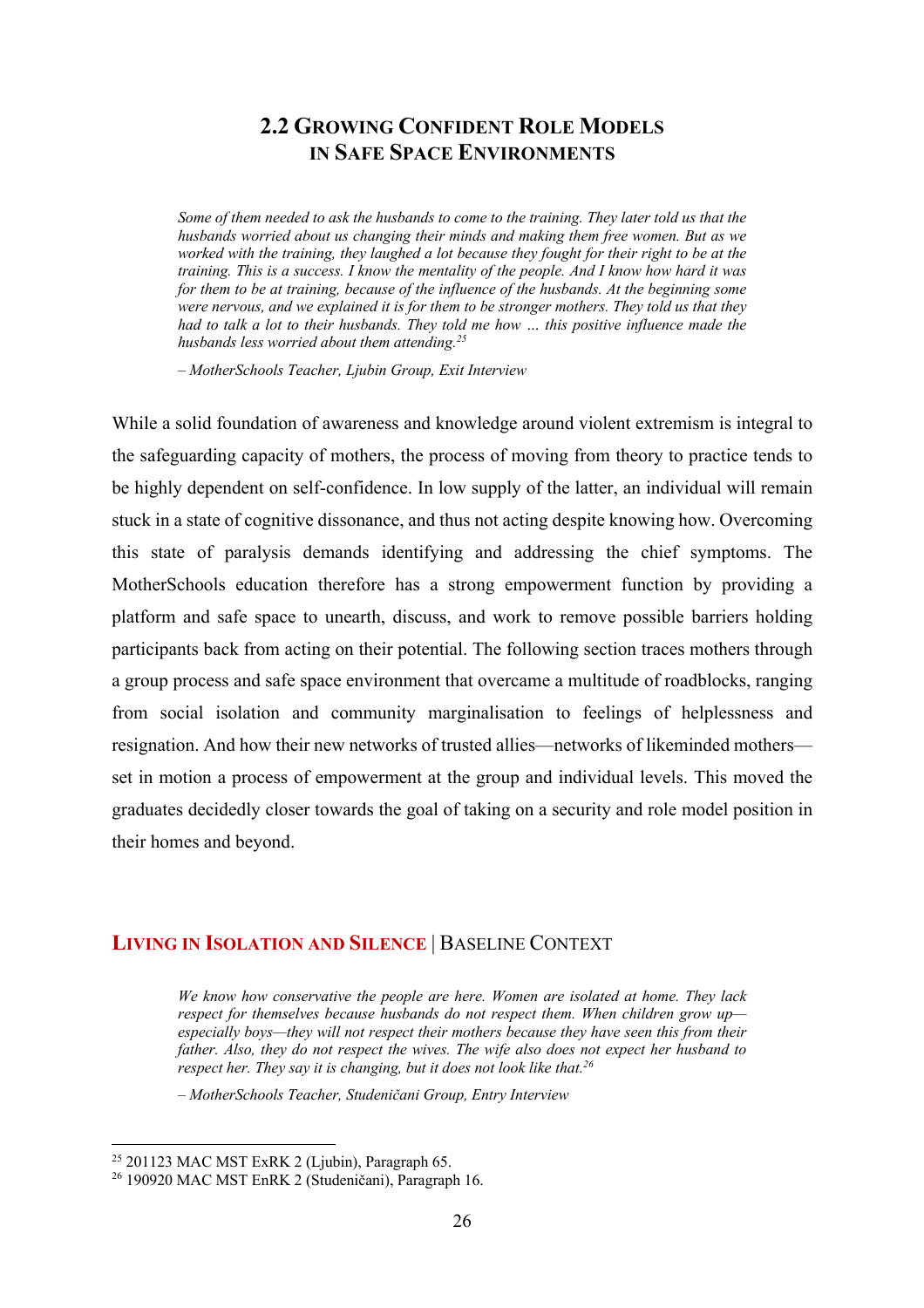**The traditional family milieus and conservative community contexts of MotherSchools participants clearly proved to have had a dampening effect on their confidence, potential, and willingness to speak openly. Mothers reported feeling isolated, exposed to a 'culture of gossip', and generally being severely disadvantaged and discriminated against based on their gender. Being limited to their prescribed role as mothers and symptomatic of their lack of independence helped to explain why most tended to view their children as the main source of pride and self-worth.** A consideration of the biographies and demographic profiles of future participants across all groups lays bare a sizeable cluster of individuals who throughout their lifetime have been exposed to serious forms of systemic gender discrimination. Mothers reported to have been forced into early marriages, and in yet more cases marriage in general put an end to their educational and employment prospects ('I think the mentality is slow that in the way they see the education of a woman to be something irrational').27 Husbands and in-laws looked to be the chief culprits in this sense. To cite but a few examples that mothers themselves disclosed during the entry interviews: 'When I wanted to continue with education and go to high school, the community norms and my family did not let me—"girls should not finish studies"'; 'I finished high school and I registered at university but then I got married and after they did not let me go anymore'; and 'My husband's family did not let me to continue my studies'.<sup>28</sup> One of the prospective Tetovo Teachers eloquently summarised the general situation, pointing to how the suppression of women's voices prevented many from even speaking about their issues. 'They hesitate to speak in public about their problems because they feel ashamed', she stated, explaining how, 'If their husband is a drinker or they have problems in marriage or family, they hesitate because they are afraid. They do not have other places to go. There is a lack of freedom and a lack of space. They are dealing with many problems because the daddies are not'.<sup>29</sup>

**Resulting gaps in formal education coupled with their being confined in many cases to the domestic sphere offer an indication of the mothers' incomplete baseline understanding of extremism.** Expressions of regret were common, and it emerged that the traditional community path that had been predestined for them was not one that the mothers generally embraced enthusiastically. On the contrary, expressions of remorse and despondency far outweighed positive responses. Many seemed to be trapped in both their past and present at

 $27$  190917 MAC MSP EnLK 2 (Tetovo), Paragraph 60.

<sup>&</sup>lt;sup>28</sup> 201127 MAC MSP ExRK 1 (Saraj), Paragraph 94; 190917 MAC MSP EnLK 2 (Tetovo), Paragraph 18.

<sup>29</sup> 190918 MAC MST EnRK 5 (Tetovo), Paragraph 17.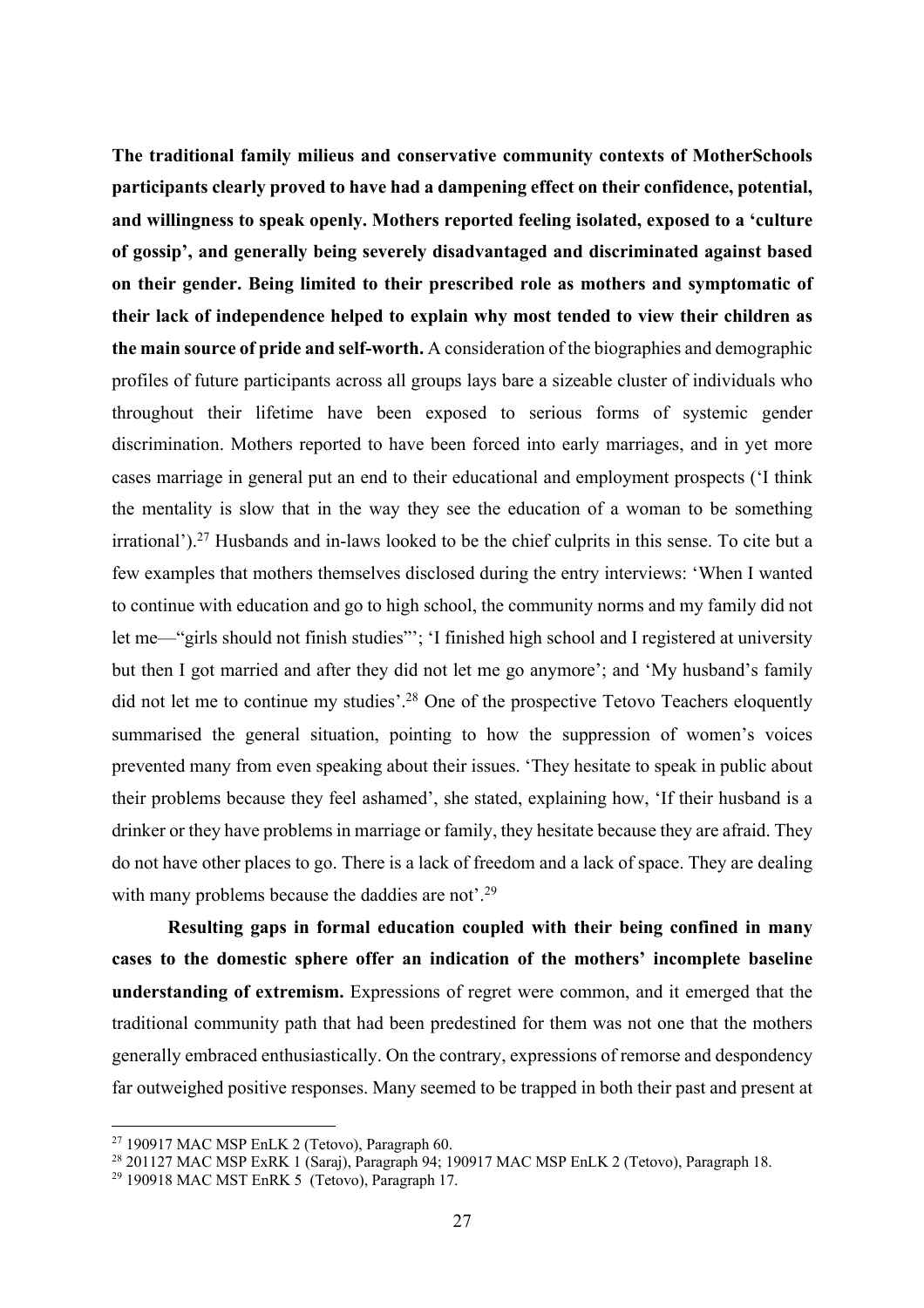once. Notable examples that speak to this dynamic included: 'I am not educated, I don't know. I don't want to stay inside my house … because every time you get out you learn something new … I don't know anything'; 'I don't know how to explain, I feel really sorry that I lost my career, I didn't have a supporter'; and 'I am not working and I am a little bit sad about that but it is okay. There is a missing part in me about that. I am just housewife'.30

Years of isolation and a lack of trusted relationships evidently had consolidated their low self-esteem. 'They don't have a space where they can be safe, and be free to talk about something, can be sure that it will not be used for something bad', a Teacher from Saraj explained.<sup>31</sup> Owing to a climate of distrust and shame, as an analysis of the data suggests, genuine friendships were rare. In one case, a mother reported that the severity of social pressures had caused her to experience psychosomatic disorders: 'I stay by myself, they gossip, I don't like to spend time with those sorts of people so I stay alone and read … this whole place lives off gossip … I thought that I was ill, and I went to psychologist and neuroscientist but it was just the result of what I am experiencing'.<sup>32</sup> The absence of trustworthy relationships across the board figured among the most frequent grievances. A future participant from Gostivar spoke for many of her peers when she responded to the question of whether there were negative people pulling her down: 'Yes, a lot: at work, at house, in the community. When you do work, they will try to find the smallest mistake; they will try to push you down'.33 In fact, a prospective Studeničani participant cited her isolation as the very reason for seeking a safe space through the MotherSchools programme: 'It is good to go out sometimes and have company with people because I don't have friends. … [I]f you share something with them your worries or challenge in your life—after they go out and they will discuss with others the things you share in confidence with them'.34

#### **CONFIDENT – UNITED – EMPOWERED** | MOTHERSCHOOLS IMPACT

*I was surprised that they are very strong women and very powerful but do not know the techniques and tools and do not have the support to unleash that power … even if they have wishes, they are not courageous enough. But now I see that if they have the confidence and the tools and someone works with them, they will become very powerful. … It is the beginning* 

 $30\,200213$  MAC MSP EnLK 2 (Cair), Paragraph  $24 - 25$ ; 200211 MAC MSP EnMO 1 (Ljubin), Paragraph 63; 200211 MAC MSP EnMO 2 (Ljubin), Paragraph 18.

<sup>31</sup> 201124 MAC MST ExLK 1 (Saraj), Paragraph 103.

 $32$  190920 MAC MSP EnGN 4 (Studeničani), Paragraph 33 – 34.

 $33$  190919 MAC MSP EnRK 2 (Gostivar), Paragraph  $40 - 41$ .

<sup>34</sup> 190920 MAC MSP EnLK 3 (Studeničani), Paragraph 15)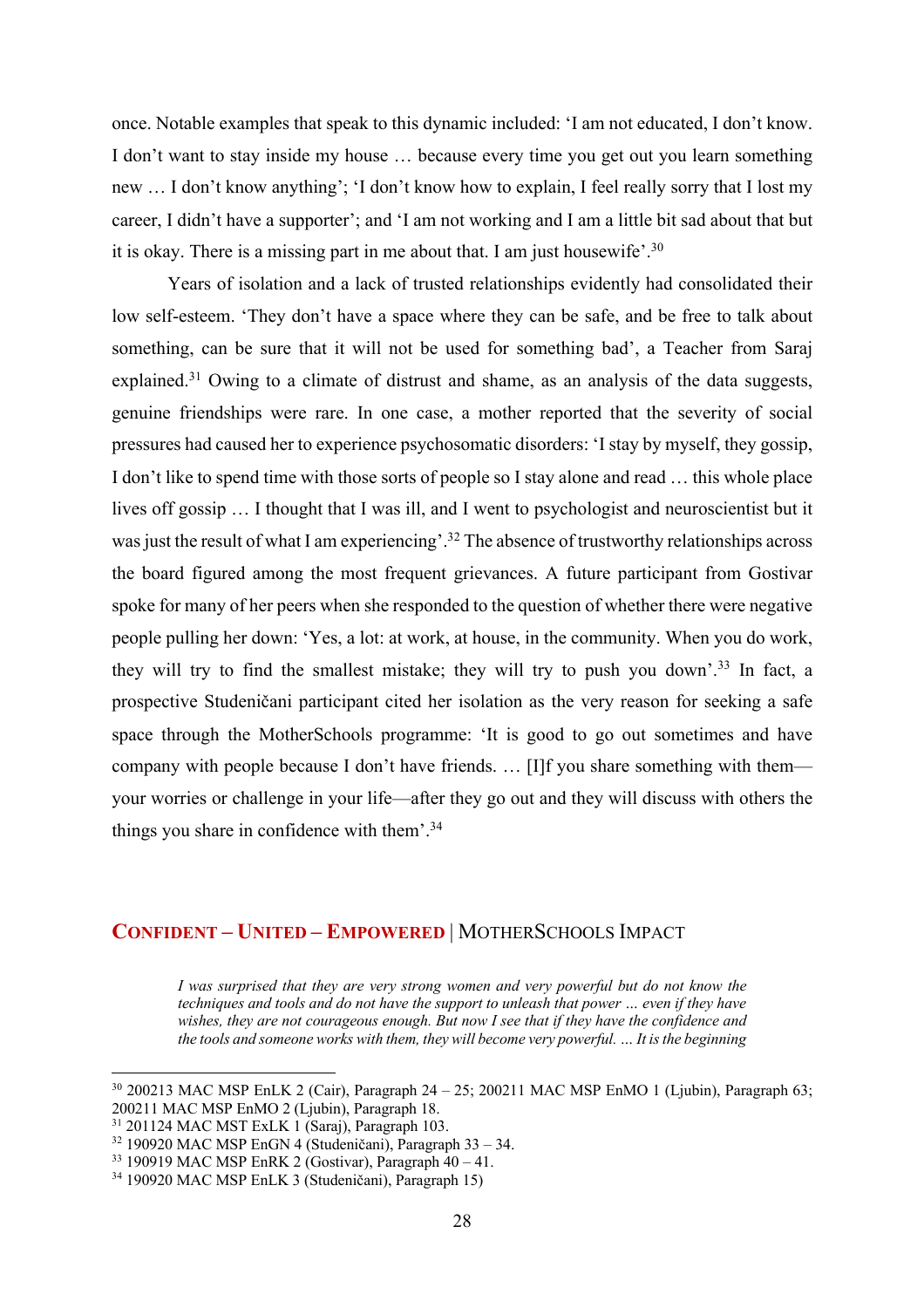*of something new. Mothers here need these things. They are just used to their lives—you do this and that, pick up your kids. But nobody talks about your potential as a woman, what you can give to society and your community. I think there's a great need to support women here.35*

*– MotherSchools Teacher, Gostivar Group, Exit Interview*

**Through the safe space environment and group process, graduates built trusted relationships—often for the first time in their lives—and advanced their self-confidence levels considerably. Each group's network of likeminded allies now acts as a local support system: a source of courage and knowledge to remove the many layers of isolation, discrimination, and self-doubt that they hitherto had endured in silence.** In stark contrast to their baseline point of departure, graduates reported to have cemented friendships and tackled their social isolation as a result. A sizeable cluster in the qualitative data analysis of the exit interviews emerged around the notion of gaining confidence through trusted friendships and networks. Typical statements to this effect included, 'the most important learning was that we get socialised with friends; before that we did not have friends', 'I have more selfconfidence now; everyone needs to talk to somebody', and 'we became like a family; I have fifteen sisters now'.36 The groups had in common that trust was built over time and driven by storytelling techniques and the sharing of experiences. A Teacher from Gostivar explained how the MotherSchools ground rules offset the concern that what was discussed in the safe space of the group would become community gossip: 'The more courageous mothers began to share, and you create a bond; you know that you have to give back … Because we set the rules in the beginning, it worked'.<sup>37</sup> A mother from Tetovo, among others, corroborated this, recalling, 'We made a rule that the things that are said stay here. I freely expressed myself; it was so free. I expressed everything that was in me; it was like therapy for me'.38 The realisation of being able to gain knowledge, hope, and courage through a judgement-free exchange was articulated by a graduate from Tetovo, who found, 'It helped me, to be honest, because we've lost the faith here. ... This project helped us to believe in ourselves—to learn from the experiences of others'. 39 The ground rules acted as the basis to build trust and confidence on the one hand, and as a form of knowledge-sharing on the other hand.

<sup>35</sup> 191209 MAC MST ExRK 1 (Gostivar), Paragraph 39.

<sup>36</sup> 191210 MAC MSP ExLK 1 (Studeničani), Paragraph 30; 191210 MAC MSP ExGN 1 (Studeničani), Paragraph 46; 191212 MAC MSP ExES 6 (Tetovo), Paragraph 34.

<sup>&</sup>lt;sup>37</sup> 191209 MAC MST ExRK 1 (Gostivar), Paragraph 31.

<sup>38</sup> 191212 MAC MSP ExRK 1 (Tetovo), Paragraph 47.

<sup>39</sup> 191212 MAC MSP ExES 3 (Tetovo), Paragraph 16.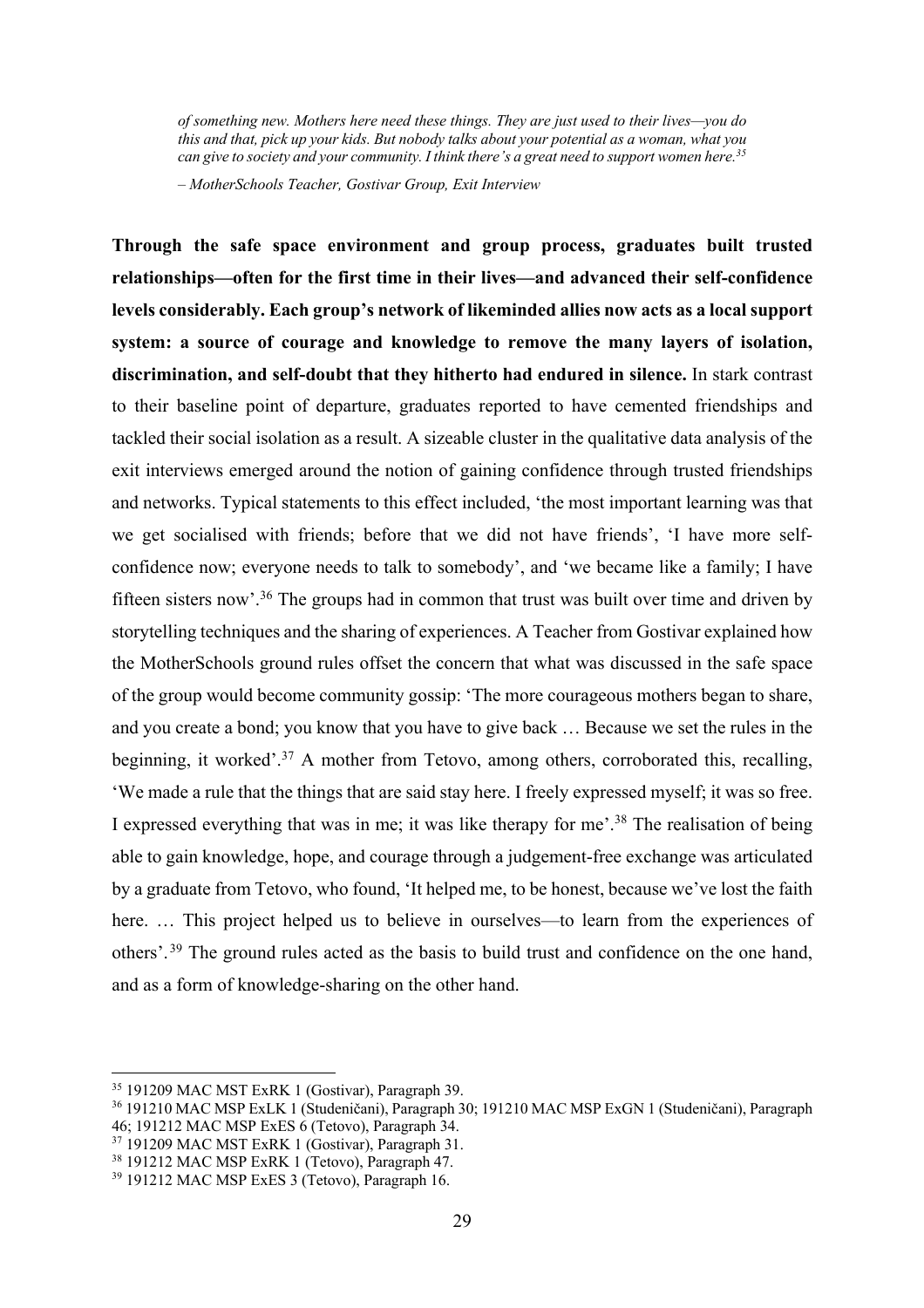**In eroding seclusion and embracing courage, mothers are now challenging many of the very pressures that had been standing in the way of their personal well-being and safeguarding potential. This empowerment process has encouraged them to develop their independence, find their voice to broach taboo topics that can be classified as drivers of extremism, and ultimately position themselves as role models.** The clearest evidence of their personal identity transformations can be gleaned from the life changes that they reported to have already made during the MotherSchools journey. Working towards strengthening their personal agency and independence was among the most common of changes. This included a mother from Gostivar who took up employment for the first time in twelve years: 'I was considering it before, but during the sessions I said to myself that I would start working, give myself more time regarding my future and my career'.40 In Saraj, a graduate described how a heightened degree of self-confidence motivated her to break the silence around the taboo topic of domestic violence—a now well-known driver of extremism—and to actively work through her traumatic experience by putting pen to paper: 'I did not have the courage before the MotherSchools to speak openly about my concerns … I suffered domestic violence from my husband and in the MotherSchools I had the courage to speak about this and … to write an article about the domestic violence that I suffered'.<sup>41</sup> The positive impact of such examples cannot be understated, especially since, as in the above case, children are not immune to their mother's trauma. If left unaddressed, the experience as witnesses can act as a push factor. The barriers that graduates are now confronting also include context-specific problems, such as the dominance of in-laws over the lives of mothers. As a Ljubin Notetaker explained: 'Some of them reported that their mothers-in-law made them isolated at home and that they are under some pressure through traditions. By creating some healthy boundaries, they addressed this'.<sup>42</sup> The data reveals that mothers from all groups faced and tackled this barrier, with one mother from Saraj stating, 'Before, I wasn't very self-confident; I always asked the in-laws and my husband about the children. But now I take decisions by myself<sup>2,43</sup> Underpinning such personal and tangible changes was the realisation among participants that they needed to pay attention to their personal needs as well as shortcomings if they seek to be effective role models and guardians. This link between personal development and effective parenting was not lost on the graduates. To cite a mother who shrewdly analysed this notion, 'From this project, I understand

<sup>40</sup> 191211 MAC MSP ExMO 3 (Gostivar), Paragraph 26.

<sup>41</sup> 201125 MAC MSP ExLK 2 (Saraj), Paragraph 87 – 91.

 $42$  201124 MAC MSN ExRK 1 (Ljubin), Paragraph 49 – 50.

<sup>43</sup> 201127 MAC MSP ExMO 2 (Saraj), Paragraph 89.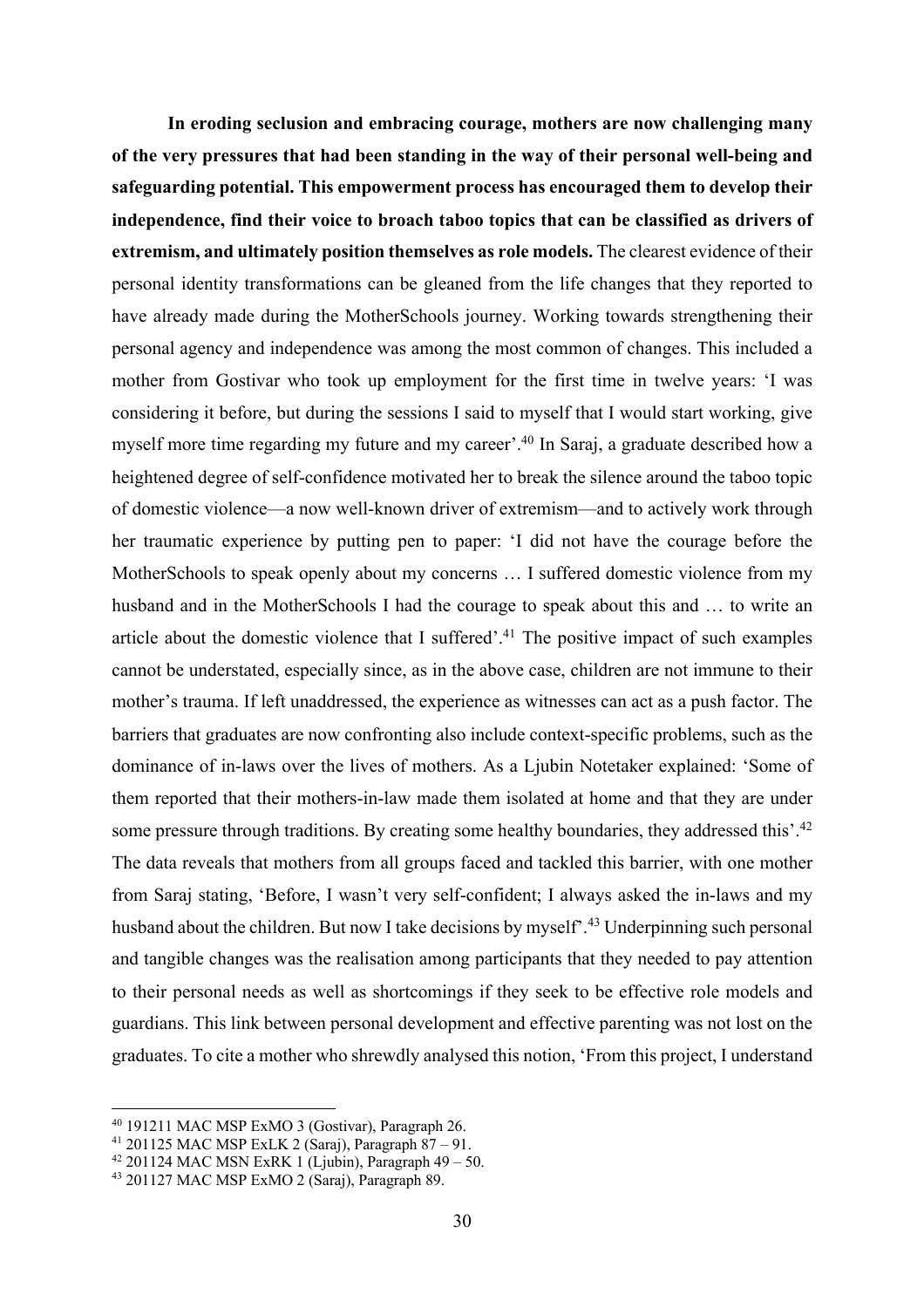that first I have to see myself and watch out for myself and then take care of the others. If I am watching myself, it does not mean I will leave the others behind'. Rather, in working on herself, she found, 'I will do more for my children and help them more'.44 As one of the Teachers established, 'they began to make personal changes' when the mothers understood their selfneglect and subsequently started to explore their self-worth.<sup>45</sup> Several graduates found that they have embraced the idea of being role models, often in discovering that they are proving to be a source of encouragement ('Some women saw me as an inspiration … I was a role model for other mothers; that also boosted my confidence'; 'I have definitely seen changes in myself, and regarding being a role model').46

**Among the clearest expressions of this boost in self-confidence levels arguably lies in the mothers' readiness and early successes to assert themselves vis-à-vis their family members, marking an important step towards fortifying authority and respect, and claiming their rights.** With in-laws traditionally having a tight grip over mothers, as the entry interviews indicated, participants often had been at the mercy of their viewpoints and directives; some reported that mothers-in-law were sabotaging their parenting approaches and reducing them to their 'housewife duties'. A Tetovo Teacher recalled a telling example of behavioural change to this effect: 'After three weeks, the mother came back and said, "I did it, and it was not so bad". She told her mother-in-law, "I respect you, but this is my responsibility, so do not involve yourself in the education of my children"'. Much the same can be observed in the way graduates are asserting themselves in their marital relationships. A Studeničani Teacher summarised an overall shift in outlook as follows: 'All of the mothers tell me, "I will do more for myself and will not listen anymore to my husband, because I have my rights and my life, and I will put down the rules from now on". I think they will do it. … This is the first time they are standing up'. One of her MotherSchools pupils recalled how she had used her voice for the first time, and that her husband in turn opened the door and signalled that she was free to leave. Thus, although the shift in rebalancing power dynamics is indeed a long journey, graduates have taken significant strides forward, removing fear and finding the courage to use their voice. To put this in perspective, merely being permitted to attend the MotherSchools was considered a feat since, 'some of them needed to ask the husbands to come to the training and later told us that the husbands worried about us changing their minds and making them free women … [but] the positive influence made the husbands less worried about them attending'.

<sup>44</sup> 191211 MAC MSP ExRK 1 (Gostivar), Paragraph 28.

<sup>45</sup> 191209 MAC MST ExRK 2 (Tetovo), Paragraph 32.

<sup>46</sup> 191211 MAC MSP ExGN 1 (Gostivar), Paragraph 33; 201127 MAC MSP ExUK 2 (Saraj), Paragraph 161.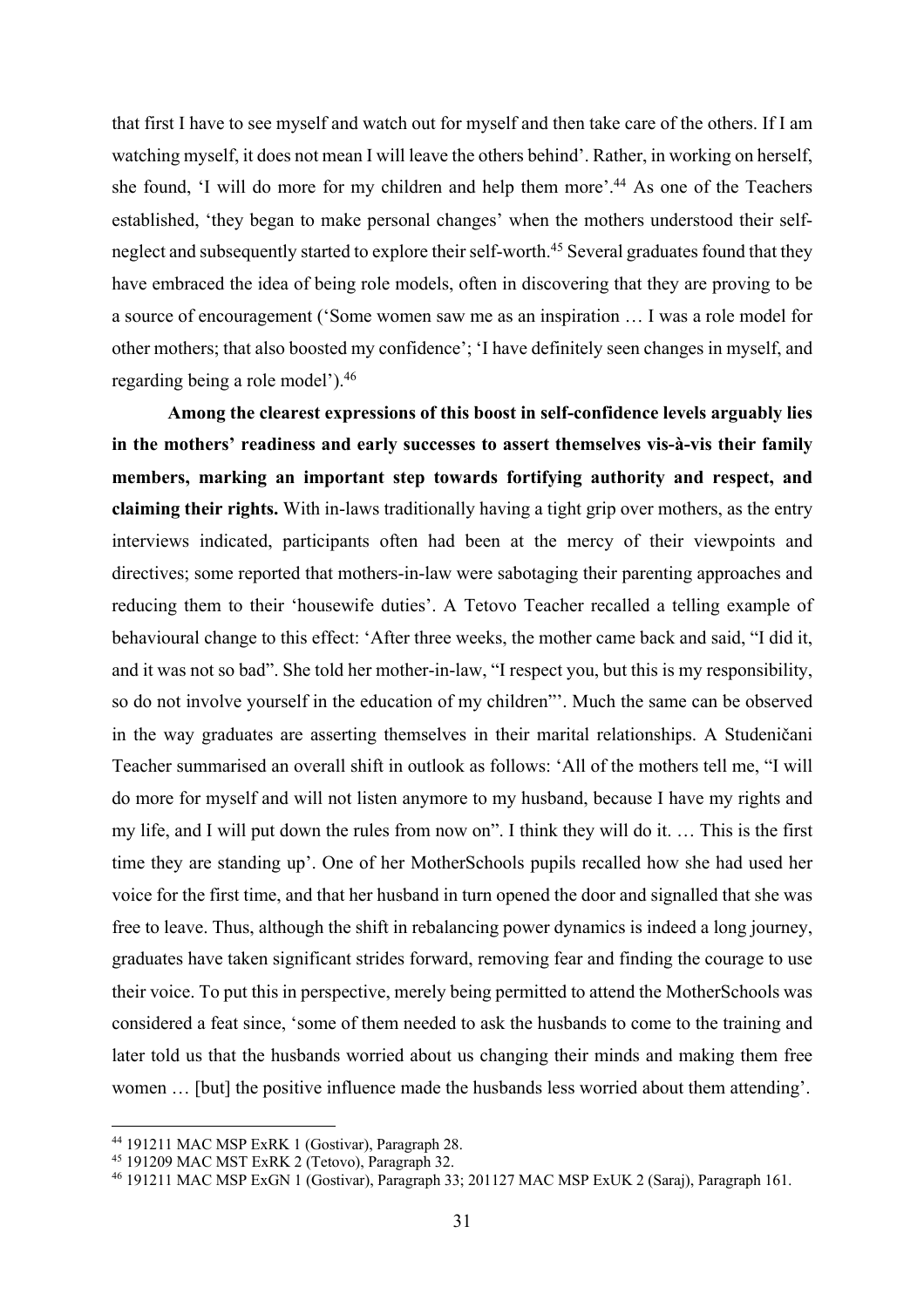### **2.3 ADDRESSING FAMILIAL PUSH FACTORS BY UPGRADING PARENTING**

*You can be the push factor. You can't help that person who is in danger if you do not know how … If there is domestic violence from the father, that child will want to find shelter, will want to belong somewhere. If there is a cold home and the family structure is not strong, I think then those children are very much in danger of getting into extremist groups, because they want to feel they belong … I think it is hard to live with this fear. MotherSchools should have real schools in every country, because it helps women learn how to protect themselves and their children—from bad groups, from bad husbands. If you do not have communication with your child, I don't think you have information how this child feels and how he or she*  has problems .... We can be that push factor for the child; to make them go.<sup>47</sup>

*– MotherSchools Participant, Ljubin Group, Exit Interview*

While parents have the potential to shield youths from recruiters, their actions and inactions can likewise enhance susceptibly to radical influences. Mothers and fathers have the potential to act as a decisive push factor for several reasons. For one, adolescence is a tumultuous period in a child's life, and the absence of a secure family environment can accentuate feelings of isolation and insecurities in identity. The resulting void can be exploited by recruiters. Implementing relevant parenting methods to improve family dynamics, however, can significantly reduce the potency of recruitment tactics. To borrow a fitting metaphor from the MotherSchools manual, parents should be a 'lighthouse' to children navigating the high seas of puberty and young adulthood. On the one hand, youths ought to be free to venture out as they forge their own identities and paths. On the other hand, they should feel comfortable enough to return to harbour when they require support, guided by the shining light of the lighthouse. In this image, parents are present, communicative, and open yet by no means controlling—for lighthouses are constant fixtures that do not follow anyone around. In previous sections we explored how mothers worked to strengthen their own identities, confidence levels, and awareness of their potential role in security. The following section looks at how they built on their personal transformations to acquire and implement new parenting methods, restructuring toxic family dynamics and building more resilient homes in the process. Graduates succeeded for instance in replacing authoritarian with authoritative approaches. Their quest to become stronger pillars of stability and role models to their families was aided by a deeper practical understanding and application of parenting methods.

<sup>47</sup> 201126 MAC MSP ExRK 4 (Ljubin), Paragraph 126 – 130.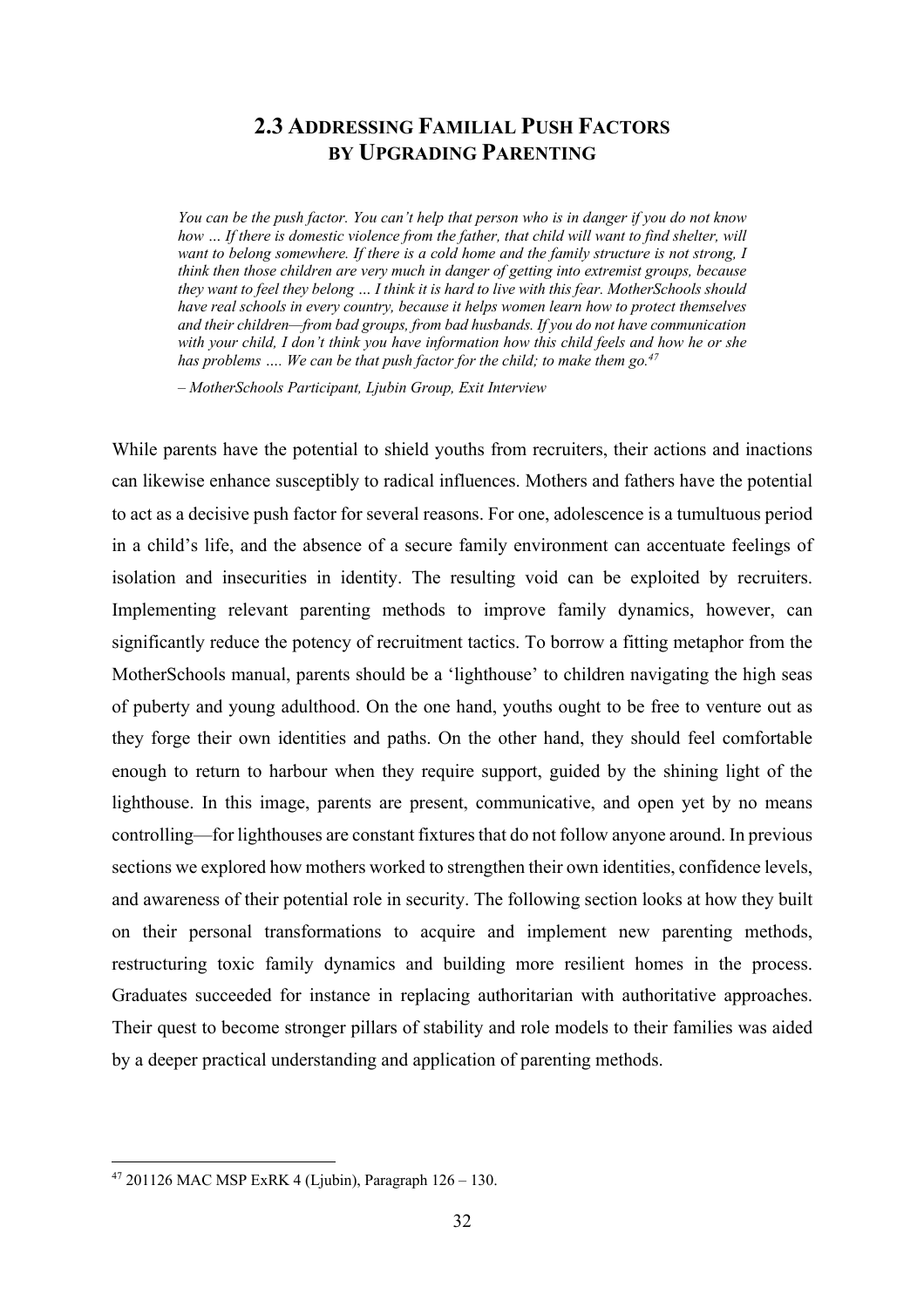#### **FAMILY VIOLENCE & MISSING PARENTING METHODS** | BASELINE CONTEXT

*A violent home is a way of life … In a research study we conducted here, forty-three per cent of women we interviewed admitted they have been violated by the husband, mothers-in-law, or fathers-in-law. Especially the children are traumatised and will find any excuse to run away from the house. I worked with children at my school and have seen some who have problems—are more withdrawn, isolated in themselves … Those who are isolated do not talk at school or home and have problems expressing themselves … It usually happens when the father is violating the mother. Children are traumatised and unable to do schoolwork and creative things that every child does at this age... One factor is enough to push a child into radicalisation. There are children who are not connected with families, and this influences them, pushes them into radicalisation.48*

*– MotherSchools Teacher, Gostivar Group, Entry Interview*

**The baseline data produced ample evidence of family conditions and dynamics that amplify the vulnerability of children to toxic influences, with the presence of psychological and physical forms of violence figuring as the gravest familial push factor.**  An analysis of the entry data on the extent of psychological and physical violence within families demands applying a critical lens. Familial issues and violence emerged as a dominant taboo topic, and baseline interview answers by prospective participants thus need to be viewed with caution. These sensitivities are, among other things, inextricably linked to how mothers fear being blamed for the troubles of their children. Against the background of a resulting adherence to societal pressures, the denial of problems related to their children can thus at times be understood as the product of mothers attempting to keep up appearances, which the subsequent impact section will further corroborate. Yet a small number of prospective participants provided early clues on the extent of psychological and physical abuse within families across all communities of implementation. A mother from Tetovo contended that domestic violence was a pervasive issue plaguing 'every third family'. To her mind, this was severely impacting the development of children in her community. The isolating effect on girls was deeper, she found, 'because they get more closed'. While only a handful of mothers opened up, it emerged that the other MotherSchools communities were no less affected. In Gostivar, a future participant confirmed that 'there's a lot' of domestic violence in families, while a Čair mother said, 'In our family no, but in other families violence is common, especially violence against women; they don't understand that women have rights and freedoms as well'.<sup>49</sup> Mostly stating the issue to be external to their families, it nevertheless shone through that the issue was

<sup>48</sup> 190919 MAC MST EnRK 1 (Gostivar), Paragraph 31 – 34.

<sup>49</sup> 190919 MAC MSP EnUK 4 (Gostivar), Paragraph 57 – 58; 200213 MAC MSP EnMO 4 (Cair), Paragraph 64.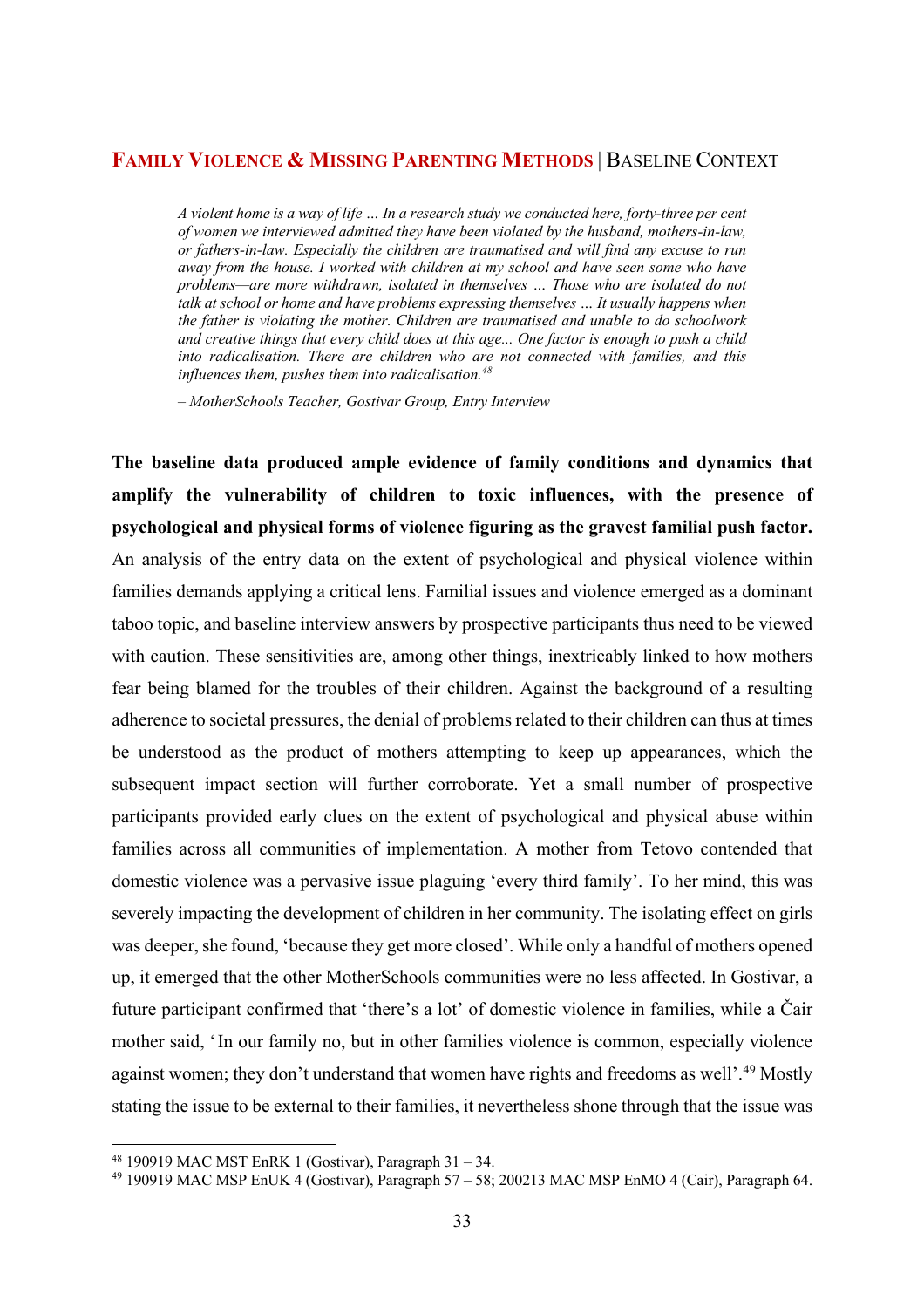cloaked in silence and widespread. Elaborating on the severe impact that witnessing domestic abuse was having on youths within the community, a future Teacher from Tetovo explained, 'We can feel and we see it in their behaviour … emotionally they are broken … those kids in the future are potential candidates to suffer from trauma and depression … many of them start to behave like a criminal and end up in more danger. It is a problem for the kids because they see the future with hate and frustration'.<sup>50</sup> While violence against children as a form of discipline appeared to be less common, one mother related how her husband used to beat their child, while another said she had done so in the past.

**A consideration of the methods that participants employ suggests that although most had a rudimentary understanding of parenting concepts, mothers with pubescent children frequently expressed feeling overwhelmed, apprehensive, and helpless. Communication disconnects were among the most prevalent issues. The entry data exposes a strong set of clusters of basic universal parenting concepts, including listening and maintaining an emotional proximity to children. On the surface, families appear to be relatively peaceful and functional. Yet a clear rift between the intentions and capacity of mothers to deal with the developmental phases of children in a contextualised manner became intensely apparent.** 'They want to give them everything', a Tetovo Teacher explained, 'but when it is time to give advice or talk, they do not … it is more important to have a clean house than to have a conversation with the child'.<sup>51</sup> Since neglect tends not to be as visible in the identity and behaviours of children prior to puberty, analysing the responses and concerns of the cohort of mothers with teenagers is particularly informative. Technology in a high number of cases appeared to be the source of concern or blame. 'Previously we had a lot more communication and now he is avoiding me a lot. I am concerned about this; he is constantly on his mobile', a mother from Tetovo explained.<sup>52</sup> A future Saraj participant was even less certain on how to educate her children in an increasingly online-oriented world: 'I would like to learn how to make the children stay away from the computers and the phones; they are so addicted to the technology'. The violent video games, she revealed, made one of her sons irritable and angry, 'and now he has trouble speaking'. Yet her attempts at remedying the situation—confiscating their devices—has elicited angry responses, leaving her to conclude, 'I don't know what else to do; I have no other choice'.<sup>53</sup> In general, those mothers

 $50$  190918 MAC MST EnRK 5 (Tetovo), Paragraph 38 – 44.

<sup>51</sup> 190917 MAC MST EnRK 2 (Tetovo), Paragraph 16.

<sup>52</sup> 190917 MAC MSP EnRK 5 (Tetovo), Paragraph 24.

<sup>53</sup> 200212 MAC MSP EnUK 5 (Saraj), Paragraph 11.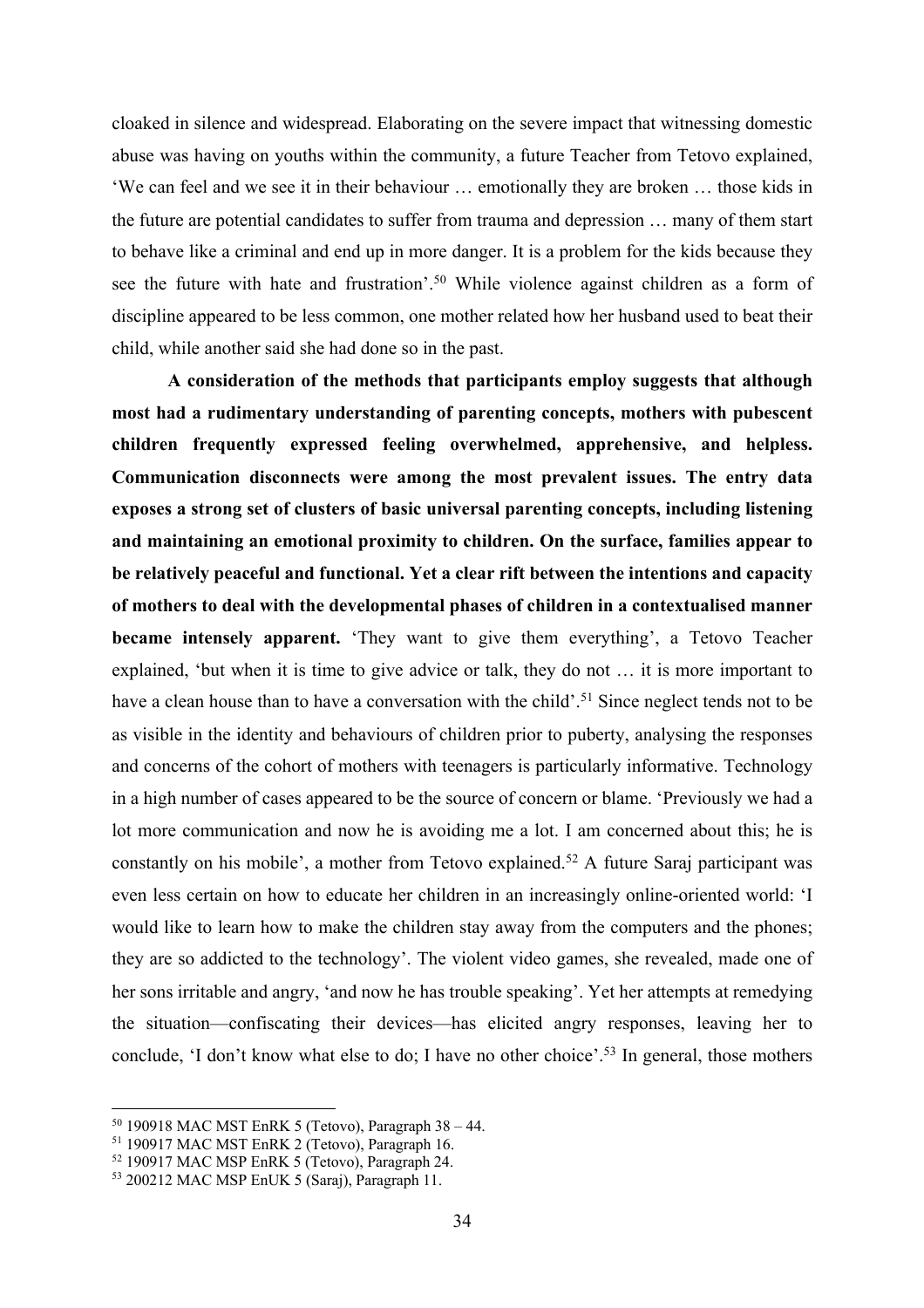who did speak openly about their concerns expressed feeling limited in their ability to find solutions. The possible reasons cited were typically external like technology or a 'mystery' that speaks to a lack of understanding about developmental psychology and constructive communication ('I don't know what she has but when I talk to her, I don't know her mind very well').<sup>54</sup> However, parents failed to see that simply shutting down their children's gadgets would not yield the desired results, for 'you cannot control them; they can always access the internet and be attracted'.55 Moreover, as a future Teacher contended, this virtual isolation was often a symptom in and of itself. 'They do not speak in the family—they have a lack of communication—because they see that families are not interested in their problems … Mothers just say, "my son is so aggressive, I do not know what to do". But if you analyse it then you see that it is about a lack of communication in the family'.<sup>56</sup>

As such, mental health issues and deviant behaviours of children, as a participant who works as a school psychologist explained, were not just widespread, but also the result of parenting deficits: 'The most frequent cases we have with the boys is during their phase of puberty when they start to misbehave and are aggressive, and the parents don't know how to deal with them'.<sup>57</sup> The entry answers also support this observation, and many cited having run out of ideas to address these issues—changes in the behaviour of their children and anxieties over protecting them effectively—as the main reason for joining the programme. Despite being aware and vocal that they had 'started losing the communication' with their children and become 'afraid and fearful that they [their children] might take the wrong path', responses tended to lack a sense of personal agency and pointed to a limited understanding of parenting methods and concepts.58

#### **COMMUNICATIVE & PEACEFUL FAMILIES** | MOTHERSCHOOLS IMPACT

*I want to be real with you and tell you that my children said I have changed completely. It's because we did not have these methods here before and I studied so much … My daughter is now getting into puberty, and I realised how before MotherSchools I used to pay more attention to cleaning the house and issues that made me feel guilty because of the community. … I live with my husband's parents, so when guests were coming … I did not* 

<sup>54</sup> 200213 MAC MSP EnGN 2 (Čair), Paragraph 44 - 47

<sup>55</sup> 190918 MAC MST EnRK 5 (Tetovo), Paragraph 32.

<sup>56</sup> 190918 MAC MST EnRK 5 (Tetovo), Paragraph 16 – 18.

<sup>57</sup> 200212 MAC MSP EnUK 2 (Saraj), Paragraph 11.

<sup>58</sup> 200213 MAC MSP EnLK 4 (Čair), Paragraph 35; 200213 MAC MSP EnMO 2 (Čair), Paragraph 46.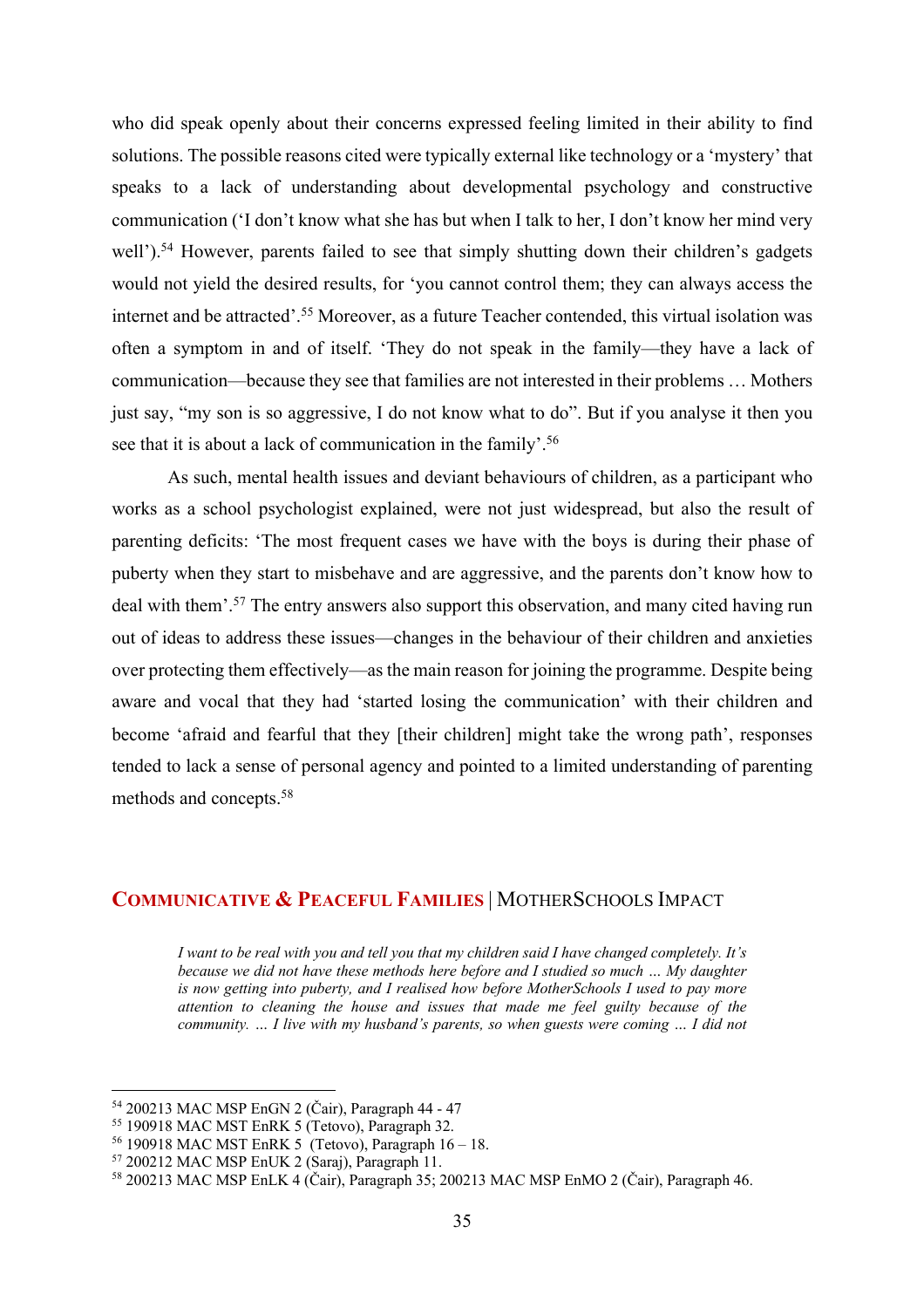*play with my own kids because I thought it is shameful … but now I try to spend more time with my kids and make them a priority.59*

*– MotherSchools Graduate, Saraj Group, Exit Interview*

**In stark contrast to the baseline discussions, mothers disclosed how previously they had applied harsh forms of disciplining like shouting and beating but are now abandoning these methods in favour of open communication. Applying critical thinking and inclusive techniques in lieu of fear tactics is aiding mothers to strengthen familial trust, broach important taboo topics including radicalisation, and to thus position themselves as trusted authority and safeguarding figures within their homes.** A seismic shift in communication styles emerged from a consideration of the impact interviews. The qualitative data analysis points to a significant cluster around graduates in Studeničani and Gostivar who purportedly have stopped applying force as a means of disciplining their children. 'Mothers said that they had slapped sometimes their children but that they now try to be less violent and give more attention through talking, communication' a Gostivar Teacher recounted.60 Marked improvements on multiple levels can be observed beyond exhibiting a readiness to shed the silence around parenting issues and removing elements of family violence. Most strikingly, a shift in critical and conceptual thinking has happened: 'For example', a Studeničani graduate explained, 'I knew that violence is not a way to treat children, but now that I know the consequences of violence, I would never think of that'.<sup>61</sup> In similar terms, a participant suggested having abandoned 'slapping or hitting' her children upon understanding that this 'can cause violence and trauma'.62

Indeed, heightened awareness around conceivable long-term consequences of authoritarian methods has infused the notion of parenting methods and responsibilities with new meaning. 'Before, I was very aggressive in physical ways to my children', another graduate noted, 'but now I see the role of me as a mother to educate them'.63 That children will mirror the behaviour of their parents likewise is a conclusion that many mothers have reached, namely that 'the problem starts from the family' and 'if a parent is abusive for example, the child will also be abusive', in the words of a Gostivar mother. <sup>64</sup> In Studeničani, one of the Teachers contended that by and large the graduates had 'started to change and not to hit their

<sup>59</sup> 201126 MAC MSP ExRK 1 (Saraj), Paragraph 90.

<sup>60</sup> 191211 MAC MST ExRK 2 (Gostivar), Paragraph 55.

<sup>61</sup> 191210 MAC MSP ExUK 2 (Studeničani), Paragraph 81.

<sup>62</sup> 191210 MAC MSP ExMO 3 (Studeničani), Paragraph 39.

<sup>63</sup> 191210 MAC MSP ExMO 1 (Studeničani), Paragraph 33.

<sup>64</sup> 191211 MAC MSP ExUK 1 (Gostivar), Paragraph 43.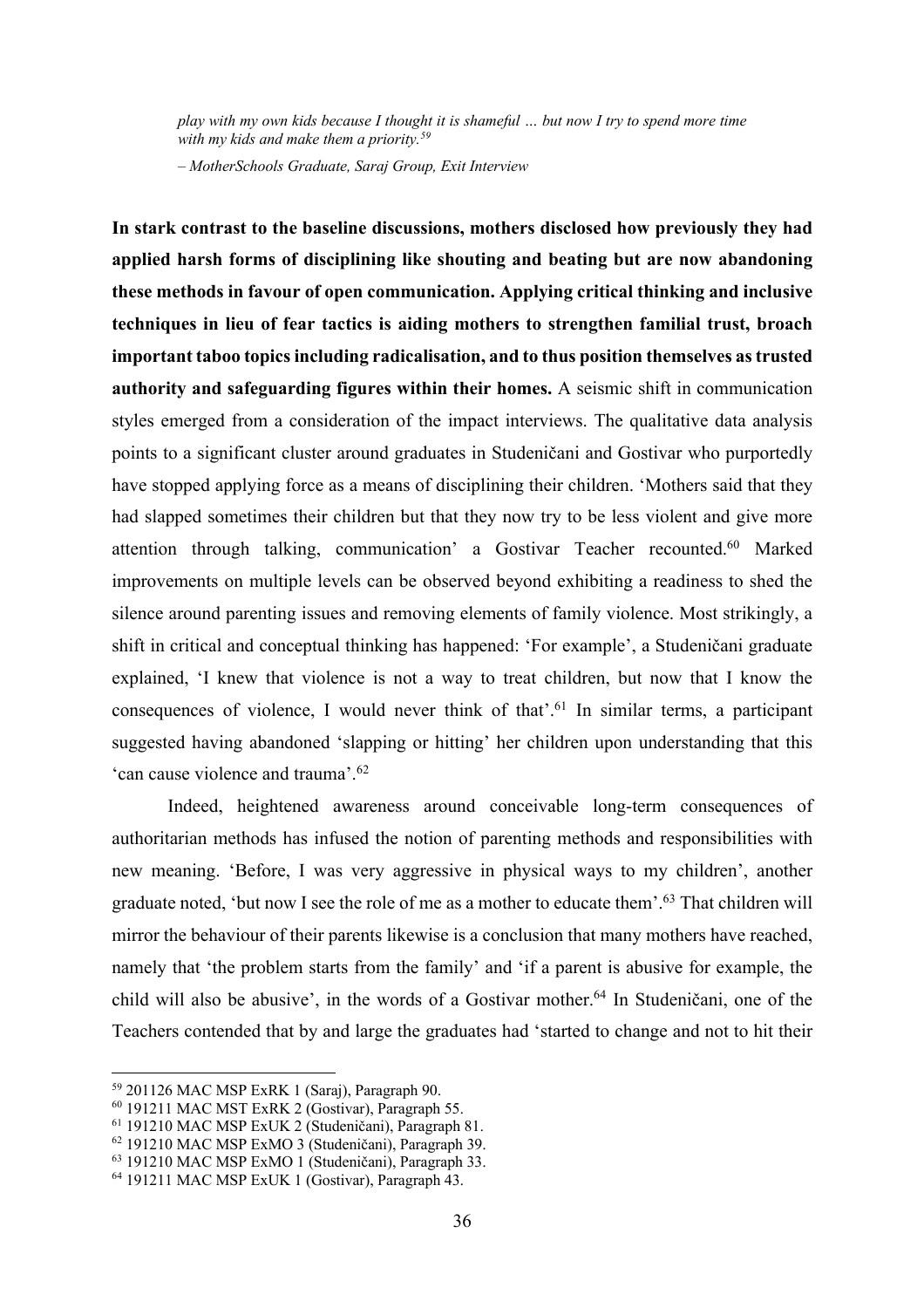children so much', opting instead for a conversational, problem-solving approach to uncover 'what' the problem may be and 'why' it has surfaced. Listening became a powerful asset of their toolkit ('I have learned that yelling is not the solution; I have to listen and understand their problem').<sup>65</sup>

**Upgraded and nuanced communication styles within families gave way to family conversations around radicalisation and other sensitive topics, fostered the independence and readiness of youths to reflect critically on these issues, and in a few instances even alerted mothers to their children's personal experience with or nascent attraction to the idea of extremism.** Whereas 'before they did not talk about radicalisation', a plethora of impactful case study examples materialised highlighting the mothers' decisiveness to bring their awareness of radicalisation to the kitchen table in a reflective manner.<sup>66</sup> 'I spoke about extremism with my sons last night', a Saraj graduate began. Instead of pressing upon them moral judgements, she proceeded to guide them through the process. 'I do not start with, "Did you see what happened? This is a bad thing" but used examples like, "Did you see what happened? What do you think about it?" ... The topic that I have spoken about with my kids is about Albanians that they were part of ISIS, and now they are returning'. After she showed a YouTube video to her children about youths of the same age who had gone to Syria and returned traumatised, the mother gave them space to arrive at their own conclusions before starting a discussion: 'I learned in the MotherSchools to not say that is bad or wrong, but to give them the space to see how they react; how will they distinguish the good from the bad'.67 In so doing, as other mothers also discovered, adolescents are afforded the space to express themselves freely and foster their own identities within a safe environment.

Furthermore, through a more open culture of communication, graduates are plugging information gaps with their sons and daughters, which has alerted them to possible dangers or misconceptions. In this vein, a Notetaker recalled how 'one mother said that she spoke with her children about radicalisation and her son said that if he didn't have a family he would go because he thought it was about Islam, but the mother explained the issue'.68 In what amounted to a comparably surprising discovery, a Čair graduate learned that her second son apparently had dissuaded a classmate from going down an extremist path. As she recounted, her son at high school 'had a friend in his class who was in a radical Islamic group, and he told my son

<sup>65</sup> 191210 MAC MST ExRK 2 (Studeničani), Paragraph 56; 191210 MAC MSP ExUK 1 (Studeničani), Paragraph 108.

<sup>66</sup> 191210 MAC MST ExRK 2 (Studeničani Teacher), Paragraph 73

<sup>67</sup> 201125 MAC MSP ExLK 2 (Saraj), Paragraph 151 – 153.

<sup>68</sup> 191209 MAC MSN ExMO 2 (Studeničani), Paragraph 93.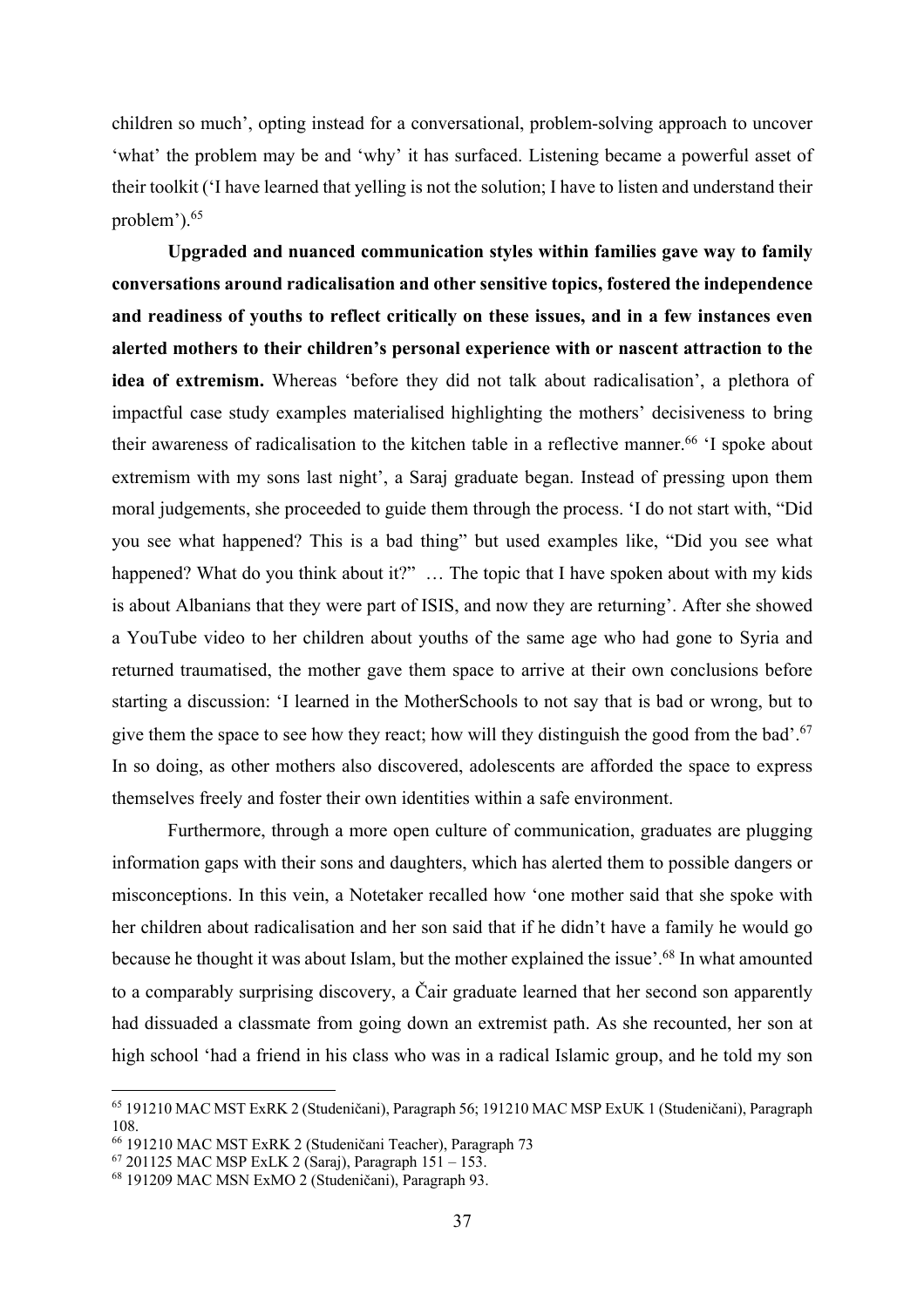all the time, "I will behead you, because you are not a faithful Islamic follower". But he managed to get this guy away from these groups … he is no longer in the radical group'. The son only told his mother after learning that she had joined the MotherSchools. Now however, as she stated, 'in my family we talk a lot about extremism and teach them how to stay away' and 'I shared this with the group because we have to talk about these problems at home and be aware'.69

**Beyond strengthening the emotional and intellectual bond with their children, mothers report to have improved their marital relationships and in some cases are succeeding in enlisting their husbands as security allies at home. With mothers now more confidently asserting their voice and disseminating knowledge, husbands who had previously acted as an obstacle to the efforts and wellbeing of their wives are becoming more engaged and receptive of the Parenting for Peace philosophy.** Towards the end of their MotherSchools journey, participants became aware that they tended to shoulder the bulk of the burden when it came to their children, realising that 'if their children would do something wrong, it is usually the mothers that are blamed'.<sup>70</sup> To turn the tide, one mother, for instance, 'told her husband that both of them are doing something wrong and asked him for help with the children, and now her husband goes outside with their children and gives them advice'. 71 Many graduates indeed find that they are inspiring tangible and noticeable behavioural changes in their husbands. Common statements underlining this shift include, 'He is more involved in housework because we had the session on how to involve fathers, and he is now helping more as I started to advise him and include him in things, and he is with children more too, and I am noticing a change; we are starting to change'.<sup>72</sup> Graduates have begun to sensitise fathers to their potential as well ('Some mothers also said they involved more their husbands in communication. One mother with young children said her husband would never pay attention to the son, but now—with her communication strategy—she managed to get him to listen to the boy. She passed this skill on: "I am teaching him also what we learned here"').73 In the hopes of bringing their husbands further into the fold, mothers have also managed to make their partners amenable to the idea of joining a prospective Parenting for Peace programme. In Ljubin, a mother suggested, 'He would want to attend FatherSchools, especially since I stood

<sup>69</sup> 201127 MAC MSP ExRK 2 (Čair), Paragraph 86.

<sup>70</sup> 191209 MAC MSN ExMO 2 (Studeničani), Paragraph 63.

<sup>71</sup> 191209 MAC MSN ExMO 2 (Studeničani), Paragraph 63.

<sup>72</sup> 201127 MAC MSP ExMO 3 (Čair), Paragraph 120.

<sup>73</sup> 191209 MAC MST ExRK 4 (Tetovo), Paragraph 38.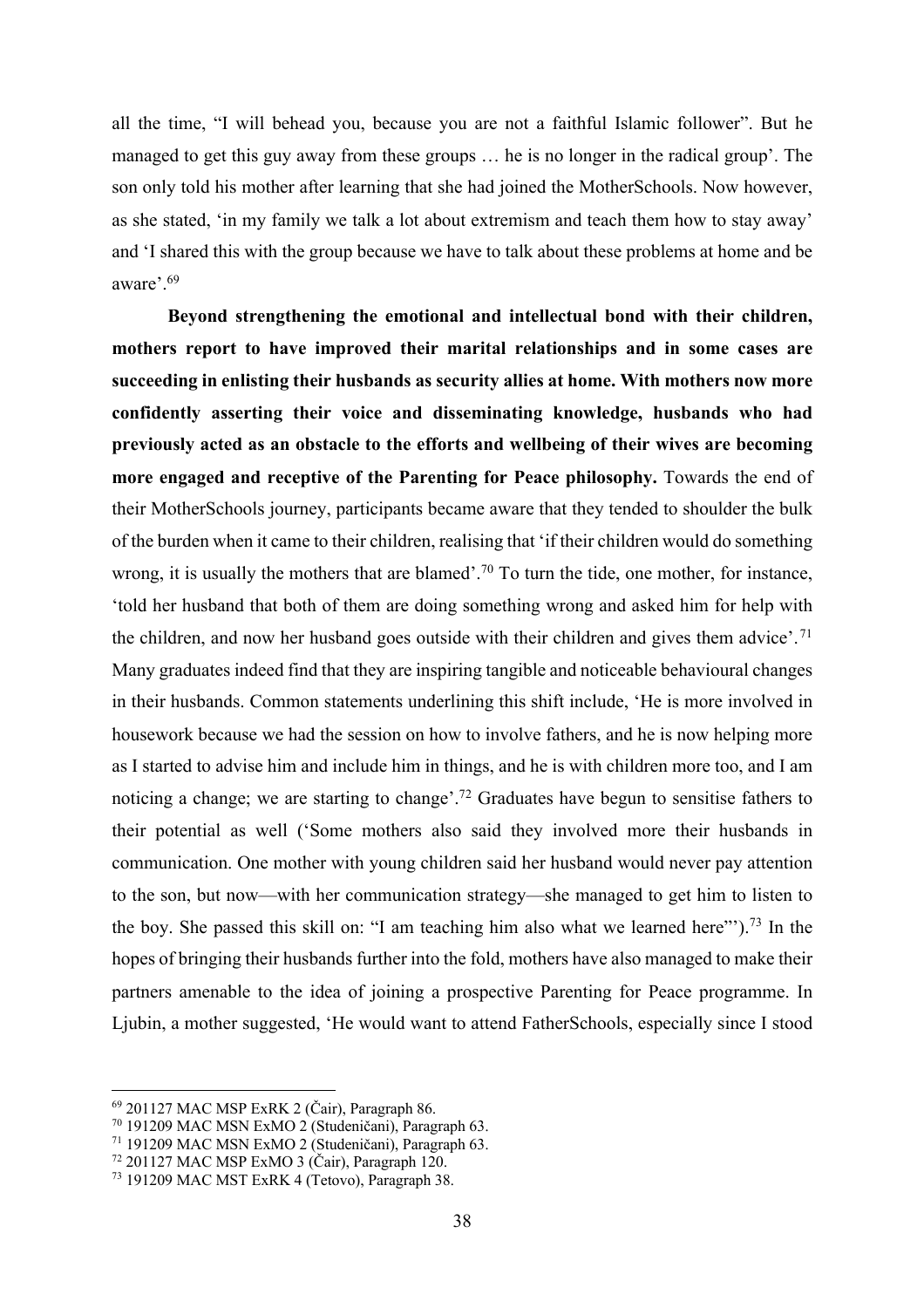in front of him, and he saw with his own eyes how much I changed'.74 Likewise, in Tetovo 'husbands started seeing the differences in their wives; they saw how mothers had changed and got curious'.75

Based on observing positive transformations in their wives, as became clear across all groups, fathers by and large now appear to be more amenable to putting in the necessary work, also with regards to ensuring that their children do not become or are not pushed further into isolation. The fact alone that mothers attended the weekly sessions put fathers in a position to start interacting and engaging more with their children ('He was used to me being with the kids always … he was concerned about how he was going to take care of the kids. I told him, "You are not going to go play cards on Wednesday and are going to stay home", and he said, "Okay! "').76 Parents in effect are now working more closely as a united front and sharing a greater range of parenting and domestic duties.

<sup>74</sup> 201126 MAC MSP ExLK 4 (Ljubin), Paragraph 122 – 127.

<sup>75</sup> 191209 MAC MST ExRK 2 (Tetovo), Paragraph 59.

<sup>76</sup> 191211 MAC MSP ExMO 3 (Gostivar), Paragraph 64.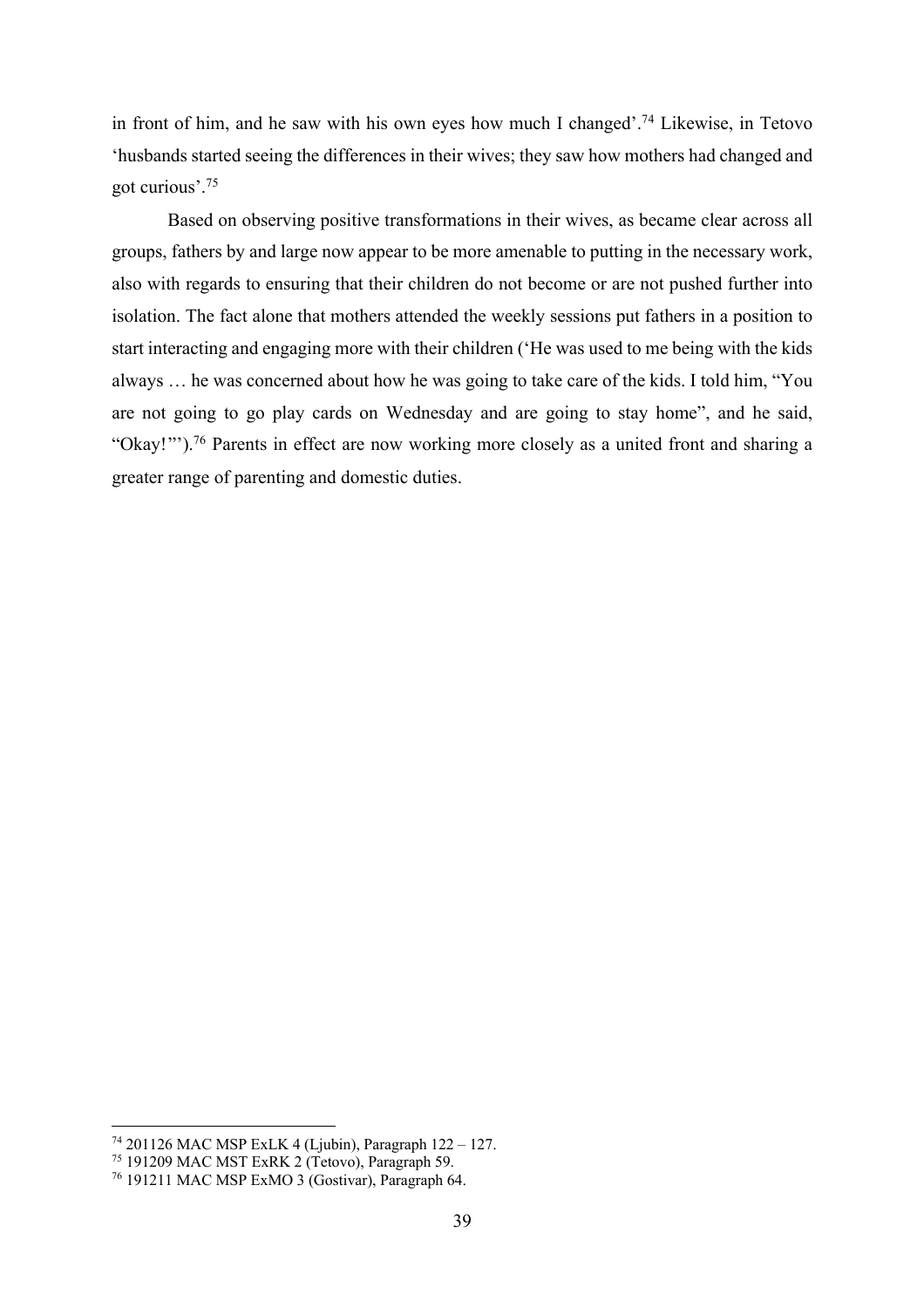### **2.4 REBUILDING COMMUNITY RESILIENCE WITH PREVENTION NETWORKS OF MOTHERS**

*The day we had the session about extremism is exactly when it all happened [identifying a potential recruitment hub]. Thanks to the MotherSchools, I was more confident and could open my eyes towards these kinds of problems and could make a change. The early warning signs that I learned helped me to detect these problems. At the beginning, I was feeling scared. But with the help and courage—the mothers and teachers and you gave me support that made me confident that I could do this. A lot of courage built up inside of me and now I will not stop.77*

*– MotherSchools Participant, Tetovo Group, Exit Interview*

Direct action and sustainable change at the local level requires graduates to transcend the safe space of their MotherSchools groups, and to disseminate their awareness and knowledge within their surroundings and beyond the familial context. To ultimately arrive at their communitywide prevention role, MotherSchools participants drew on their training and the group empowerment process that preceding impact sections have depicted. The process leading up to discovering and subsequently addressing possible manifestations and warning signs of youth radicalisation across the communities of implementation is captured in part by the above-cited interview excerpt. With respect to community resilience building, a clear impact chain emerges: participants first develop trusted support networks that boost confidence, go on to build awareness and absorb knowledge around prevention, begin to transcend the safe space to disseminate learnings and address taboos, and ultimately act on their ability to detect early warning signs of toxic influences at the community level. Acute situations that warrant intervention—as was the case in at least two communities—saw mothers strategise and execute coordinated individual and group action to remove possible recruitment hotspots.

#### **SECURITY GAPS & LIMITED PERSPECTIVES** | BASELINE CONTEXT

*There is not much security in the schools, or there are not many activities in which kids can engage and places where they can go—a tough city for youth here. Drugs and alcohol are very common here in Tetovo. The youth is very much at risk of this; it happens a lot. We talked about the places they go to and people they meet, how they use steps and manipulate them that are all steps that can go towards radicalisation.78*

*– MotherSchools Teacher, Tetovo Group, Entry Interview*

<sup>77</sup> 191212 MAC MSP ExRK 5 (Tetovo), Paragraph 73.

<sup>78</sup> 191209 MAC MST EeRK 3 (Tetovo), Paragraph 67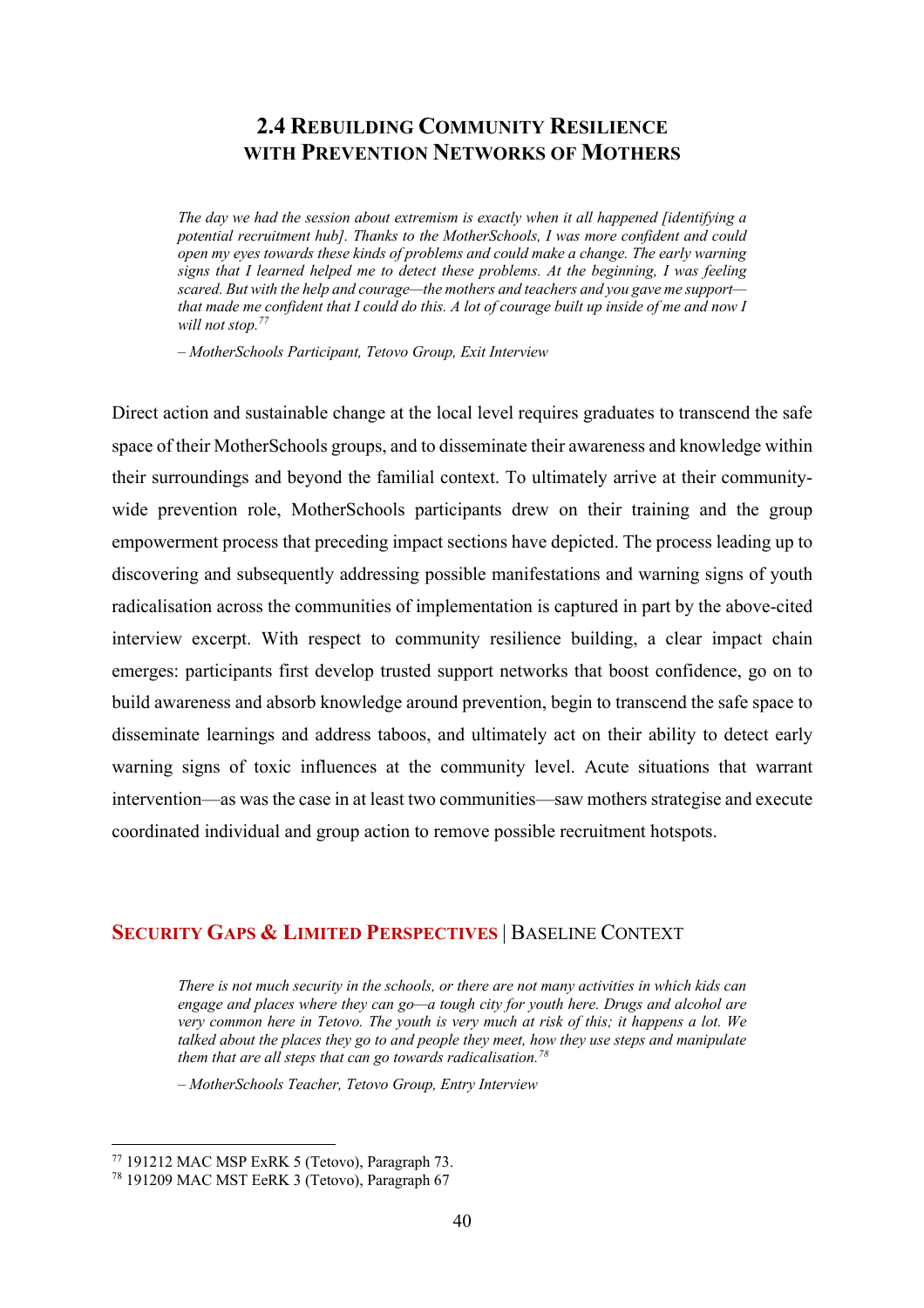**Across the board, prospective participants painted a bleak picture of their country and community environments, holding the view that North Macedonian youths were offered limited perspectives and inadequate support by the state**. **When contemplating the prospects of the new generation, mothers conveyed deep mistrust towards institutions on the one hand, and little faith in community-level engagement on the other hand.** A strong sense prevailed that the country increasingly had been failing the new generation, and that conditions were further deteriorating. A fractured system appeared to be a chief concern. 'The worst part of this country is that it is very badly corrupted, and its institutions are too', a mother from Saraj explained.79 Participants pointed out a deep-seated pillarization of society along political lines, namely that doling out of positions based on party allegiance was common practice. This in turn made career prospects highly dependent on connections and affiliations. 'I really have empathy for all the young people that actually get educated but cannot find a job', a mother explained, noting that 'the only way for them to get employed is by being involved in political parties or actions'.<sup>80</sup> The sense prevailed that the political system 'has given a lot of bad direction to the children' and that upon graduating from school or university 'all they have is being on the street and wasting their time … they start stealing or find other ways to get money, start using drugs; they are not able to make decisions about their lives'.<sup>81</sup> Beyond worrying about the prospects of their own children, interviewees recounted being likewise affected ('When I applied for a job, nobody responded because I was not on any political party list').82 In contemplating potential solutions, several mothers endeavoured to either prepare their children for a future abroad or move their families elsewhere, with Germany being the preferred destination for most. An apparent lack of opportunities instilled the fear in mothers that children in their communities were highly prone to going down the wrong path.

**Overall, the entry conversations revealed that children were at considerable risk of falling victim to radical influences due to lacking community cohesion, an apparent neglect of safeguarding efforts, and poor socio-economic conditions. An absence of prevention and intervention mechanisms, networks, and actors in most towns made this void in security especially obvious.** Probing the Participants' sense of their children's future and security in their neighbourhoods often provoked fatalistic responses that were characterised

<sup>79</sup> 200212 MAC MSP EnLK 4 (Saraj), Paragraph 71.

<sup>80</sup> 200212 MAC MSP EnLK 1 (Saraj), Paragraph 64.

<sup>81</sup> 200212 MAC MSP EnLK 1 (Saraj), Paragraph 64.

<sup>82</sup> 190918 MAC MSP EnLK 3 (Tetovo), Paragraph 60.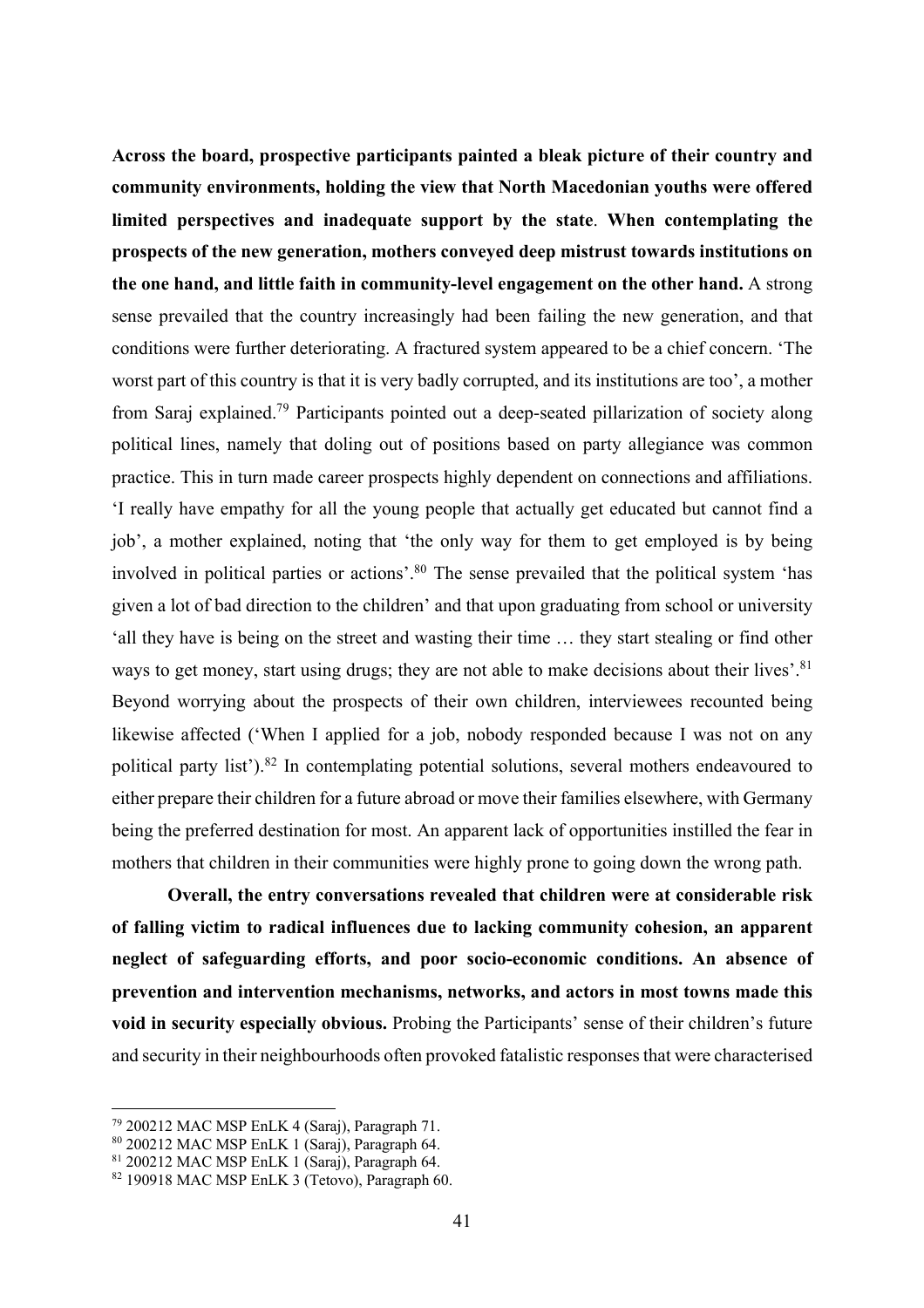by uncertainty, disillusionment, and hopelessness. A mother remarked, 'Tetovo is in God's hands, to be honest—I told the director "I need you to do something, because I want my children to be at school and not on the street".<sup>83</sup> Two others were altogether defeatist and at a loss in their assessment of the root problems, with one referring to the dire situation as 'the devil's work' and another suggesting that children 'are being stimulated by forces we do not know and that are really strong'.<sup>84</sup> These types of answers can be understood as a product of a missing and functioning prevention infrastructure. Mothers were unable to provide examples of places to which or actors to whom they could turn about their concerns over the security of their children. In considering the question of points of contact for support, future participants generally believed that 'there is no such organisation that will help them stay away from these groups'.85 That most of the neighbourhoods and villages of implementation have been left to their own devices becomes apparent when one considers how, as in the case of Studeničani, many do not even have a police presence. Since the MotherSchools programme is implemented in isolated and harder-to-reach neighbourhoods and communities that tend previously not to have been engaged with P/CVE programming, responses such as 'I don't know any people who work on preventing extremism' and 'the prime minister should do more to prevent extremism' were by no means unexpected.<sup>86</sup>

#### **ROBUST NETWORKS & UPROOTED HOTSPOTS** | MOTHERSCHOOLS IMPACT

*Mothers are now brave to speak and brave to take action … They said, "When we are united, we feel stronger to take action". They realise that creating networks is important. They had neighbours nearby, and they started to know each other better; they said they did not have time for each other before and only greeted each other. Now, they know how to create networks. They also said that schools should have extra activities not just for the children but also for the parents, and the children will feel more important, they think, if this happens.*<sup>8</sup>

*– MotherSchools Teacher, Saraj Group, Exit Interview*

**The mothers of North Macedonia have begun harnessing their confidence and competence training beyond familial settings, overcoming perceived limits to their changemaker potential in the process. They are actively positioning themselves as** 

<sup>83</sup> 190917 MAC MSP EnUK 4 (Tetovo), Paragraph 163.

<sup>84</sup> 200213 MAC MSP EnMO 3 (Čair), Paragraph 70; 190919 MAC MST EnLK 1 (Gostivar), Paragraph 89 – 90.

 $85$  190918 MAC MSP EnLK 2 (Tetovo), Paragraph 31 – 32.

<sup>86</sup> 191212 MAC MSP ExES 5 (Tetovo), Paragraph 49.

<sup>87</sup> 201123 MAC MST ExRK 1 (Saraj), Paragraph 45.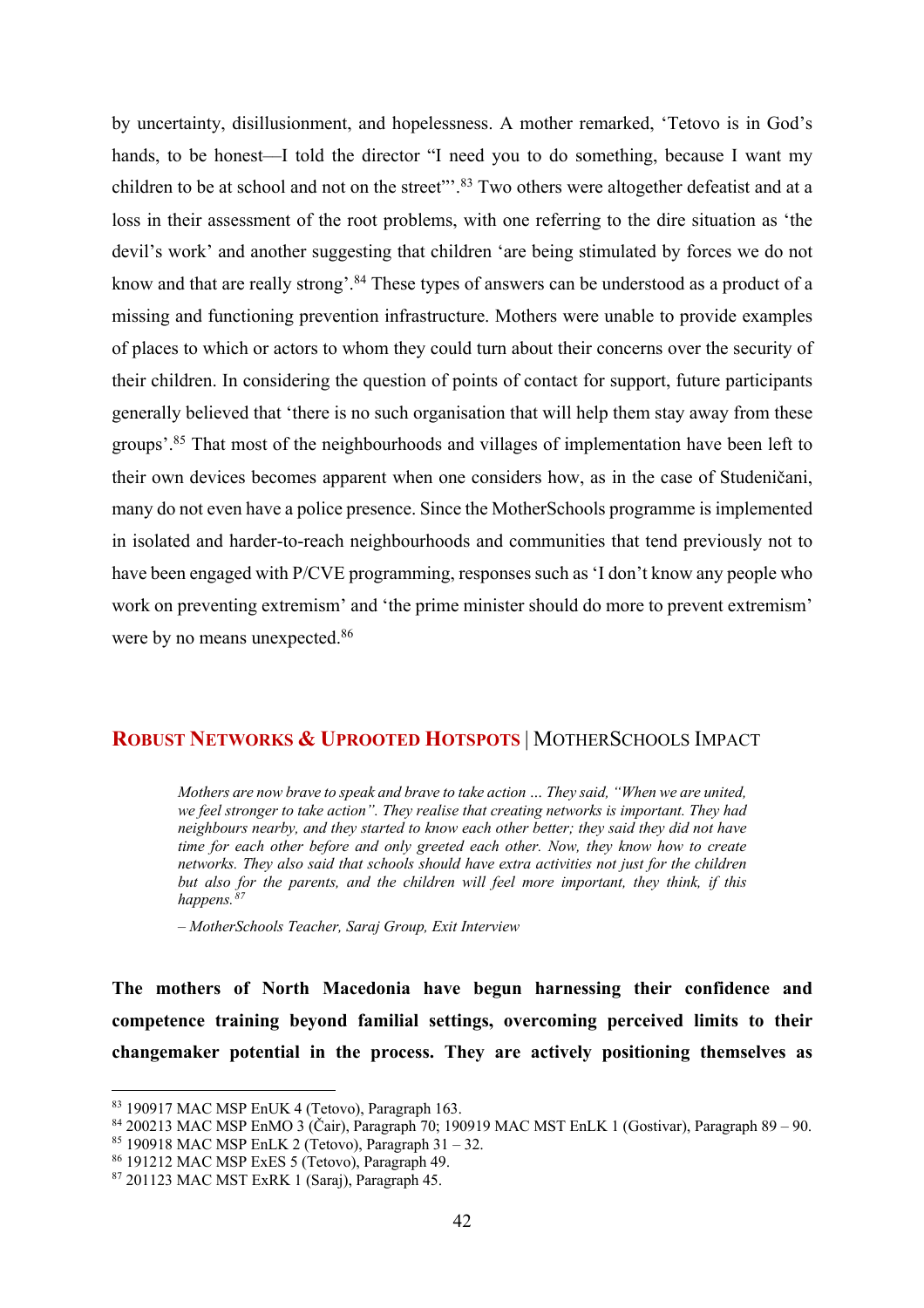**security stakeholders, broaching the taboo topic of violent extremism and disseminating knowledge around parental safeguarding techniques and responsibilities at the community level.** 'We will think differently', a Tetovo Teacher began when alluding to the group's changes in attitudes and perceptions. Capturing the shift from working on 'the Self' towards developing a wider societal role in security, she elaborated, 'This project has changed a lot for me and the mothers, and now we will make a change in our community … We are becoming a messenger to other people ... to make them aware and understand'.<sup>88</sup> A large part of this perception shift is owed to the realisation among graduates that their roles as parents and community members are interconnected. 'I realised', a Ljubin participant said, 'we are a part of the peacebuilding', and it 'helped me become more global in a way… before the MotherSchools my opinion of motherhood was really local, tiny' and restricted to 'me and my kids'.<sup>89</sup> As such, being aware of and active architects of their environments became a new priority, seeing that 'radicalisation or any other process is connected to the surrounding; what's happening around them'.<sup>90</sup> Furthermore, where previously the realisation of personal safeguarding-related parenting deficits had led to expressions of hopelessness and regret, mothers are shedding their despondency and moving towards a solutions-oriented outlook. Having identified previous parenting mistakes with her own children and referring to her security role, a Ljubin graduate stated how she is adamant on now alerting her grandchildren to the early warning signs and creating a trusted and close relationship that allows for difficult conversations: 'I am now ready to pass this knowledge on to my grandchildren'.<sup>91</sup> The graduates' energised optimism, as became clear, has moved the importance of the generational dimension in building community resilience more decidedly into view.

Moving from awareness to action, mothers reported on how they are speaking openly about the issue of extremism and radicalisation at the community level for the first time in their lives. 'They learned that they have power in the community. … In the end, the mothers concluded that they started to talk about some topics that were considered taboo topics in their families and communities, and one of those topics was radicalisation and extremism', a Čair Teacher summarised.92 Each group's MotherSchools alumnae network is acting as a point of departure, motivating graduates to bring the Parenting for Peace philosophy and learning deeper into communities. Common statements to this effect included, 'I also discussed what

<sup>88</sup> 191209 MAC MST ExRK 4 (Tetovo), Paragraph 73.

<sup>89</sup> 201125 MAC MSP ExMO 3 (Ljubin), Paragraph 74.

<sup>&</sup>lt;sup>90</sup> 201125 MAC MSP ExMO 3 (Ljubin), Paragraph 74.

 $91$  201126 MAC MSP ExLK 4 (Ljubin), Paragraph 109.

<sup>&</sup>lt;sup>92</sup> 201124 MAC MST ExRK 2 (Čair), Paragraph 46.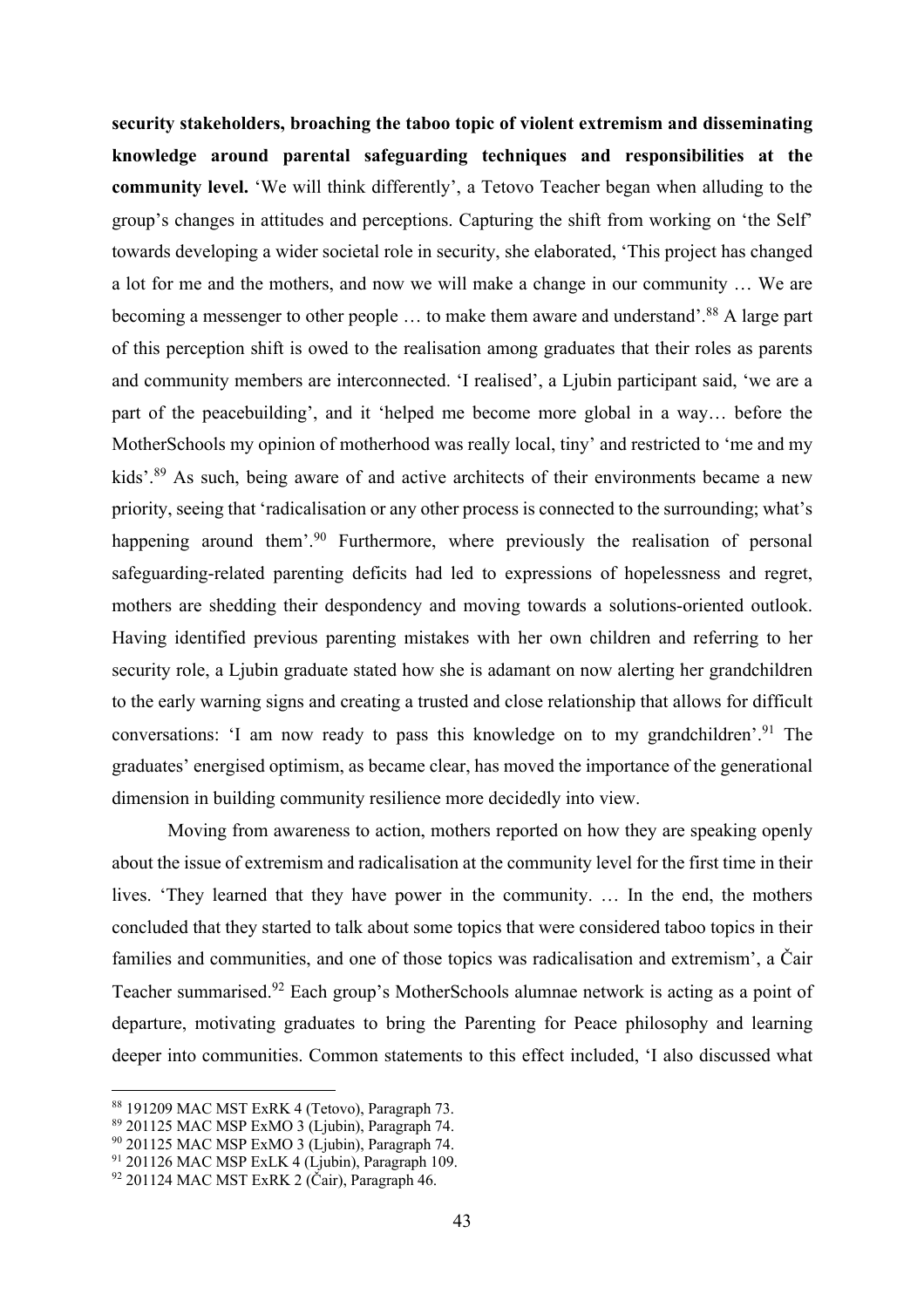I've learned during the sessions outside my group—with my colleagues and other friends' by sharing, for instance, 'signs that we can detect from an earlier on stage'.<sup>93</sup> One mother made it a habit to approach neighbours she felt lacked awareness, saying 'Do not let your children get in these radical groups, and observe the signs—because there are signs they show'.<sup>94</sup> By virtue of an everyday proximity to children and other mothers, graduates with daytime teaching or counselling jobs proved to be especially effective in swiftly assuming their new position as security stakeholders. Anticipating that 'the MotherSchools will have a big influence on my community', a Saraj graduate noted, she explained how she had already begun to use her influence as a trusted teacher to disseminate awareness and knowledge: 'My colleagues from my school would call me every Thursday and would ask me what we did at the MotherSchools ... I would post the topics on my social media, and most of the mothers I know were interested and would comment and call me to ask me what we learned'.<sup>95</sup> Those who had not yet put their awareness-raising skills to the test—most notably mothers from the second round of MotherSchools who completed the programme during the pandemic—expressed feeling confident that they would do so in person once restrictions were lifted ('We as mothers who have attended will have a bigger impact to share awareness and raise awareness, to help other mothers who have teenagers').96

**Graduates are employing their new networks of mothers to uproot networks of radicals in their surroundings. Whereas all groups succeeded in detecting toxic influences, some have even proceeded to take individual and coordinated group action to address apparent manifestations like recruitment hotspots operating in their town.** By the end of their MotherSchools training, participants demonstrated that they are ready and able to take on their new security role. Indeed, the main ingredients have now been put in place: a mixture of heightened self-confidence, the consolidation of a trusted network, and deeper knowledge of the early warning signs. As previously discussed, mothers no longer deny or shy away from speaking about extremism in their communities. Once the taboo topic was broken down, they began to identify possible radical influences and networks that they perceived to have infiltrated the community and that were targeting their children. In fact, several mothers have already mobilised community members and addressed possible hotspots of radicalisation. In the words of a Notetaker, 'We discussed recruiters that operate in our territory and some

<sup>93</sup> 201127 MAC MSP ExUK 2 (Saraj), Paragraph 165.

<sup>94</sup> 201127 MAC MSP ExRK 2 (Čair), Paragraph 94.

<sup>95</sup> 201126 MAC MSP ExRK 3 (Saraj), Paragraph 137 – 138.

<sup>96</sup> 191212 MAC MSP EXR 5 (Tetovo), Paragraph 85 – 87.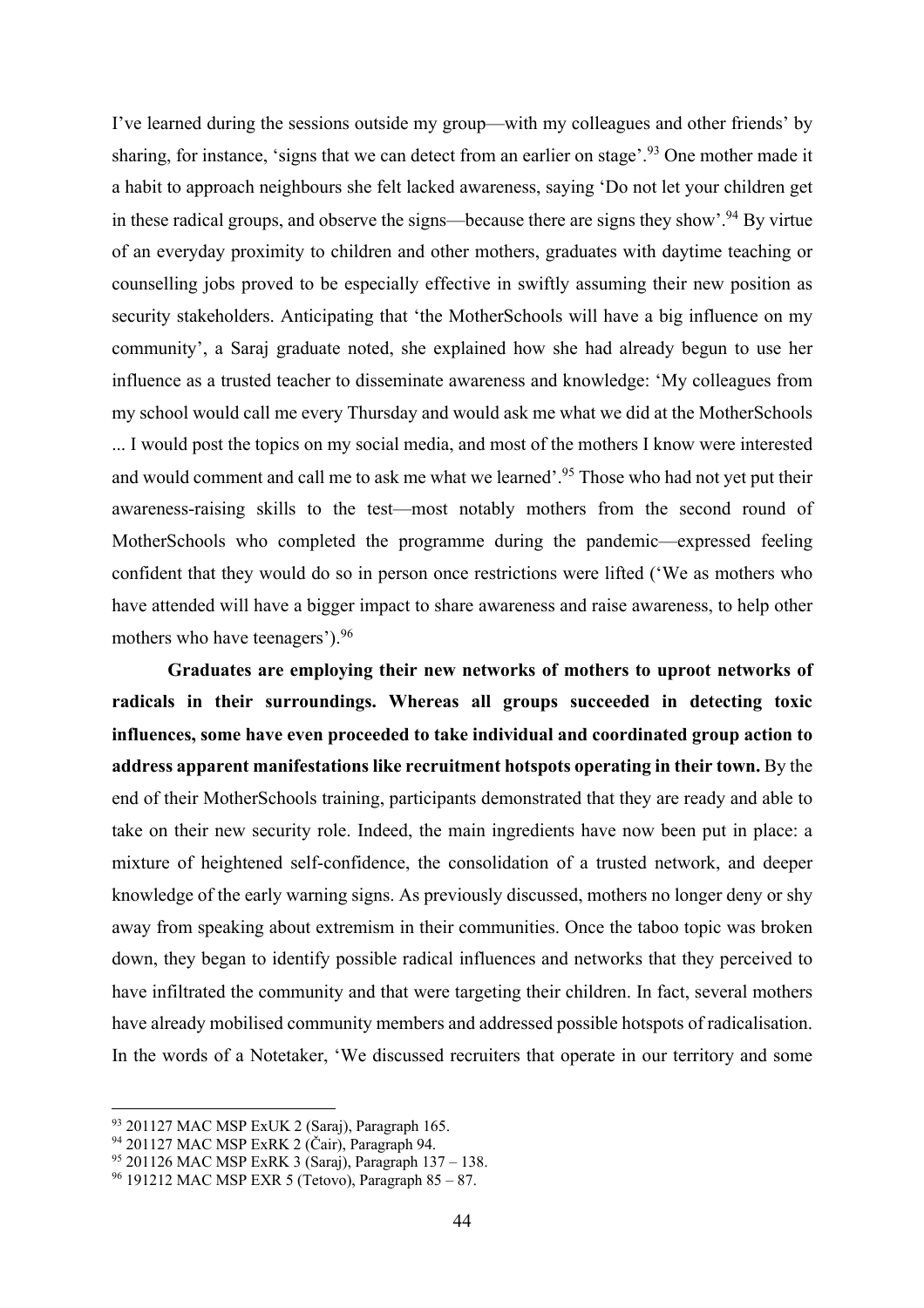mothers have been in direct contact with them. Some had family members who were part of manipulative radical groups … and with our group support they achieved to fix and to help adolescents withdraw from the radical group'.

To more tangibly illustrate how mothers are becoming the first line of defence against radical influences in their communities, this last of the impact sections concludes with the below case study example, as recalled by the graduates of a MotherSchools group. In Tetovo, two mothers identified a possible recruitment hub operating in their neighbourhood, which appeared to be targeting the youth in their town by offering free daytime supervision and overnight stays. Owing to MotherSchools group discussions and training around the early warning signs of radicalisation, the group began to put together the pieces: one mother who works as a school psychologist noticed that some of her students had become withdrawn; another participant then recalled how she had come across the alleged recruiters at her office. Together, the mothers began to investigate the matter, engage community stakeholders and affected parents. Their actions ultimately ensured that parents began to withdraw their children from the dubious organisation and dormitory operating in their town. For the sake of clarity, the following includes a condensed and streamlined version of the narrative, as told through the perspective of the Tetovo Notetaker:

*One of the mothers overheard a conversation between an employee and two foreign sounding men who were promoting their NGO in Tetovo. They said they help children with difficulties and give lectures about Islam. They teach children how to pray, go to the mosque, and how to be independent. 'I got angry', the mother said. 'When I got out', she said, 'I asked them, what attracts me to take my girl there?' They said, 'Free transport, we take them to school, bring them to the organisation after school and they will have 3 hours of tuition. All of this for five working days, they sleep there during the week, and all this for 500 dinars per month'. This made her suspicious. The parents she talked to said, 'We registered the kids there because they do not study at home and listen to us. They will be more prepared and listen to us more. The good news is that it is very cheap. They will learn about religion there, too'. The parents do not know what happens. Do they do something else there? Will it turn out the way we had our suspicions? Also, there is another NGO with the same name in a village near Tetovo. There are a lot of students who go there and sleep there. During school days. And in the morning, they go to mosque. Where the Imam is.*

*Another mother in the group, a psychologist at a primary school, then picked up this story, because she noticed that they had come across the same NGO. At work the other week, the principal called her in because they had issues with students who were not concentrating. She went to observe them in class. It was like they had not slept at all during the night. She called them to the office to talk to them, one by one. The elder of two brothers said, 'I attend a course after school. We learn about religion. There is a room with PlayStation where we can play all night. That is why I am sleepy, because maybe I have slept two hours and then we go to mosque and pray. My parents registered us. There are a lot of students in this school. Even the best students'. After that she called the father to see why he would let his sons go there. And the father said, 'I have not finished high school, I am unemployed. I am not sufficiently prepared to help my kids. They do not do their homework. That is why I suppose this a good opportunity for them. The plus is that they can learn about religion'. The father thought that this way their sons could achieve more in life and be someone. The psychologist then offered him a deal, that she would find him a job if he took the sons out of the NGO. The following session we learned that the father broke off the relationship with the organisation and accepted the deal.*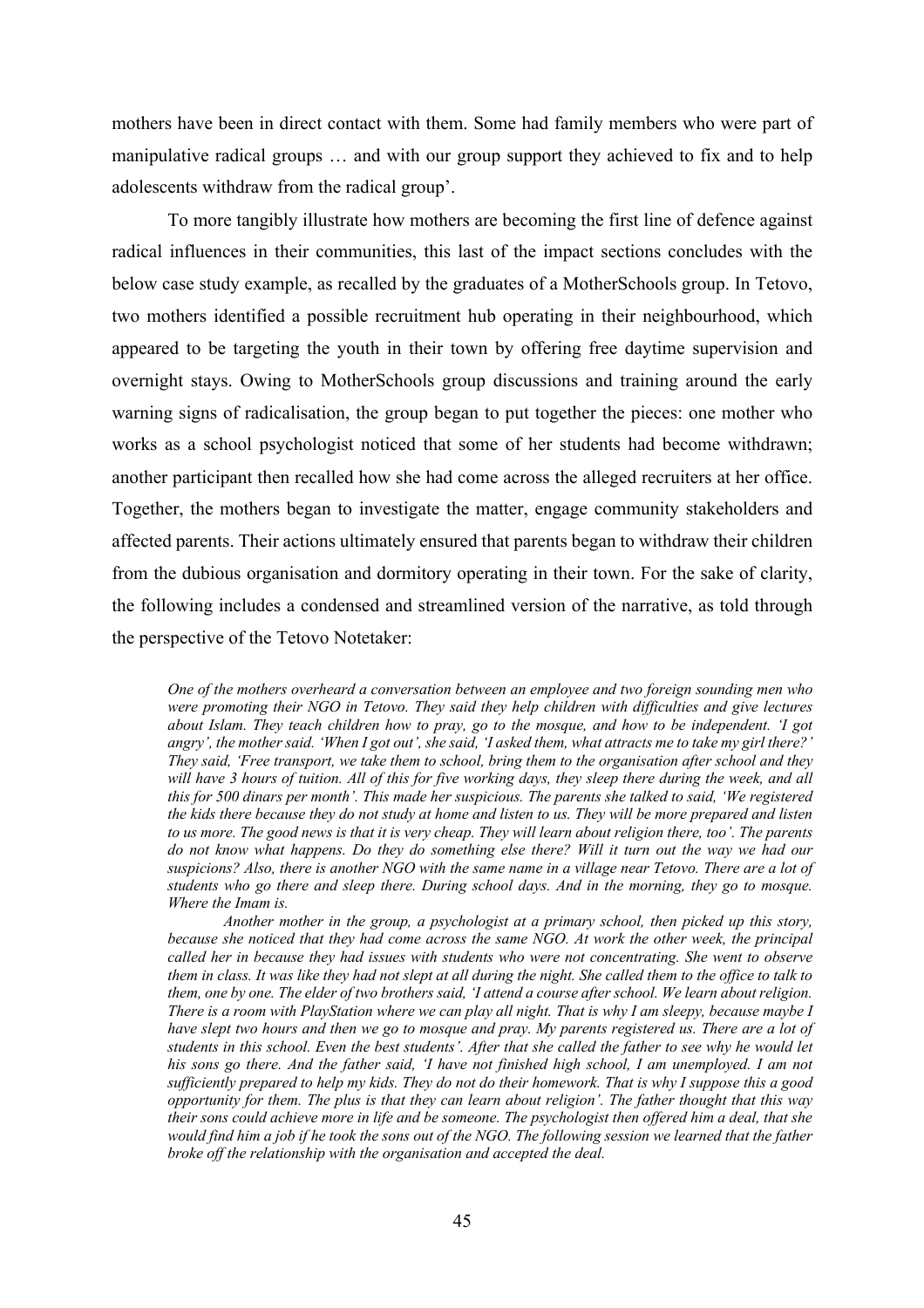*The mothers were shocked and surprised. It is a taboo. We maybe have heard about similar cases but we have never sat down and talked about these things. We see that the mothers have more interest in helping the psychologist and helping the other mother to get to the bottom of this. The children are very young and vulnerable. The one is 13; one is 11. We talked about the reasons why adolescents and even adults join these kinds of groups. The child centre NGO came up again in the most recent session. The mothers had investigated this already. One mother took a picture of the working hour list. This was at 1pm on Saturday. It was closed. She said she would go there again next week. The other mothers also investigated, as did the teacher. This centre is registered and has a location here in Tetovo and looks stable on paper. All documents are in order in the central municipality. The mothers still insist that they need to know more and get to the bottom of this. They always say that they will go together. They have discovered their detective side.97*

Whereas divergent and similar impact stories could be observed in the other groups, the Tetovo group's is a textbook example of how self-confident MotherSchools participants apply their newly acquired understanding of the early warning signs in real time. It speaks to a number of issues that MotherSchools address: the deep silence around community threats to children; a lack of awareness and confidence on the part of parents in the community, especially with respect to their parenting roles and responsibilities; limited parent-child communication; and the passing on of parental duties to individuals who have many of the markings of recruiters, no matter the intention or ideology.

<sup>&</sup>lt;sup>97</sup> Please note that this is a condensed version of the story recounted by the Tetovo Notetaker during a weekly monitoring call. Lengthier and more detailed Exit Interview accounts by the school psychologist herself and one of the MotherSchools Teachers are available upon request. The author of this report has opted to include this narrative, since it provides a more global albeit less complete version of events. It later emerged, for instance, that the school psychologist had mobilised a whole range of other community stakeholders, including the school's director and the municipality.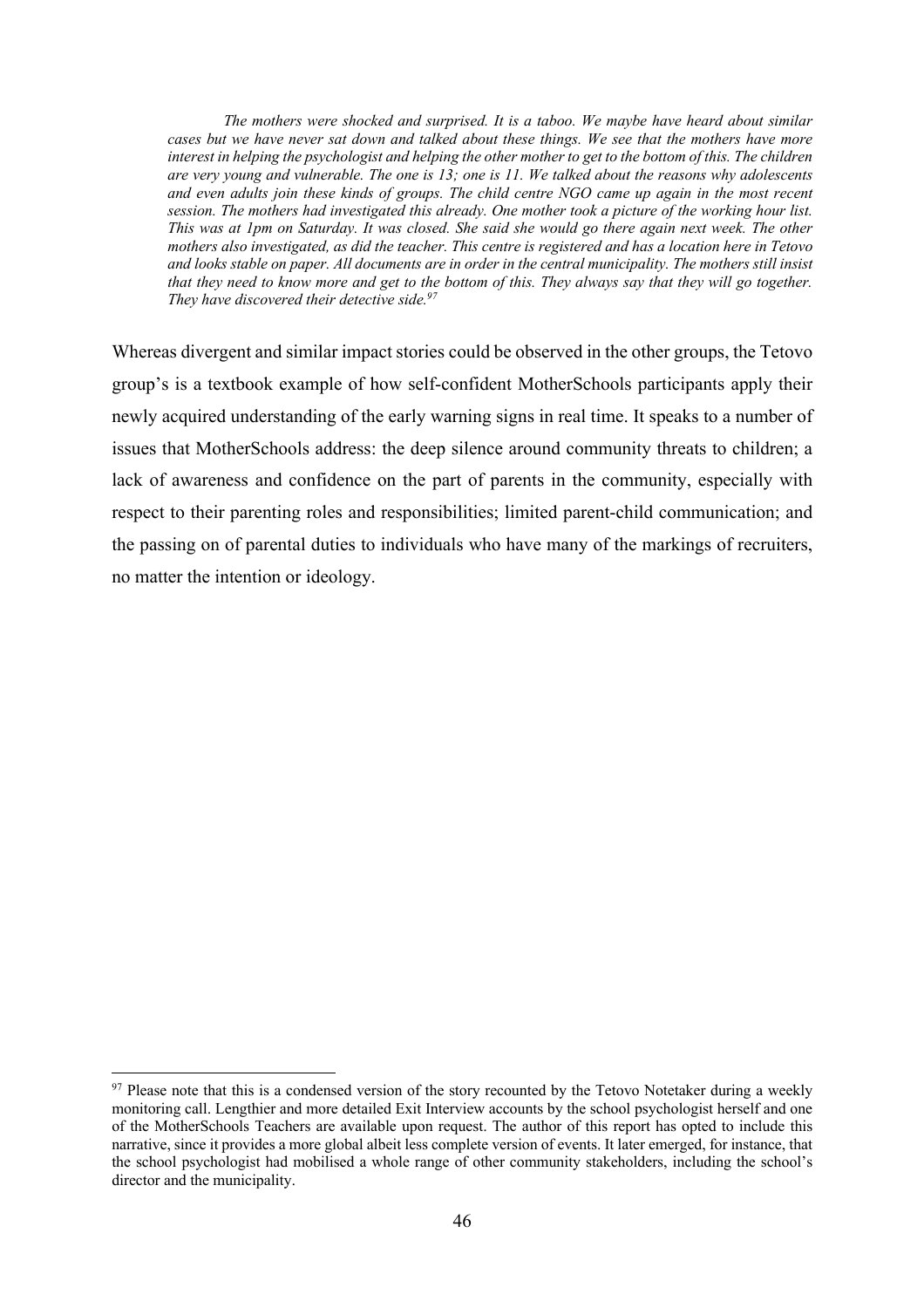### **3.0 RECOMMENDATIONS**

*Before the MotherSchools, mothers did not have this space. They said, "Now we have a voice; our opinion is valuable". And they said, "We have not been very aware about our children". They thought about creating networks and creating more awareness at school. They said that they need more projects like the MotherSchools in the municipality, especially*  for women. They all agreed that women are not seeing themselves involved in projects, *especially like the MotherSchools concept. And fathers also… they think we should do the FatherSchools in Saraj, because there is a big need. It will be very hard at first, because the fathers are very macho here. To start, like the first MotherSchools, it took some time to find mothers. But now a huge number joined and more want to join. They think that it should be in every village connected to Saraj. They want to open an organisation in Saraj for women. 98*

*– MotherSchools Teacher, Saraj Group, Exit Interview*

As this impact report has shown, participants are now addressing and overcoming real and imagined barriers standing in the way of their soft power security role. The first evident steps participants took included working on their self-confidence and mustering the courage to embrace their potential, leading some to reduce family violence and others to address possible signs of radicalisation in their communities. When viewed against their baseline point of departure, mothers have taken steps to translate into practice their knowledge and awareness of how parents can play a pivotal role in safeguarding their children and advance community cohesion. With a view to the future, Women without Borders also considered the monitoring data and compiled graduate feedback to gauge how future engagement could capitalise on the capacity and momentum that WwB has built through its many MotherSchools programme iterations across North Macedonia since 2016. The three main recommendations are:

#### 1. **Expanding fathers-related session theme and/or implementing FatherSchools**

The impact data clearly found that many men in North Macedonia communities of implementation are a chief barrier to the personal development of their wives and children alike. Their push-factor potential has also long been observed, with domestic violence being a common occurrence in families and driver of children as witnesses to the abuse. As such, children can become more isolated or indeed later mirror the behaviour of their fathers. While WwB built into the curriculum a whole session addressing the topic of engaging fathers and husbands, several graduates found the session to be so useful that they recommended it be expanded upon. Summarising the general group sentiment, a Teacher suggested, 'The session about fathers was very useful; you should expand on this in the manual'.<sup>99</sup> All groups, including hers, recommended that any follow-up engagement should not fail to include FatherSchools

<sup>98</sup> 201123 MAC MST ExRK 1 (Saraj), Paragraph 35.

<sup>99</sup> 201123 MAC MST ExRK 1 (Saraj), Paragraph 92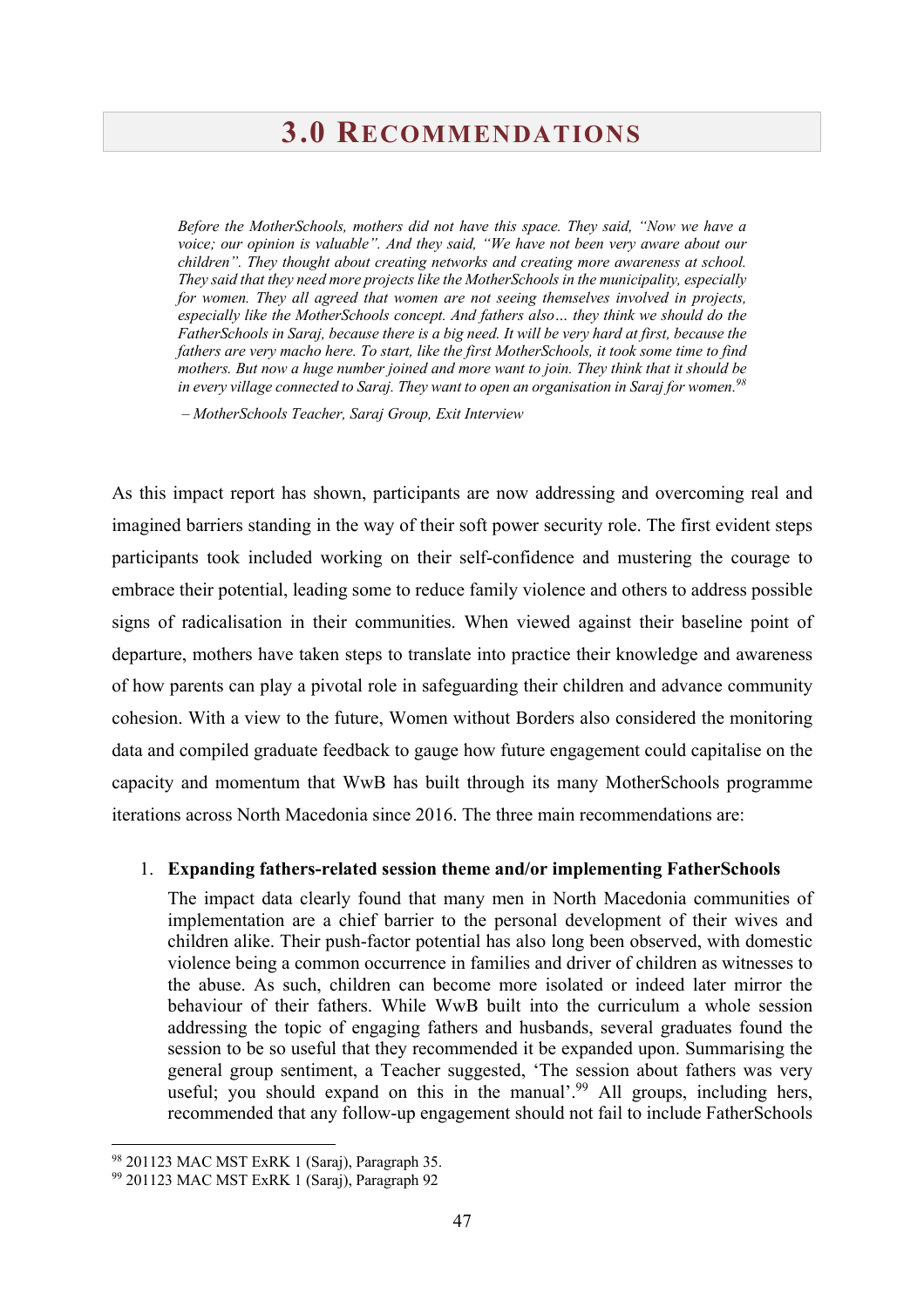programming. When asked if their own husbands would attend, the majority appeared optimistic. 'Especially the husbands of those mothers would attend', the Ljubin Notetaker explained, 'because they already have an idea of the benefits of these workshops'. She put it down to the MotherSchools-effect: 'People have become more open-minded and encouraged, and more emotionally intelligent. They gained soft skills and it is reflected in all the families'.100 Since WwB has been implementing FatherSchools for around five years now, this type of engagement would indeed be feasible and a logical next step towards building a whole-of-family security architecture in North Macedonia.

#### 2. **Implementing in more isolated and at-risk communities**

WwB's long-term presence through MotherSchools programming in North Macedonia is proof that previously inaccessible or hard-to-reach communities can be engaged in due time. Without the vast network of North Macedonian stakeholders and graduates at all levels that WwB has built since 2016, a successful mobilisation of participants in isolated communities like Studeničani would have been improbable. By contrast, first generation MotherSchools iterations in new countries of implementation typically focus on establishing the programme by, inter alia, ensuring contextualisation, securing stakeholder buy-in at all levels, building trusted relationships on the ground, and developing the necessary local capacity to expand to more at-risk or affected communities in the future. For WwB, going even deeper into isolated communities is therefore most feasible in a country like North Macedonia, where MotherSchools programming efforts have built sufficient capacity and expansive networks. A cluster of recommendations around this type of expansion emerged in Saraj. Several graduates recommended that mothers from more remote villages connected to Saraj needed to be engaged. One mother also suggested that the readiness and enthusiasm was there: 'I held a meeting with the mothers in the school where I work, and I told them how the MotherSchools affected me, and I think it also impacted them … They asked if it will be held in the countryside also, because they are quite far from Saraj; they said they wanted to be part of this'.<sup>101</sup> As one the Saraj Teachers concluded, 'There's a need in our villages … it would be good to do one strategic plan for all villages in Saraj'.102

#### 3. **Leveraging the local and global capacity of the MotherSchools Network**

Like many other educational programmes, the MotherSchools conclude with a graduation ceremony. This marks their more definite point of departure as changemakers; graduates go on to implement their new knowledge in a contextualised manner. In employing their new networks of likeminded women and a set of new skills and concepts, graduates apply their learnings and experiences to their everyday lives, and thus within their family, community, and work environments. When viewed through a generational lens, this impact unfolds over the years and decades. As the programme has already seen mothers go on to harness their community resilience building roles, the resulting momentum should be supported to accelerate and amplify the capacity that has been built. There are a number of possible way to leverage this built capacity, for example through 'MotherSchools ambassador programmes' that

 $100$  201124 MAC MSN ExRK 1 (Ljubin), Paragraph 74.

<sup>101</sup> 201126 MAC MSP ExRK 3 (Saraj), Paragraph 91.

<sup>102</sup> 201124 MAC MST ExLK 1 (Saraj), Paragraph 489.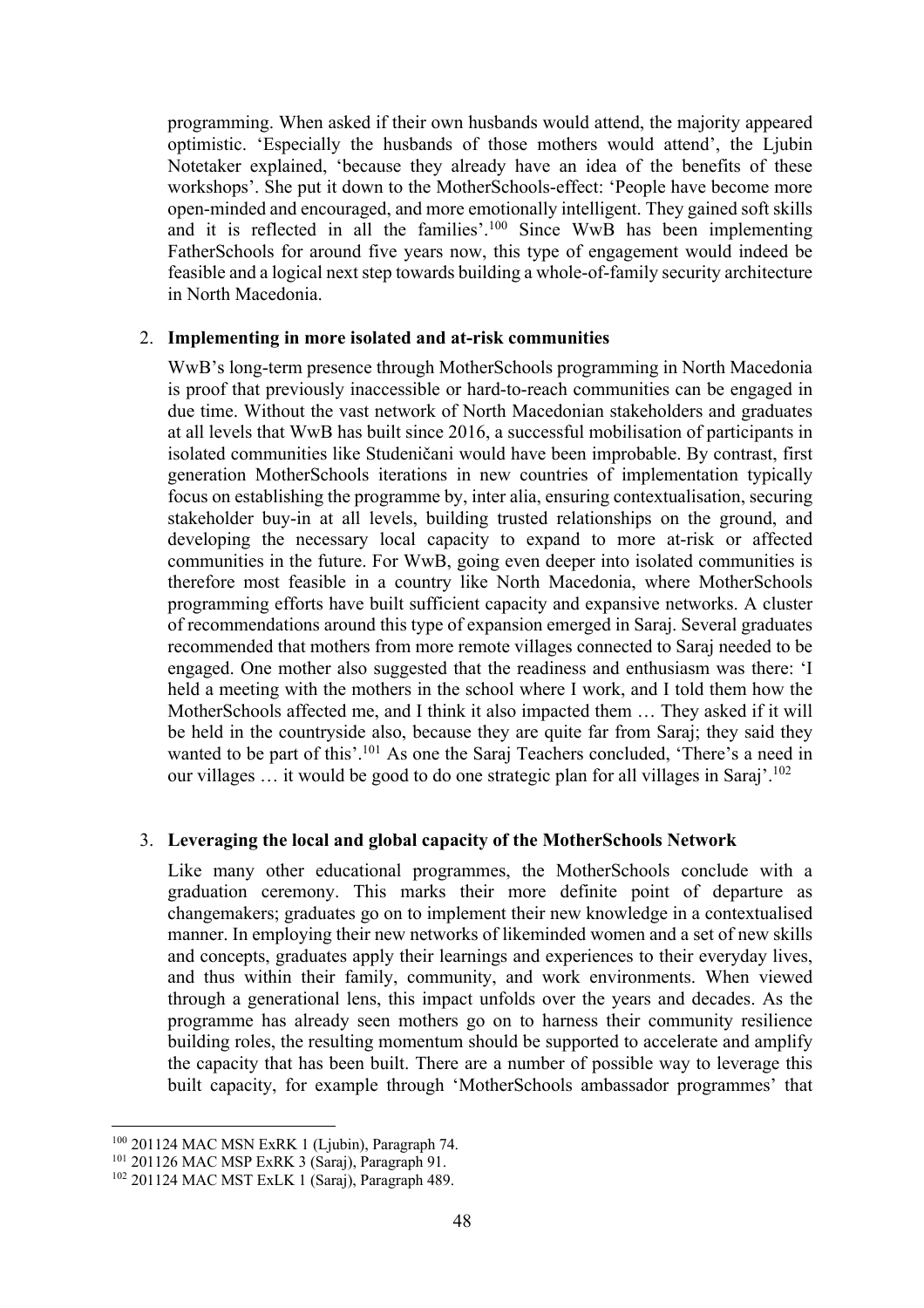connect individuals who have shown exceptional commitment with government stakeholders and other CSOs in the field of prevention. Also worthwhile and possible would be to consider convening MotherSchools alumnae across the sixteen country chapters through a virtual exchange. These examples serve to illustrate how the capacity built through the MotherSchools could be further leveraged on the local and global levels.